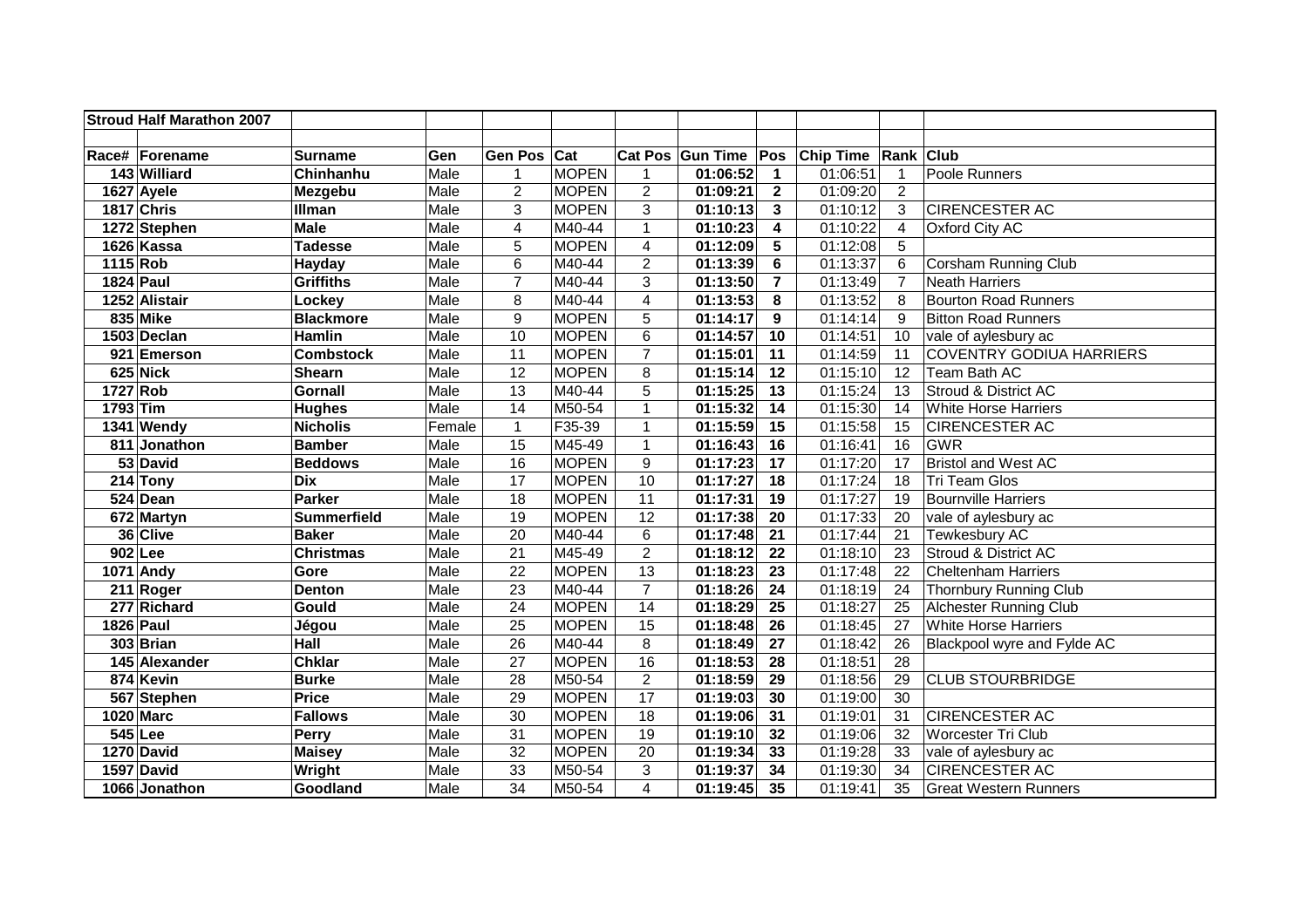|           | 1080 David       | <b>Gresswell</b>   | Male   | 35                      | M40-44       | 9              | 01:19:52 | 36 | 01:19:49 | 36              | <b>GLOUCESTER AC</b>           |
|-----------|------------------|--------------------|--------|-------------------------|--------------|----------------|----------|----|----------|-----------------|--------------------------------|
|           | 3 Steve          | <b>Adams</b>       | Male   | $\overline{36}$         | <b>MOPEN</b> | 21             | 01:19:55 | 37 | 01:19:53 | 37              | <b>Westbury Harriers</b>       |
| 1610 Tue  |                  | <b>Mantoni</b>     | Male   | $\overline{37}$         | <b>MOPEN</b> | 22             | 01:19:55 | 38 | 01:19:53 | $\overline{38}$ |                                |
|           | 1479 Jonathon    | <b>Stead</b>       | Male   | $\overline{38}$         | <b>MOPEN</b> | 23             | 01:20:00 | 39 | 01:19:59 | 39              |                                |
|           | $1750$ Joanne    | <b>Brewer</b>      | Female | $\overline{2}$          | <b>FOPEN</b> | $\mathbf{1}$   | 01:20:02 | 40 | 01:20:00 | 40              | <b>Cheltenham Harriers</b>     |
| 1043 Carl |                  | <b>Frapwell</b>    | Male   | 39                      | <b>MOPEN</b> | 24             | 01:20:03 | 41 | 01:20:00 | 41              | Stroud & District AC           |
|           | 1417 George      | Robinson           | Male   | 40                      | <b>MOPEN</b> | 25             | 01:20:06 | 42 | 01:20:03 | 42              | Stroud & District AC           |
|           | 1042 Christopher | <b>Frapwell</b>    | Male   | 41                      | M40-44       | 10             | 01:20:07 | 43 | 01:20:04 | 43              | Stroud & District AC           |
|           | 1401 Dave        | Rantell            | Male   | 42                      | <b>MOPEN</b> | 26             | 01:20:13 | 44 | 01:20:09 | 44              | <b>Cheltenham Harriers</b>     |
|           | 1714 Dave        | <b>Stanton</b>     | Male   | 43                      | M40-44       | 11             | 01:20:20 | 45 | 01:20:18 | 46              | Stroud & District AC           |
|           | 469 Kevin        | <b>Minty</b>       | Male   | 44                      | M40-44       | 12             | 01:20:21 | 46 | 01:20:13 | 45              | <b>Weston AC</b>               |
|           | 889 Daniel       | Carthy             | Male   | 45                      | <b>MOPEN</b> | 27             | 01:20:37 | 47 | 01:20:30 | 47              | SOLIHILL AND SMALLHEATH        |
|           | $1242$ Sian      | Lewis              | Female | 3                       | <b>FOPEN</b> | $\overline{2}$ | 01:20:42 | 48 | 01:20:37 | 48              | Severn Athletics Club          |
|           | 563 Stephen      | <b>Powell</b>      | Male   | 46                      | M40-44       | 13             | 01:20:44 | 49 | 01:20:39 | 49              |                                |
|           | 230 Nigel        | <b>Edwards</b>     | Male   | 47                      | M40-44       | 14             | 01:20:59 | 50 | 01:20:55 | 50              | Great Western Runners          |
|           | 1804 Charles     | <b>Sanders</b>     | Male   | 48                      | M40-44       | 15             | 01:21:05 | 51 | 01:21:01 | 51              | Team Bath AC                   |
|           | 1592 Kevin       | Woodward           | Male   | 49                      | <b>MOPEN</b> | 28             | 01:21:08 | 52 | 01:21:02 | 52              | <b>Bournville Harriers</b>     |
|           | 491 Jeremy       | <b>Mower</b>       | Male   | 50                      | M40-44       | 16             | 01:21:14 | 53 | 01:21:11 | 53              | <b>GLOUCESTER AC</b>           |
|           | 525 Brandon      | <b>Parkes</b>      | Male   | 51                      | <b>MOPEN</b> | 29             | 01:21:20 | 54 | 01:21:16 | 54              |                                |
|           | 836 Jonathon     | <b>Blamey</b>      | Male   | 52                      | M40-44       | 17             | 01:21:23 | 55 | 01:21:21 | 56              | <b>Swindon Harriers</b>        |
|           | $285$ Lisa       | Greenfield         | Female | $\overline{\mathbf{4}}$ | <b>FOPEN</b> | 3              | 01:21:27 | 56 | 01:21:20 | 55              |                                |
|           | 987 Steve        | <b>Duddel</b>      | Male   | 53                      | M50-54       | 5              | 01:21:30 | 57 | 01:21:24 | 59              | <b>Great Western Runners</b>   |
|           | 1421 Andrew      | Rolt               | Male   | $\overline{54}$         | M40-44       | 18             | 01:21:31 | 58 | 01:21:24 | 58              | vale of aylesbury ac           |
|           | 1535 Richard     | <b>Walsh</b>       | Male   | 55                      | <b>MOPEN</b> | 30             | 01:21:32 | 59 | 01:21:29 | 60              | <b>WORCESTER ATHLETIC CLUB</b> |
|           | 25 David         | Asbridge           | Male   | 56                      | <b>MOPEN</b> | 31             | 01:21:33 | 60 | 01:21:22 | 57              |                                |
|           | $702$ Jon        | <b>Thraves</b>     | Male   | 57                      | <b>MOPEN</b> | 32             | 01:21:37 | 61 | 01:21:32 | 62              | <b>Great Western Runners</b>   |
|           | 991 Catherine    | <b>Dugdale</b>     | Female | 5                       | <b>FOPEN</b> | 4              | 01:21:38 | 62 | 01:21:31 | 61              | <b>SWANSEA HARRIERS</b>        |
|           | 648 Peter        | <b>Steel</b>       | Male   | $\overline{58}$         | <b>MOPEN</b> | 33             | 01:22:09 | 63 | 01:22:07 | 63              | Leeds City AC                  |
|           | 1554 Michael     | Wellend            | Male   | 59                      | M60+         | $\mathbf{1}$   | 01:22:18 | 64 | 01:22:14 | 65              | Oxford City AC                 |
|           | 1244 Julian      | Lewis              | Male   | 60                      | M40-44       | 19             | 01:22:20 | 65 | 01:22:14 | 64              | <b>Hogweed Trotters</b>        |
|           | 151 Graham       | <b>Clark</b>       | Male   | 61                      | <b>MOPEN</b> | 34             | 01:22:36 | 66 | 01:22:25 | 66              | <b>Westbury Harriers</b>       |
|           | <b>306 Neil</b>  | <b>Halliday</b>    | Male   | 62                      | <b>MOPEN</b> | 35             | 01:22:48 | 67 | 01:22:44 | 68              | Derby ac                       |
|           | 813 Paul         | <b>Barnes</b>      | Male   | 63                      | M45-49       | 3              | 01:22:53 | 68 | 01:22:44 | 69              | Cheltenham Harriers            |
|           | 1546 Janet       | Wassell            | Female | 6                       | F40-44       | $\mathbf{1}$   | 01:22:56 | 69 | 01:22:48 | 70              | <b>CIRENCESTER AC</b>          |
|           | 714 Wayne        | <b>Usher</b>       | Male   | 64                      | <b>MOPEN</b> | 36             | 01:22:59 | 70 | 01:22:53 | 73              | <b>Cheltenham Harriers</b>     |
|           | $184$ Tim        | <b>Cross</b>       | Male   | 65                      | M40-44       | 20             | 01:23:01 | 71 | 01:22:51 | 72              |                                |
| 1166 Ade  |                  | Hurren             | Male   | 66                      | M45-49       | 4              | 01:23:05 | 72 | 01:22:29 | 67              | chippenham harriers            |
|           | 832 Robert       | <b>Biddlecombe</b> | Male   | 67                      | <b>MOPEN</b> | 37             | 01:23:18 | 73 | 01:22:50 | 71              |                                |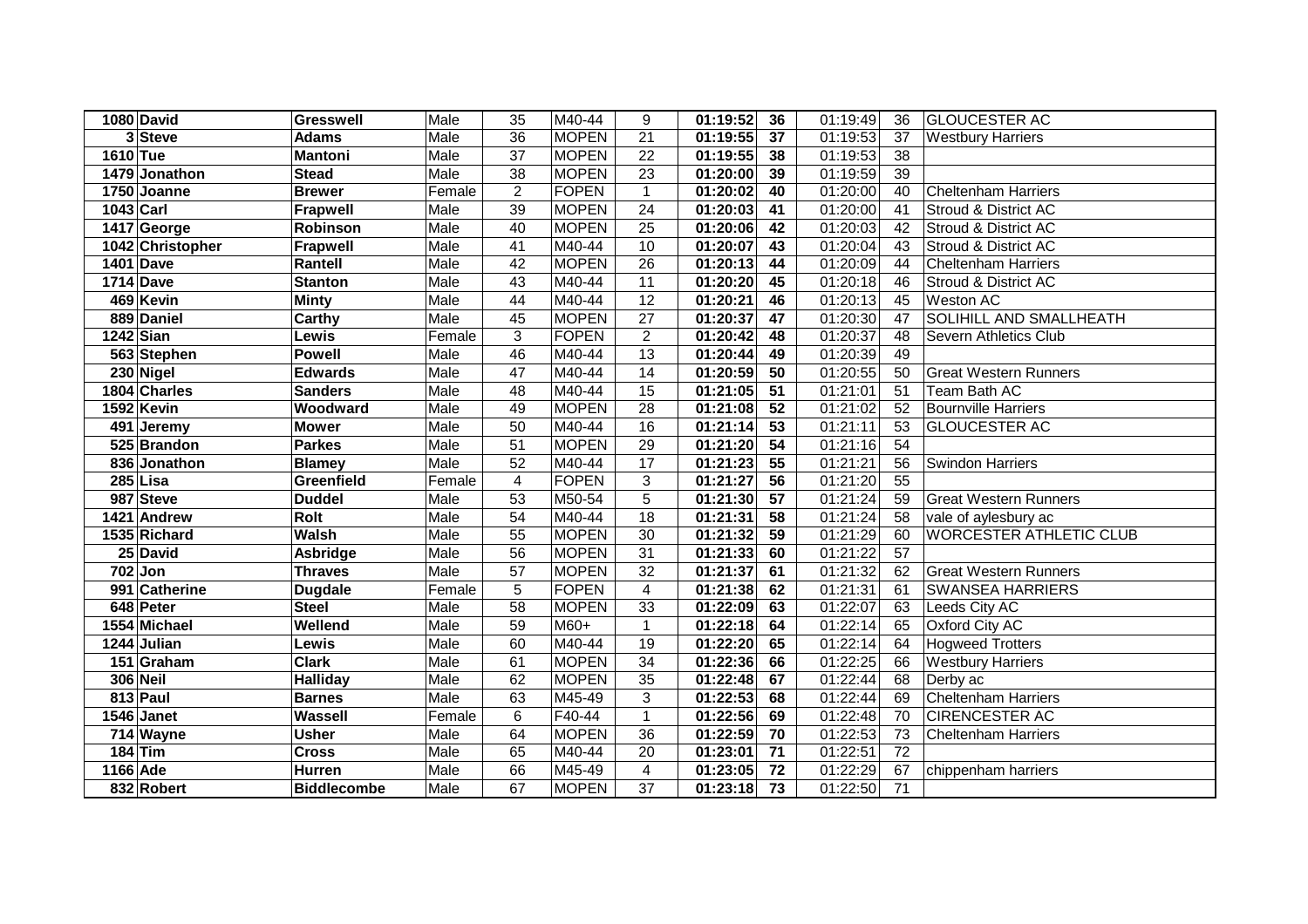|                        | 1761 Robert      | <b>Hopkins</b>    | Male   | 68               | <b>MOPEN</b> | 38             | 01:23:26<br>74  | 01:23:17 | 74  | <b>Thornbury Running Club</b>    |
|------------------------|------------------|-------------------|--------|------------------|--------------|----------------|-----------------|----------|-----|----------------------------------|
| $\overline{11}$ 46 Ray |                  | Hooper            | Male   | 69               | M50-54       | 6              | 01:23:34<br>75  | 01:23:23 | 75  | <b>Westbury Harriers</b>         |
|                        | 1562 Lesley      | Whitely           | Female | $\overline{7}$   | F45-49       | $\mathbf{1}$   | 01:23:36<br>76  | 01:23:29 | 76  | <b>READING ROADRUNNERS</b>       |
|                        | 1759 Lucie       | Woodyatt          | Female | 8                | <b>FOPEN</b> | 5              | 01:23:38<br>77  | 01:23:31 | 77  | Severn Athletics Club            |
|                        | 34 Andrew        | <b>Baker</b>      | Male   | 70               | M40-44       | 21             | 01:23:42<br>78  | 01:23:36 | 78  | PONTYPRIDD ROADENTS              |
|                        | 552 Alan         | Pitt              | Male   | $\overline{71}$  | M45-49       | 5              | 01:23:43<br>79  | 01:23:40 | 79  | Stroud & District AC             |
|                        | 528 David        | <b>Parsons</b>    | Male   | $\overline{72}$  | M60+         | $\overline{2}$ | 01:23:48<br>80  | 01:23:46 | 82  | Oxford City AC                   |
| 1710 lan               |                  | <b>Mcdonald</b>   | Male   | $\overline{73}$  | M40-44       | 22             | 01:23:51<br>81  | 01:23:44 | 81  | San Domenico RRC                 |
|                        | 601 Dominic      | <b>Ross</b>       | Male   | 74               | M40-44       | 23             | 01:23:51<br>82  | 01:23:42 | 80  | london heathside                 |
|                        | 72 David         | <b>Billingham</b> | Male   | 75               | M40-44       | 24             | 01:24:01<br>83  | 01:23:53 | 83  | <b>Cheltenham Harriers</b>       |
|                        | 951 Mark         | <b>Curtis</b>     | Male   | 76               | M40-44       | 25             | 01:24:07<br>84  | 01:24:04 | 86  | <b>Thornbury Running Club</b>    |
|                        | 1310 Chris       | Morgan            | Male   | $\overline{77}$  | M40-44       | 26             | 01:24:07<br>85  | 01:23:58 | 84  |                                  |
|                        | 973 Lesley       | <b>Davis</b>      | Male   | 78               | $M60+$       | 3              | 01:24:14<br>86  | 01:24:10 | 89  | Severn Athletics Club            |
|                        | 250 Stewart      | <b>Foster</b>     | Male   | 79               | M40-44       | 27             | 01:24:16<br>87  | 01:24:04 | 85  |                                  |
|                        | 918 Richard      | <b>Collinson</b>  | Male   | 80               | <b>MOPEN</b> | 39             | 01:24:19<br>88  | 01:24:08 | 88  | <b>Westbury Harriers</b>         |
|                        | 690 John         | <b>Terry</b>      | Male   | 81               | <b>MOPEN</b> | 40             | 01:24:21<br>89  | 01:24:07 | 87  | <b>Hermitage Harriers</b>        |
|                        | 158 Chris        | <b>Cleary</b>     | Male   | 82               | M45-49       | 6              | 01:24:30<br>90  | 01:24:25 | 91  | Halesowen AC                     |
|                        | 900 Andy         | Chapple           | Male   | 83               | M40-44       | 28             | 01:24:31<br>91  | 01:24:25 | 92  | <b>Bourton Road Runners</b>      |
|                        | 238 Jeremy       | Fern              | Male   | 84               | <b>MOPEN</b> | 41             | 01:24:33<br>92  | 01:24:28 | 94  |                                  |
|                        | 76 Matthew       | <b>Bisco</b>      | Male   | 85               | <b>MOPEN</b> | 42             | 01:24:34<br>93  | 01:24:25 | 90  | <b>GOGOMOFOS</b>                 |
|                        | 1175 Kevin       | <b>Jackson</b>    | Male   | 86               | M45-49       | $\overline{7}$ | 01:24:36<br>94  | 01:24:31 | 95  | <b>DURSLEY &amp; DISTRICT AC</b> |
|                        | $417$ Bill       | Leggate           | Male   | 87               | <b>MOPEN</b> | 43             | 95<br>01:24:38  | 01:24:36 | 99  | <b>CIRENCESTER AC</b>            |
|                        | 845 Gary         | <b>Bonner</b>     | Male   | 88               | M40-44       | 29             | 01:24:42<br>96  | 01:24:36 | 98  | DUDLEY KINGSWINFORD AC           |
|                        | 1518 Sarah       | Urwin-Mann        | Female | $\boldsymbol{9}$ | F35-39       | $\overline{2}$ | 01:24:42<br>97  | 01:24:33 | 97  | Team Bath AC                     |
|                        | 1800 Matthew     | <b>Townsend</b>   | Male   | 89               | <b>MOPEN</b> | 44             | 01:24:44<br>98  | 01:24:33 | 96  | Les Croupiers Running Club       |
|                        | 731 Simon        | Ward              | Male   | 90               | <b>MOPEN</b> | 45             | 01:24:51<br>99  | 01:24:42 | 100 |                                  |
|                        | 1029 Johanna     | <b>Fletcher</b>   | Female | 10               | <b>FOPEN</b> | $6\phantom{a}$ | 01:24:52<br>100 | 01:24:46 | 101 | Severn Athletics Club            |
|                        | 42 Simon         | <b>Barnes</b>     | Male   | 91               | <b>MOPEN</b> | 46             | 01:24:56 101    | 01:24:28 | 93  | Stroud & District AC             |
|                        | 14 Laurent       | <b>Allias</b>     | Male   | 92               | <b>MOPEN</b> | 47             | 01:25:04<br>102 | 01:25:01 | 104 |                                  |
|                        | 693 Matt         | <b>Thomas</b>     | Male   | 93               | <b>MOPEN</b> | 48             | 01:25:09 103    | 01:24:47 | 102 |                                  |
|                        | 990 John         | <b>Duffey</b>     | Male   | 94               | M40-44       | 30             | 01:25:14<br>104 | 01:24:49 | 103 | Les Croupiers Running Club       |
|                        | 381 Garry        | <b>Jones</b>      | Male   | 95               | <b>MOPEN</b> | 49             | 01:25:16 105    | 01:25:11 | 106 |                                  |
|                        | 187 Steve        | <b>Cunliffe</b>   | Male   | 96               | M50-54       | $\overline{7}$ | 01:25:16 106    | 01:25:11 | 107 | Forest of Dean AC                |
|                        | 396 Ewan         | Kilgour           | Male   | 97               | <b>MOPEN</b> | 50             | 01:25:19 107    | 01:25:07 | 105 | <b>Westbury Harriers</b>         |
|                        | 1588 Nicholas    | Woodhill          | Male   | 98               | <b>MOPEN</b> | 51             | $01:25:25$ 108  | 01:25:14 | 108 | <b>Hogweed Trotters</b>          |
|                        | <b>1587 Dave</b> | Woodall           | Male   | 99               | <b>MOPEN</b> | 52             | 01:25:26<br>109 | 01:25:15 | 109 | Team Bath AC                     |
|                        | 83 Adrian        | <b>Bond</b>       | Male   | 100              | <b>MOPEN</b> | 53             | 01:25:31<br>110 | 01:25:22 | 110 |                                  |
|                        | 929 Steven       | Cottington        | Male   | 101              | M45-49       | 8              | 01:25:37 111    | 01:25:25 |     | 111 Team Bath AC                 |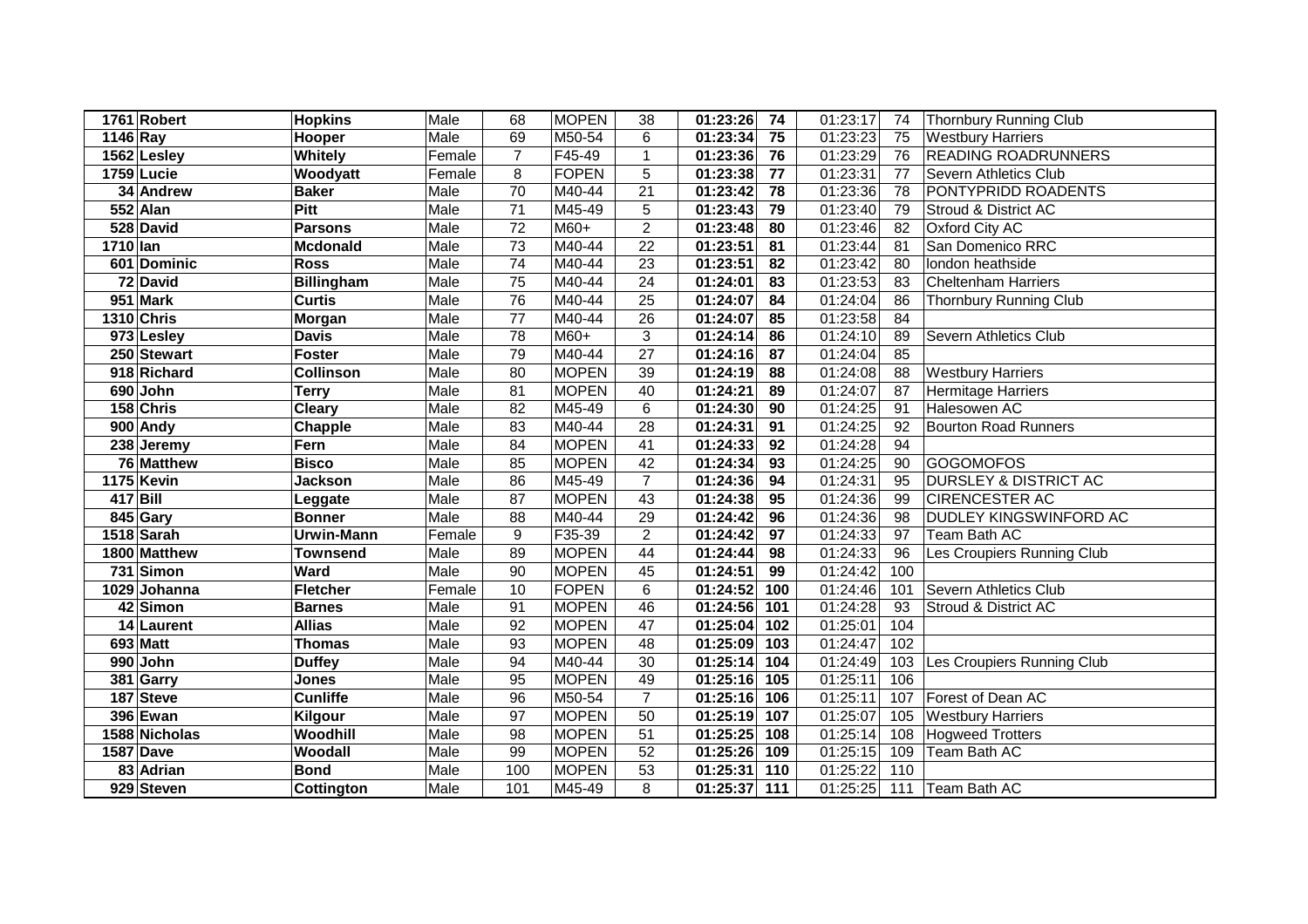|           | 802 Dean               | <b>Averts</b>    | Male   | 102             | <b>MOPEN</b> | 54              | 01:25:42     | 112               | 01:25:28 | 112               |                                  |
|-----------|------------------------|------------------|--------|-----------------|--------------|-----------------|--------------|-------------------|----------|-------------------|----------------------------------|
|           | 1808 David             | <b>Davies</b>    | Male   | 103             | M55-59       | 1               | 01:25:44     | $\frac{113}{113}$ | 01:25:33 | $\frac{113}{113}$ |                                  |
|           | 440 Stephanie          | <b>Martin</b>    | Female | $\overline{11}$ | F35-39       | $\mathfrak{S}$  | 01:25:48     | 114               | 01:25:41 | 115               | newquay road runners             |
|           | 183 Gerard             | <b>Crispie</b>   | Male   | 104             | M45-49       | 9               | 01:25:51     | 115               | 01:25:46 | 116               | Les Croupiers Running Club       |
|           | 846 Matt               | <b>Boon</b>      | Male   | 105             | <b>MOPEN</b> | $\overline{55}$ | 01:25:57     | 116               | 01:25:39 | 114               |                                  |
|           | 487 Reg                | <b>Morris</b>    | Male   | 106             | M55-59       | $\overline{2}$  | 01:25:57     | $\frac{117}{117}$ | 01:25:48 | 117               | <b>Bitton Road Runners</b>       |
|           | 718 Richard            | Vidgen           | Male   | 107             | M50-54       | 8               | 01:26:03     | 118               | 01:25:57 | 118               | Tri Team Glos                    |
|           | 412 Simon              | Laraway          | Male   | 108             | <b>MOPEN</b> | 56              | 01:26:06     | 119               | 01:25:59 | 119               | <b>Bitton Road Runners</b>       |
|           | 294 Claire             | Grima            | Female | $\overline{12}$ | <b>FOPEN</b> | $\overline{7}$  | 01:26:12     | 120               | 01:26:06 | 121               | <b>Hercules Wimbledon</b>        |
|           | 1375 Daniel            | <b>Philips</b>   | Male   | 109             | <b>MOPEN</b> | 57              | 01:26:15     | 121               | 01:26:04 | 120               |                                  |
|           | 1068 Tony              | Goodwill         | Male   | 110             | M50-54       | 9               | 01:26:21     | 122               | 01:26:13 | 124               | <b>Bourton Road Runners</b>      |
| 696 Ian   |                        | <b>Thompson</b>  | Male   | 111             | M45-49       | 10              | 01:26:22     | 123               | 01:26:12 | 123               | vale of aylesbury ac             |
|           | 1497 Alison            | <b>Thorn</b>     | Female | 13              | <b>FOPEN</b> | 8               | 01:26:24     | 124               | 01:26:20 | 125               | <b>Womens Running Network</b>    |
|           | 756 Chris              | Wilder           | Male   | 112             | <b>MOPEN</b> | 58              | 01:26:30     | 125               | 01:26:08 | 122               | <b>White Horse Harriers</b>      |
|           | 996 David              | <b>Durden</b>    | Male   | 113             | M40-44       | 31              | 01:26:34     | 126               | 01:26:26 | 126               | <b>DURSLEY &amp; DISTRICT AC</b> |
|           | $\overline{1442}$ Dave | <b>Schubert</b>  | Male   | 114             | M45-49       | 11              | 01:26:42     | 127               | 01:26:38 | 129               | Stroud & District AC             |
|           | 1559 Michael           | Wheatly          | Male   | 115             | <b>MOPEN</b> | 59              | 01:26:43     | 128               | 01:26:28 | 127               |                                  |
|           | 1813 Robert            | Westaway         | Male   | 116             | <b>MOPEN</b> | 60              | 01:26:48     | 129               | 01:26:45 | 131               | Serpentine Running Club          |
|           | 1753 Peter             | Willoughby       | Male   | 117             | M55-59       | $\sqrt{3}$      | 01:26:55     | 130               | 01:26:50 | 134               | <b>Hogweed Trotters</b>          |
|           | 364 Martin             | Ingleson         | Male   | 118             | M40-44       | 32              | 01:26:58     | 131               | 01:26:49 | 133               | Corsham Running Club             |
| $174$ lan |                        | <b>Corless</b>   | Male   | 119             | M40-44       | 33              | 01:26:58     | 132               | 01:26:54 | 135               | Tewkesbury Tri Club              |
|           | 873 Sebastian          | <b>Bullock</b>   | Male   | 120             | M40-44       | 34              | 01:27:02     | 133               | 01:26:42 | 130               |                                  |
|           | 1326 Mike              | <b>Murphy</b>    | Male   | 121             | M50-54       | 10              | 01:27:03     | 134               | 01:26:59 | 136               | Les Croupiers Running Club       |
|           | 995 Mark               | <b>Dunscombe</b> | Male   | 122             | M45-49       | 12              | 01:27:04     | 135               | 01:27:00 | 137               | <b>SARN HELEN</b>                |
|           | 1211 Robert            | Kingdon          | Male   | 123             | M40-44       | $\overline{35}$ | 01:27:07     | $\frac{1}{136}$   | 01:26:46 | 132               | <b>Bitton Road Runners</b>       |
| 1313 Ben  |                        | <b>Morris</b>    | Male   | 124             | <b>MOPEN</b> | 61              | 01:27:16     | 137               | 01:27:01 | 138               |                                  |
|           | <b>1201 Luke</b>       | Kavanagh         | Male   | 125             | <b>MOPEN</b> | 62              | 01:27:17     | 138               | 01:27:07 | 140               |                                  |
|           | 1558 Glenn             | Whealan          | Male   | 126             | <b>MOPEN</b> | 63              | 01:27:17     | 139               | 01:26:38 | 128               |                                  |
| 1316 Paul |                        | <b>Morris</b>    | Male   | 127             | M45-49       | 13              | 01:27:22     | 140               | 01:27:16 | 141               | Les Croupiers Running Club       |
|           | 999 Stephen            | Earl             | Male   | 128             | M40-44       | $\overline{36}$ | 01:27:22     | $\overline{141}$  | 01:27:05 | 139               |                                  |
|           | 1368 Simon             | Peach            | Male   | 129             | M45-49       | 14              | 01:27:36     | 142               | 01:27:23 | 144               |                                  |
|           | 979 Alex               | <b>Dick</b>      | Male   | 130             | M40-44       | 37              | 01:27:39     | 143               | 01:27:22 | 143               | Team Bath AC                     |
|           | 448 James              | <b>Maude</b>     | Male   | 131             | <b>MOPEN</b> | 64              | 01:27:40     | 144               | 01:27:21 | 142               |                                  |
|           | 768 Mathew             | Wilson           | Male   | 132             | M40-44       | 38              | 01:27:46     | 145               | 01:27:41 | 148               | Triliving                        |
|           | 1253 John              | Longmuir         | Male   | 133             | M40-44       | 39              | 01:27:47     | 146               | 01:27:30 | 146               | <b>Tri Team Glos</b>             |
|           | 65 Mike                | <b>Berry</b>     | Male   | 134             | <b>MOPEN</b> | 65              | 01:27:48     | 147               | 01:27:36 | 147               | <b>Bournville Harriers</b>       |
|           | $\overline{1353}$ John | O'Shea           | Male   | 135             | M50-54       | 11              | 01:27:54     | 148               | 01:27:49 | 151               | Les Croupiers Running Club       |
|           | 1230 Nick              | Langridge        | Male   | 136             | M55-59       | 4               | 01:27:55 149 |                   | 01:27:44 |                   | 150 Thornbury Running Club       |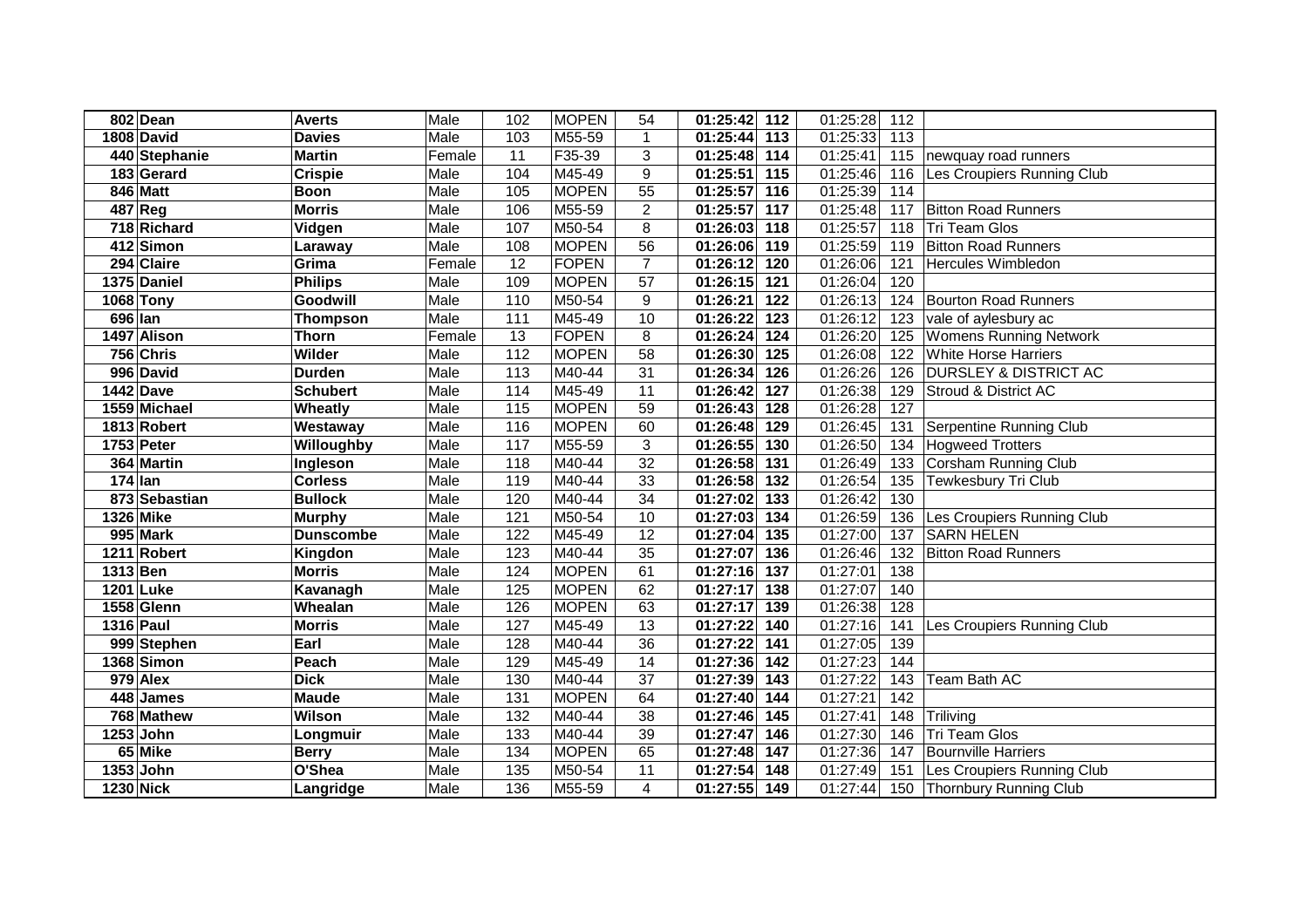|          | 609 Lorraine     | Ryan             | Female | 14              | <b>FOPEN</b> | 9                       | 01:27:56 150                  | 01:27:27 | 145 |                                  |
|----------|------------------|------------------|--------|-----------------|--------------|-------------------------|-------------------------------|----------|-----|----------------------------------|
|          | 1448 Kenneth     | <b>Sears</b>     | Male   | 137             | M50-54       | 12                      | 01:27:58<br>151               | 01:27:43 | 149 | <b>ALMOST ATHLETICS</b>          |
|          | 1434 Angie       | <b>Sadler</b>    | Female | 15              | F45-49       | $\overline{2}$          | 01:28:01<br>152               | 01:27:53 | 152 | Tewkesbury AC                    |
|          | 1144 Trevor      | <b>Hooker</b>    | Male   | 138             | M55-59       | 5                       | 01:28:07 153                  | 01:28:03 | 154 | <b>VETERANS AC</b>               |
|          | 6 Jonathan       | <b>Adams</b>     | Male   | 139             | <b>MOPEN</b> | 66                      | 01:28:16 154                  | 01:28:01 | 153 | <b>ALMOST ATHLETICS</b>          |
|          | 703 Nigel        | <b>Tillott</b>   | Male   | 140             | M40-44       | 40                      | 01:28:17 155                  | 01:28:05 | 155 | Tewkesbury AC                    |
|          | 1424 Michael     | Rose             | Male   | 141             | <b>MOPEN</b> | 67                      | 01:28:20 156                  | 01:28:19 | 159 |                                  |
|          | 988 Stuart       | <b>Dudfield</b>  | Male   | $\frac{142}{2}$ | <b>MOPEN</b> | 68                      | $\overline{01:28:21}$<br>157  | 01:28:09 | 157 | <b>Tewkesbury AC</b>             |
|          | 864 Andrew       | <b>Brown</b>     | Male   | 143             | M45-49       | 15                      | 01:28:24 158                  | 01:28:16 | 158 | Severn Athletics Club            |
|          | <b>1141 Nick</b> | <b>Holliday</b>  | Male   | 144             | M50-54       | 13                      | 01:28:26 159                  | 01:28:06 | 156 | Stroud & District AC             |
|          | 86 Tony          | <b>Booley</b>    | Male   | 145             | M50-54       | 14                      | 01:28:32 160                  | 01:28:29 | 162 |                                  |
|          | 945 Jason        | Cropton          | Male   | 146             | <b>MOPEN</b> | 69                      | 01:28:35 161                  | 01:28:28 | 161 | Stroud & District AC             |
|          | $373$ Carl       | <b>Jenkins</b>   | Male   | 147             | <b>MOPEN</b> | 70                      | $\overline{0}$ 1:28:37<br>162 | 01:28:30 | 163 | Dorking and Mole Valle AC        |
| 629 Ian  |                  | <b>Shoemark</b>  | Male   | 148             | M40-44       | 41                      | 01:28:38<br>163               | 01:28:30 | 164 | <b>Bourton Road Runners</b>      |
|          | 867 Stephen      | <b>Bryden</b>    | Male   | 149             | <b>MOPEN</b> | 71                      | 01:28:39<br>164               | 01:28:21 | 160 |                                  |
|          | 1831 Susan       | <b>Bruce</b>     | Female | 16              | F40-44       | $\overline{2}$          | 01:28:43<br>165               | 01:28:32 | 165 | <b>Tewkesbury AC</b>             |
|          | 459 Bradley      | <b>Mears</b>     | Male   | 150             | <b>MOPEN</b> | 72                      | 01:28:46<br>166               | 01:28:37 | 167 |                                  |
|          | 1013 Mark        | <b>Emes</b>      | Male   | 151             | M45-49       | 16                      | 01:28:49<br>167               | 01:28:39 | 169 | <b>Bitton Road Runners</b>       |
|          | 977 Nicola       | Denning          | Female | 17              | F35-39       | $\overline{\mathbf{4}}$ | 01:28:49<br>168               | 01:28:40 | 172 | <b>CIRENCESTER AC</b>            |
|          | 233 Stephen      | <b>Elverd</b>    | Male   | 152             | M40-44       | 42                      | 01:28:53<br>169               | 01:28:45 | 173 | <b>CIRENCESTER AC</b>            |
|          | 947 Martin       | <b>Croucher</b>  | Male   | 153             | <b>MOPEN</b> | 73                      | 01:28:54<br>170               | 01:28:46 | 174 | <b>CIRENCESTER AC</b>            |
|          | 1347 Adrian      | Norworthy        | Male   | 154             | <b>MOPEN</b> | 74                      | 01:28:55<br>171               | 01:28:38 | 168 |                                  |
|          | 1250 Karen       | Littlechild      | Female | 18              | F35-39       | 5                       | 01:28:59<br>172               | 01:28:47 | 175 | Corsham Running Club             |
|          | $681$ Taff       | <b>Tanner</b>    | Male   | 155             | <b>MOPEN</b> | 75                      | 01:28:59<br>173               | 01:28:50 | 177 | Corsham Running Club             |
|          | 1112 Peter       | <b>Hawcroft</b>  | Male   | 156             | M55-59       | $6\phantom{1}$          | 01:29:00<br>174               | 01:28:40 | 170 | <b>BROMSGROVE AND REDDITCH</b>   |
|          | 327 Roy          | Hayward          | Male   | 157             | M40-44       | 43                      | 01:29:03<br>175               | 01:28:47 | 176 | Team Bath AC                     |
|          | 1308 Richard     | <b>Moor</b>      | Male   | 158             | <b>MOPEN</b> | 76                      | 01:29:07<br>176               | 01:28:51 | 178 |                                  |
|          | 880 Luke         | <b>Busbridge</b> | Male   | 159             | <b>MOPEN</b> | 77                      | 01:29:08 177                  | 01:28:35 | 166 |                                  |
|          | 924 Adam         | <b>Cook</b>      | Male   | 160             | <b>MOPEN</b> | 78                      | 01:29:10 178                  | 01:29:02 | 180 | <b>DURSLEY &amp; DISTRICT AC</b> |
|          | 637 David        | <b>Smeath</b>    | Male   | 161             | <b>MOPEN</b> | 79                      | 01:29:10 179                  | 01:28:58 | 179 |                                  |
|          | 1622 Steve       | <b>Noyes</b>     | Male   | 162             | M40-44       | 44                      | 01:29:11 180                  | 01:28:40 | 171 | <b>AVON VALLEY RUNNERS</b>       |
|          | 128 Hermes       | Carlyon          | Male   | 163             | <b>MOPEN</b> | 80                      | 01:29:16 181                  | 01:29:06 | 181 |                                  |
|          | 1744 Kate        | Wright           | Female | 19              | F40-44       | 3                       | 01:29:19 182                  | 01:29:08 | 182 | <b>STRATFORD AC</b>              |
|          | 347 Andrew       | <b>Hosking</b>   | Male   | 164             | M45-49       | 17                      | 01:29:28<br>183               | 01:29:12 | 183 | <b>Bitton Road Runners</b>       |
|          | 120 Matthew      | <b>Burns</b>     | Male   | 165             | <b>MOPEN</b> | 81                      | 01:29:38 184                  | 01:29:29 | 187 |                                  |
|          | 688 Neil         | <b>Taylor</b>    | Male   | 166             | <b>MOPEN</b> | 82                      | 01:29:39<br>185               | 01:29:18 | 184 | Severn Athletics Club            |
| $243$ Jo |                  | <b>Fifield</b>   | Female | 20              | <b>FOPEN</b> | 10                      | 01:29:42<br>186               | 01:29:23 | 185 | Stroud & District AC             |
|          | $569$ Bob        | <b>Pringle</b>   | Male   | 167             | <b>MOPEN</b> | 83                      | 01:29:46 187                  | 01:29:33 |     | 189 Westbury Harriers            |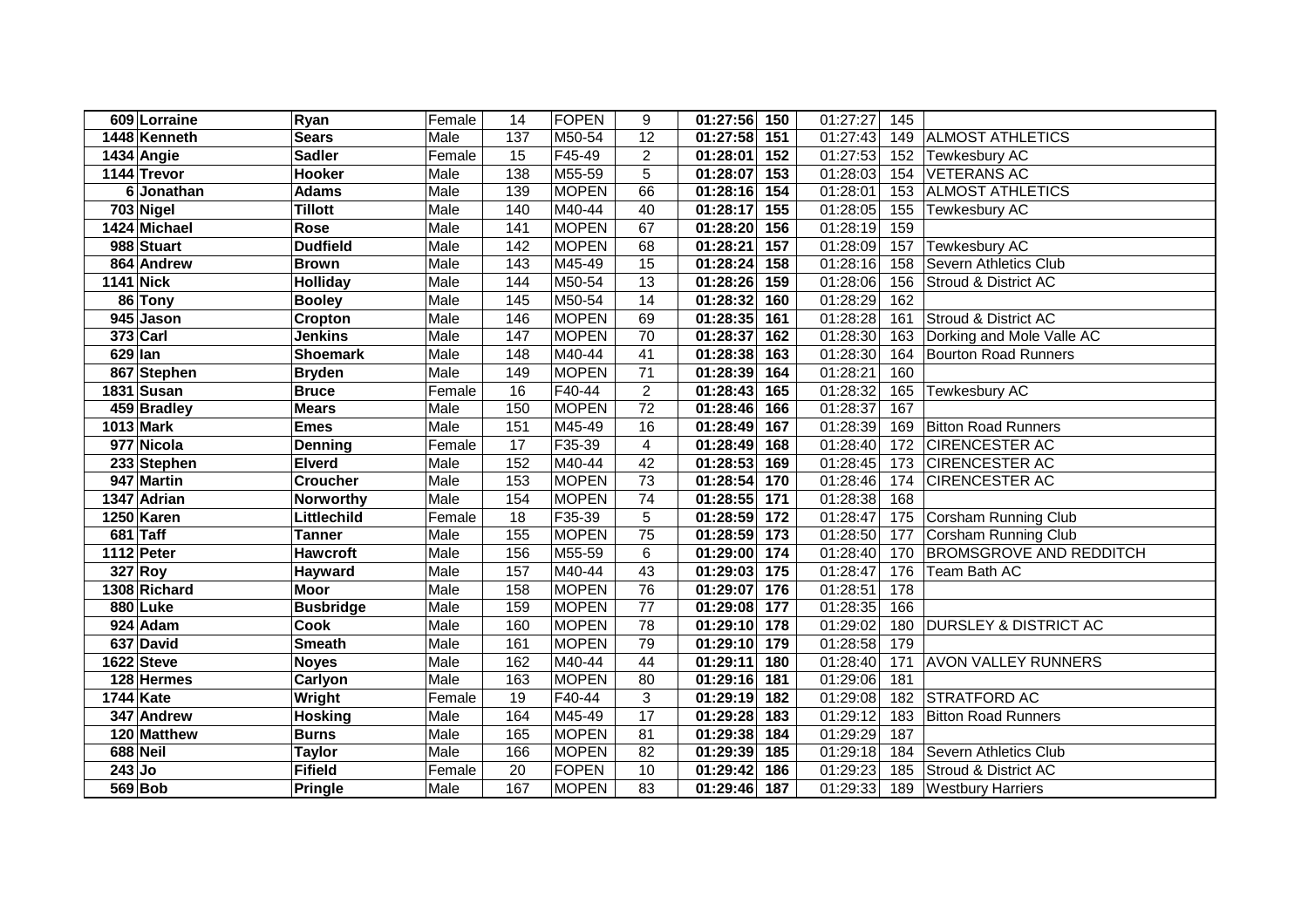|           | 1742 Aidan        | <b>Naughton</b>    | Male   | 168             | M40-44       | 45             | 01:29:48<br>188              | 01:29:34 | 190 | <b>Westbury Harriers</b>    |
|-----------|-------------------|--------------------|--------|-----------------|--------------|----------------|------------------------------|----------|-----|-----------------------------|
|           | 966 Michael       | <b>Davies</b>      | Male   | 169             | M55-59       | $\overline{7}$ | 01:29:48<br>189              | 01:29:33 | 188 | Les Croupiers Running Club  |
|           | $23$ Jon          | <b>Arnold</b>      | Male   | 170             | <b>MOPEN</b> | 84             | 01:29:52<br>190              | 01:29:45 | 195 | Tri Team Glos               |
|           | 31 Jullian        | <b>Bailey-Gard</b> | Male   | 171             | M55-59       | 8              | 01:29:59<br>191              | 01:29:45 | 194 | <b>Westbury Harriers</b>    |
|           | 1766 William      | Greenwood          | Male   | 172             | <b>MOPEN</b> | 85             | 01:30:00<br>192              | 01:29:25 | 186 |                             |
|           | 1075 Peter        | Gray               | Male   | $\frac{1}{173}$ | M45-49       | 18             | 01:30:02<br>193              | 01:29:49 | 197 | <b>Oxford City AC</b>       |
|           | 217 Terry         | <b>Doherty</b>     | Male   | 174             | M50-54       | 15             | 01:30:03<br>194              | 01:29:45 | 196 | <b>Bournville Harriers</b>  |
| 1552 Jo   |                   | Webb               | Female | $\overline{21}$ | F45-49       | 3              | 01:30:05 195                 | 01:29:53 | 198 | <b>Bitton Road Runners</b>  |
|           | 391 Dave          | <b>Kelly</b>       | Male   | 175             | M40-44       | 46             | 01:30:07<br>196              | 01:29:43 | 193 |                             |
|           | 1805 Kevin        | Hammond            | Male   | 176             | M40-44       | 47             | 01:30:08<br>197              | 01:30:00 | 201 | Stroud & District AC        |
|           | 800 Chris         | <b>Atkinson</b>    | Male   | 177             | <b>MOPEN</b> | 86             | 01:30:13<br>198              | 01:29:42 | 192 | <b>AVON VALLEY RUNNERS</b>  |
|           | 1077 Peter        | Green              | Male   | 178             | M40-44       | 48             | 01:30:13<br>199              | 01:30:06 | 205 | <b>CLUTTON JOGGERS</b>      |
|           | 810 Nicholas      | <b>Ball</b>        | Male   | 179             | <b>MOPEN</b> | 87             | 01:30:15<br>200              | 01:30:06 | 204 | <b>GOGOMOFOS</b>            |
|           | 883 Paul          | <b>Calabrese</b>   | Male   | 180             | <b>MOPEN</b> | 88             | 01:30:17<br>201              | 01:30:03 | 202 | <b>Bitton Road Runners</b>  |
|           | 167 Edward        | <b>Collier</b>     | Male   | 181             | M50-54       | 16             | 01:30:19<br>202              | 01:29:56 | 200 | <b>Cheltenham Harriers</b>  |
| 1365 Neil |                   | Parry              | Male   | 182             | M40-44       | 49             | 01:30:23<br>203              | 01:29:55 | 199 |                             |
|           | 628 Andrew        | <b>Shipton</b>     | Male   | 183             | <b>MOPEN</b> | 89             | 01:30:24<br>204              | 01:30:20 | 210 | Stroud & District AC        |
|           | 516 Andrew        | <b>Palmer</b>      | Male   | 184             | <b>MOPEN</b> | 90             | 01:30:25<br>205              | 01:30:06 | 206 | Penarth and Dinas Runners   |
|           | 1722 Adam         | <b>Harborow</b>    | Male   | 185             | <b>MOPEN</b> | 91             | 01:30:27<br>206              | 01:30:13 | 207 | <b>CIRENCESTER AC</b>       |
|           | 1145 Richard      | Hookham            | Male   | 186             | M50-54       | 17             | 01:30:30<br>207              | 01:30:20 | 209 |                             |
|           | 1187 Martin       | Jewell             | Male   | 187             | M45-49       | 19             | 208<br>01:30:32              | 01:30:26 | 214 | <b>Bourton Road Runners</b> |
|           | 581 Matthew       | Rendell            | Male   | 188             | <b>MOPEN</b> | 92             | 209<br>01:30:35              | 01:30:27 | 216 |                             |
|           | 708 Andy          | Topham             | Male   | 189             | M45-49       | 20             | 01:30:39<br>210              | 01:30:26 | 215 |                             |
|           | 982 Graeme        | Donnan             | Male   | 190             | M50-54       | 18             | 01:30:41<br>211              | 01:30:23 | 213 | Les Croupiers Running Club  |
|           | 529 Steve         | Partridge          | Male   | 191             | <b>MOPEN</b> | 93             | 01:30:47<br>$\overline{212}$ | 01:29:37 | 191 |                             |
|           | 1087 Andrew David | Haigh              | Male   | 192             | M40-44       | 50             | 01:30:50<br>213              | 01:30:14 | 208 |                             |
|           | 739 Edward        | <b>Watton</b>      | Male   | 193             | <b>MOPEN</b> | 94             | 01:30:55<br>214              | 01:30:28 | 217 |                             |
|           | 1814 Daniel       | Hill               | Male   | 194             | <b>MOPEN</b> | 95             | 01:31:02<br>215              | 01:30:31 | 219 |                             |
|           | 1379 John         | Plain              | Male   | 195             | M55-59       | 9              | 01:31:04<br>216              | 01:30:46 | 222 | Les Croupiers Running Club  |
|           | 807 Jullian       | <b>Bailey-Gard</b> | Female | $\overline{22}$ | <b>FOPEN</b> | 11             | 01:31:07<br>217              | 01:31:00 | 224 | <b>Westbury Harriers</b>    |
|           | 265 Jonathan      | Garner             | Male   | 196             | M40-44       | 51             | 01:31:07 218                 | 01:30:38 | 220 |                             |
|           | 1811 Danny        | <b>Baker</b>       | Male   | 197             | M40-44       | 52             | 01:31:08 219                 | 01:31:00 | 223 |                             |
|           | 1470 Andrew       | <b>Spencer</b>     | Male   | 198             | M40-44       | 53             | 01:31:14<br>220              | 01:31:13 | 228 | <b>FAIRWATER RUNNERS</b>    |
|           | 2 Nicholas        | <b>Ackland</b>     | Male   | 199             | <b>MOPEN</b> | 96             | 01:31:15<br>221              | 01:30:29 | 218 |                             |
| 1350 Liby |                   | O'Duffy            | Female | 23              | F35-39       | 6              | 01:31:16<br>222              | 01:31:06 | 227 | Les Croupiers Running Club  |
|           | 993 Mike          | Duggan             | Male   | 200             | M40-44       | 54             | 01:31:18<br>223              | 01:31:04 | 226 | <b>Bitton Road Runners</b>  |
|           | 50 Mark           | <b>Beattie</b>     | Male   | 201             | <b>MOPEN</b> | 97             | 224<br>01:31:19              | 01:30:23 | 212 |                             |
|           | 1174 Toby         | Ireland            | Male   | 202             | <b>MOPEN</b> | 98             | 01:31:21<br>225              | 01:31:14 | 229 |                             |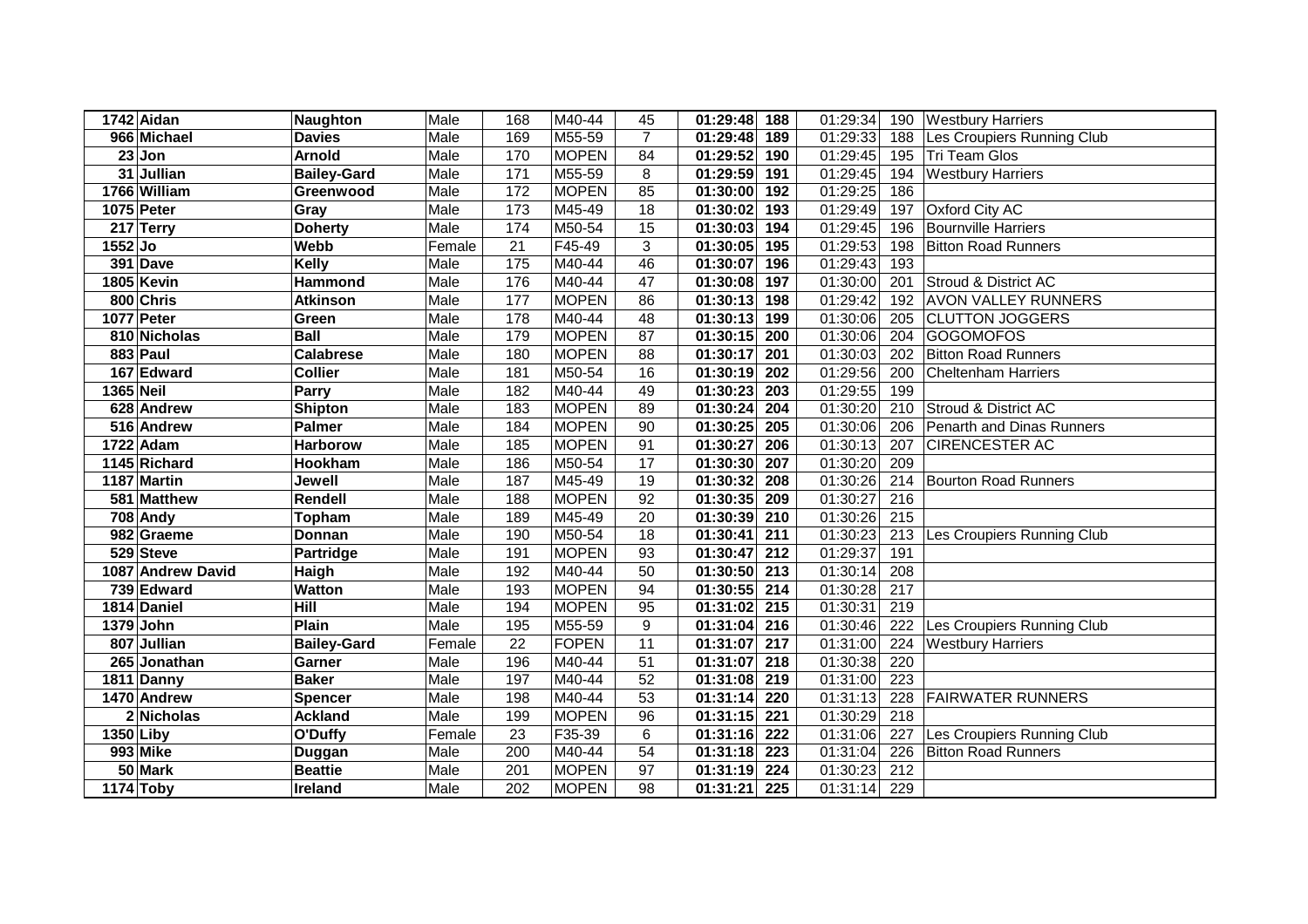|                  | 866 Barry     | <b>Bryant</b>      | Male   | 203              | <b>MOPEN</b>         | 99             | 01:31:22 226          |                  | 01:30:42              | 221              |                                |
|------------------|---------------|--------------------|--------|------------------|----------------------|----------------|-----------------------|------------------|-----------------------|------------------|--------------------------------|
|                  | 1428 Paul     | <b>Rowley</b>      | Male   | 204              | <b>MOPEN</b>         | 100            | 01:31:24              | $\overline{227}$ | 01:31:19              | 231              | Stroud & District AC           |
|                  | 699 Dean      | <b>Thornton</b>    | Male   | 205              | M40-44               | 55             | 01:31:30              | 228              | 01:31:19              | 232              | <b>Westbury Harriers</b>       |
|                  | 1790 Gary     | Warmington         | Male   | 206              | M45-49               | 21             | 01:31:31              | 229              | 01:31:24              | 234              |                                |
| 1333 Neil        |               | <b>Neliman</b>     | Male   | 207              | <b>MOPEN</b>         | 101            | 01:31:36              | 230              | 01:31:20              | 233              | Corsham Running Club           |
|                  | $727$ Jim     | <b>Walton</b>      | Male   | 208              | <b>MOPEN</b>         | 102            | $\overline{01:31:36}$ | $\overline{231}$ | 01:30:04              | $\overline{203}$ |                                |
|                  | 1515 John     | <b>Turner</b>      | Male   | 209              | $M60+$               | 4              | 01:31:39              | $\overline{232}$ | 01:31:28              | 236              | <b>STRATFORD AC</b>            |
|                  | 1776 Justin   | Ham                | Male   | 210              | <b>MOPEN</b>         | 103            | 01:31:41              | 233              | 01:30:21              | 211              |                                |
| 1560 lan         |               | Wheeler            | Male   | $\overline{211}$ | M40-44               | 56             | 01:31:41              | 234              | 01:31:31              | 237              |                                |
|                  | 781 Daniel    | Yeates             | Male   | 212              | <b>MOPEN</b>         | 104            | 01:31:43              | 235              | 01:31:24              | 235              |                                |
|                  | 743 Daniel    | Webb               | Male   | $\overline{213}$ | <b>MOPEN</b>         | 105            | 01:31:48              | 236              | 01:31:35              | 239              | Tewkesbury AC                  |
| 1704 Phil        |               | <b>Kimber</b>      | Male   | 214              | $M60+$               | 5              | 01:31:49              | 237              | $\overline{01:}31:42$ | 247              | Oxford City AC                 |
|                  | 266 Anthony   | Gazzard            | Male   | 215              | M40-44               | 57             | 01:31:51              | 238              | $\overline{01:}31:42$ | 246              |                                |
|                  | 45 Stephen    | <b>Barton</b>      | Male   | 216              | M45-49               | 22             | 01:31:53              | 239              | 01:31:01              | 225              |                                |
|                  | 716 Gavin     | Versaci            | Male   | 217              | M40-44               | 58             | 01:31:54              | 240              | 01:31:35              | 238              |                                |
|                  | 1133 Helen    | <b>Hinsley</b>     | Female | 24               | $\overline{F}$ 40-44 | $\overline{4}$ | 01:31:59              | 241              | 01:31:43              | 249              |                                |
|                  | 933 Philip    | Court              | Male   | 218              | <b>MOPEN</b>         | 106            | 01:32:00              | 242              | 01:31:15              | 230              | <b>Westbury Harriers</b>       |
|                  | 894 Chris     | Catchpole          | Male   | 219              | M45-49               | 23             | 01:32:00              | 243              | 01:31:40              | 243              | <b>AMAZING FEET</b>            |
|                  | 799 Jimmy     | <b>Atkins</b>      | Male   | 220              | M40-44               | 59             | 01:32:04              | 244              | 01:31:40              | 245              | <b>BROMSGROVE AND REDDITCH</b> |
| <b>1111 Neil</b> |               | Hathway            | Male   | 221              | <b>MOPEN</b>         | 107            | 01:32:08              | 245              | 01:31:54              | 254              |                                |
|                  | 164 Richard   | <b>Clutterbuck</b> | Male   | 222              | <b>MOPEN</b>         | 108            | 01:32:08              | 246              | 01:31:45              | 250              |                                |
|                  | 1795 Terence  | <b>Beddington</b>  | Male   | 223              | M55-59               | 10             | 01:32:09              | 247              | 01:31:40              | 242              | <b>WORCESTER ATHLETIC CLUB</b> |
|                  | 1603 Jonathan | Young              | Male   | 224              | M40-44               | 60             | 01:32:12              | 248              | 01:31:40              | 244              | <b>CIRENCESTER AC</b>          |
|                  | 884 Shaun     | Callaghan          | Male   | 225              | M40-44               | 61             | 01:32:13              | 249              | 01:32:08              | 258              | <b>Weston AC</b>               |
|                  | 1367 David    | Paskman            | Male   | $\overline{226}$ | $M60+$               | $\,6$          | 01:32:17              | 250              | 01:32:13              | 259              | <b>GLOUCESTER AC</b>           |
| <b>1204 Phil</b> |               | Kent               | Male   | 227              | M40-44               | 62             | 01:32:19              | 251              | 01:31:54              | 255              |                                |
|                  | 604 Matthew   | Rowan              | Male   | 228              | M45-49               | 24             | 01:32:21              | 252              | 01:31:47              | 252              |                                |
|                  | 408 John      | Lancaster          | Male   | 229              | <b>MOPEN</b>         | 109            | 01:32:30              | 253              | 01:32:16              | 260              | TeamBath AC                    |
|                  | 886 Angela    | <b>Carpenter</b>   | Female | 25               | F35-39               | $\overline{7}$ | 01:32:30              | 254              | 01:32:16              | 261              | <b>CHICHESTER RUNNERS AC</b>   |
|                  | 868 Stuart    | <b>Buchan</b>      | Male   | 230              | <b>MOPEN</b>         | 110            | 01:32:31              | $\overline{255}$ | 01:32:07              | 256              | <b>Tewkesbury AC</b>           |
|                  | 701 Mark      | <b>Thrall</b>      | Male   | 231              | M40-44               | 63             | 01:32:32              | 256              | 01:31:49              | 253              | <b>GLOUCESTER AC</b>           |
|                  | 1376 Andy     | <b>Phillips</b>    | Male   | 232              | M45-49               | 25             | 01:32:43              | 257              | 01:32:17              | 262              | <b>Bitton Road Runners</b>     |
|                  | 363 Andrew    | Ind                | Male   | 233              | <b>MOPEN</b>         | 111            | 01:32:47              | 258              | 01:32:34              | 264              | marlborough                    |
|                  | 1431 Clive    | Ryder              | Male   | 234              | <b>MOPEN</b>         | 112            | 01:32:50              | 259              | 01:32:07              | 257              |                                |
|                  | 264 Chris     | <b>Garbett</b>     | Male   | 235              | M45-49               | 26             | 01:32:53              | 260              | 01:32:35              | 265              | Stroud & District AC           |
|                  | 742 Tracy     | Weatherilt         | Female | 26               | FOPEN                | 12             | 01:32:56 261          |                  | 01:32:39              | 267              |                                |
|                  | 1357 Michael  | Pace               | Male   | 236              | <b>MOPEN</b>         | 113            | 01:32:57              | 262              | 01:32:25              | 263              | <b>AVON VALLEY RUNNERS</b>     |
|                  | 741 Steve     | <b>Watts</b>       | Male   | 237              | <b>MOPEN</b>         | 114            | 01:32:59 263          |                  | 01:31:37              | 240              |                                |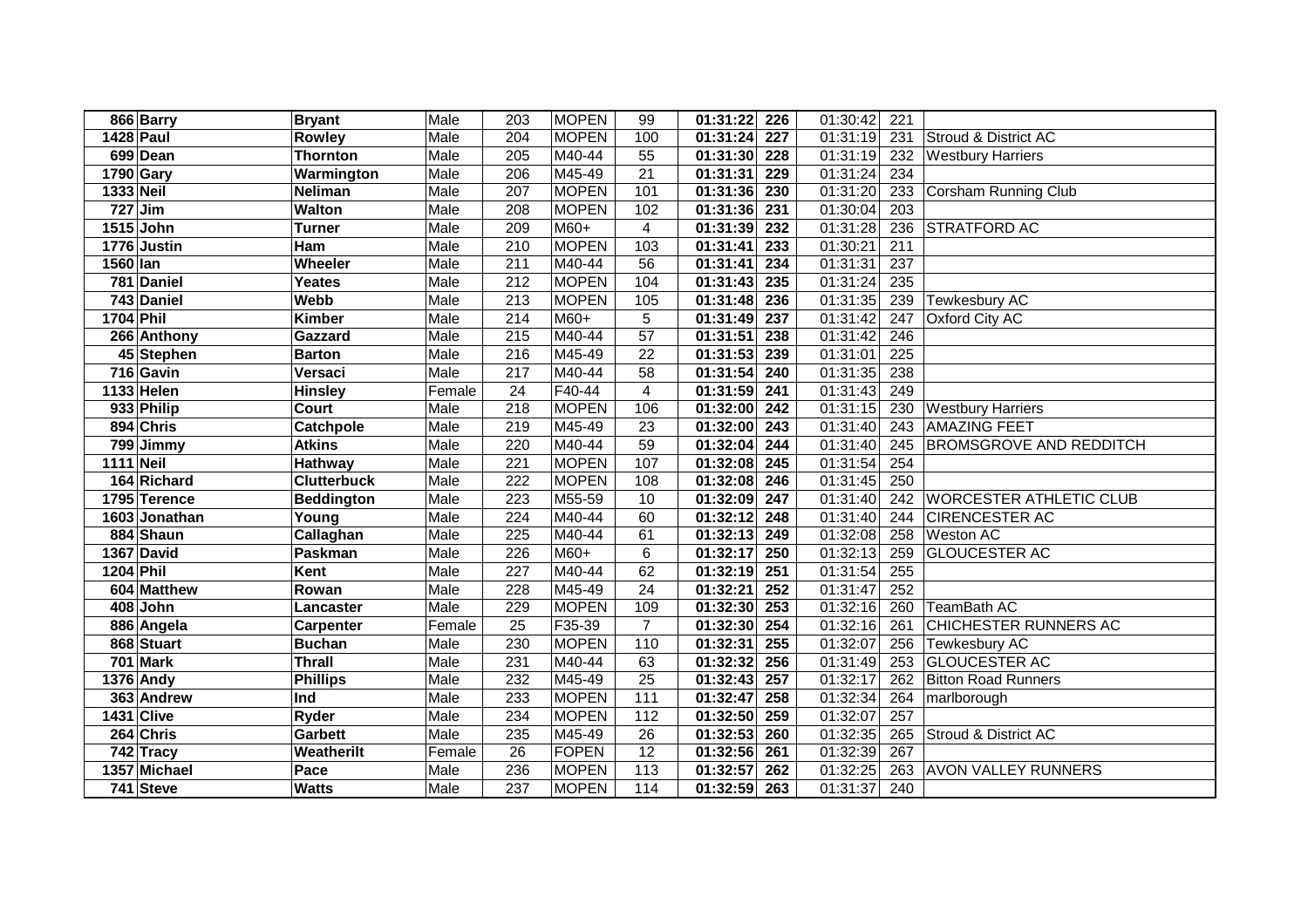|           | 450 Fiona    | <b>Maycock</b>  | Female | 27               | F40-44       | 5                | 01:33:00 264                 | 01:32:38 | 266 |                                |
|-----------|--------------|-----------------|--------|------------------|--------------|------------------|------------------------------|----------|-----|--------------------------------|
|           | 949 Sally    | <b>Curnow</b>   | Female | $\overline{28}$  | F40-44       | $\overline{6}$   | 265<br>01:33:02              | 01:31:42 | 248 | <b>Bitton Road Runners</b>     |
| 1775 Neil |              | Lewis           | Male   | 238              | <b>MOPEN</b> | 115              | 266<br>01:33:05              | 01:31:46 | 251 |                                |
|           | 994 Paul     | <b>Dugmore</b>  | Male   | 239              | M45-49       | 27               | 267<br>01:33:08              | 01:32:50 | 272 | <b>Bournville Harriers</b>     |
|           | 1512 Martin  | <b>Truran</b>   | Male   | $\overline{240}$ | M50-54       | 19               | 01:33:11<br>268              | 01:32:49 | 271 | <b>MALBOROUGH RC</b>           |
|           | 678 Mark     | <b>Sysum</b>    | Male   | 241              | <b>MOPEN</b> | 116              | 01:33:13<br>269              | 01:32:59 | 276 |                                |
|           | 639 Dawn     | <b>Smith</b>    | Female | 29               | F35-39       | 8                | $\overline{01:33:15}$<br>270 | 01:32:51 | 273 | Gloucester Tri                 |
| 1385 lan  |              | Pople           | Male   | 242              | M50-54       | 20               | 01:33:19<br>271              | 01:33:11 | 281 | <b>CIRENCESTER AC</b>          |
|           | 1050 John    | <b>Fry</b>      | Male   | 243              | M40-44       | 64               | 01:33:21<br>272              | 01:32:44 | 268 | <b>Black Pear Joggers</b>      |
|           | 1620 Michael | <b>Clark</b>    | Male   | 244              | M50-54       | 21               | 01:33:22<br>273              | 01:33:11 | 280 | <b>Westbury Harriers</b>       |
| 1484 Tom  |              | <b>Stokes</b>   | Male   | 245              | M45-49       | 28               | 01:33:25<br>274              | 01:33:05 | 277 | <b>WARMINSTER RUNNING CLUB</b> |
|           | 1189 Lowe    | John            | Male   | 246              | M40-44       | 65               | 01:33:26<br>275              | 01:32:55 | 275 | <b>Hogweed Trotters</b>        |
|           | 435 Jonathan | Mann            | Male   | 247              | <b>MOPEN</b> | 117              | $\overline{01:}33:27$<br>276 | 01:32:55 | 274 | <b>Bitton Road Runners</b>     |
|           | 859 Jon      | <b>Brough</b>   | Male   | 248              | M55-59       | 11               | 01:33:28<br>277              | 01:32:46 | 270 | Stroud & District AC           |
|           | 272 Martin   | Glastonbury     | Male   | 249              | <b>MOPEN</b> | 118              | 01:33:33<br>278              | 01:33:09 | 279 | Vegan Runners                  |
|           | 1152 Gareth  | Howard          | Male   | 250              | <b>MOPEN</b> | 119              | 01:33:35<br>279              | 01:33:16 | 283 | <b>Westbury Harriers</b>       |
|           | 1450 Richard | <b>Sewell</b>   | Male   | 251              | M50-54       | 22               | 01:33:36<br>280              | 01:33:07 | 278 | Les Croupiers Running Club     |
|           | 439 Andy     | <b>Marshall</b> | Male   | 252              | M40-44       | 66               | 01:33:36<br>281              | 01:33:19 | 284 |                                |
|           | 461 George   | <b>Medcalf</b>  | Male   | 253              | <b>MOPEN</b> | 120              | 01:33:41<br>282              | 01:31:38 | 241 |                                |
|           | 10 Rob       | <b>Adkins</b>   | Male   | 254              | <b>MOPEN</b> | 121              | 283<br>01:33:44              | 01:32:45 | 269 |                                |
| 1531 Neil |              | <b>Wallace</b>  | Male   | 255              | M45-49       | 29               | 284<br>01:33:46              | 01:33:40 | 295 | <b>CLEVEDON AC</b>             |
|           | 580 John     | <b>Reid</b>     | Male   | 256              | M45-49       | 30               | 01:33:48<br>285              | 01:33:33 | 291 | <b>Corsham Running Club</b>    |
|           | 1190 David   | Johnson         | Male   | 257              | <b>MOPEN</b> | 122              | 01:33:50<br>286              | 01:33:29 | 290 | COLLINGWOOD AC                 |
|           | 1012 Rusty   | Elvidge         | Male   | 258              | M45-49       | 31               | 01:33:51<br>287              | 01:33:20 | 285 |                                |
|           | 1205 Paul    | Kent            | Male   | 259              | <b>MOPEN</b> | $\overline{123}$ | 01:33:51<br>288              | 01:33:24 | 288 | <b>Hogweed Trotters</b>        |
|           | 41 Neil      | <b>Banbury</b>  | Male   | 260              | <b>MOPEN</b> | 124              | 01:33:55<br>289              | 01:33:27 | 289 | <b>Bitton Road Runners</b>     |
|           | $915$ Andy   | Coleman         | Male   | 261              | <b>MOPEN</b> | 125              | 01:33:56<br>290              | 01:33:35 | 293 |                                |
|           | 447 Dorian   | <b>Matts</b>    | Male   | 262              | M45-49       | 32               | 01:33:57<br>291              | 01:33:40 | 296 | <b>CIRENCESTER AC</b>          |
|           | 1053 Tony    | Gambiccia       | Male   | 263              | M45-49       | 33               | 01:33:58<br>292              | 01:33:46 | 298 | <b>SOMERSET AC</b>             |
|           | 1708 Peter   | <b>Moran</b>    | Male   | 264              | M40-44       | 67               | 01:34:00<br>293              | 01:33:54 | 304 | <b>HEADINGTON ROAD RUNNERS</b> |
|           | 1151 Mike    | <b>Hopkins</b>  | Male   | 265              | M40-44       | 68               | 01:34:05<br>294              | 01:33:49 | 302 | <b>Westbury Harriers</b>       |
|           | 1528 Alison  | Vuagniaux       | Female | 30               | F45-49       | 4                | 01:34:05<br>295              | 01:33:41 | 297 | Team Bath AC                   |
| 1604 Carl |              | <b>Zalek</b>    | Male   | 266              | <b>MOPEN</b> | 126              | 01:34:07<br>296              | 01:33:52 | 303 | <b>Corsham Running Club</b>    |
|           | 901 Alan Roy | <b>Chick</b>    | Male   | 267              | M50-54       | 23               | 01:34:09<br>297              | 01:33:16 | 282 | Weston AC                      |
|           | 861 Simon    | <b>Brown</b>    | Male   | 268              | <b>MOPEN</b> | 127              | 01:34:09<br>298              | 01:33:21 | 286 |                                |
|           | 456 Larry    | <b>Mcgeary</b>  | Male   | 269              | <b>MOPEN</b> | 128              | 01:34:11<br>299              | 01:33:21 | 287 |                                |
| 941 lan   |              | Crawford        | Male   | 270              | M50-54       | 24               | 300<br>01:34:16              | 01:33:54 | 305 |                                |
|           | 1418 Trish   | Robson          | Female | 31               | F45-49       | 5                | $01:34:18$ 301               | 01:33:49 | 301 | <b>Westbury Harriers</b>       |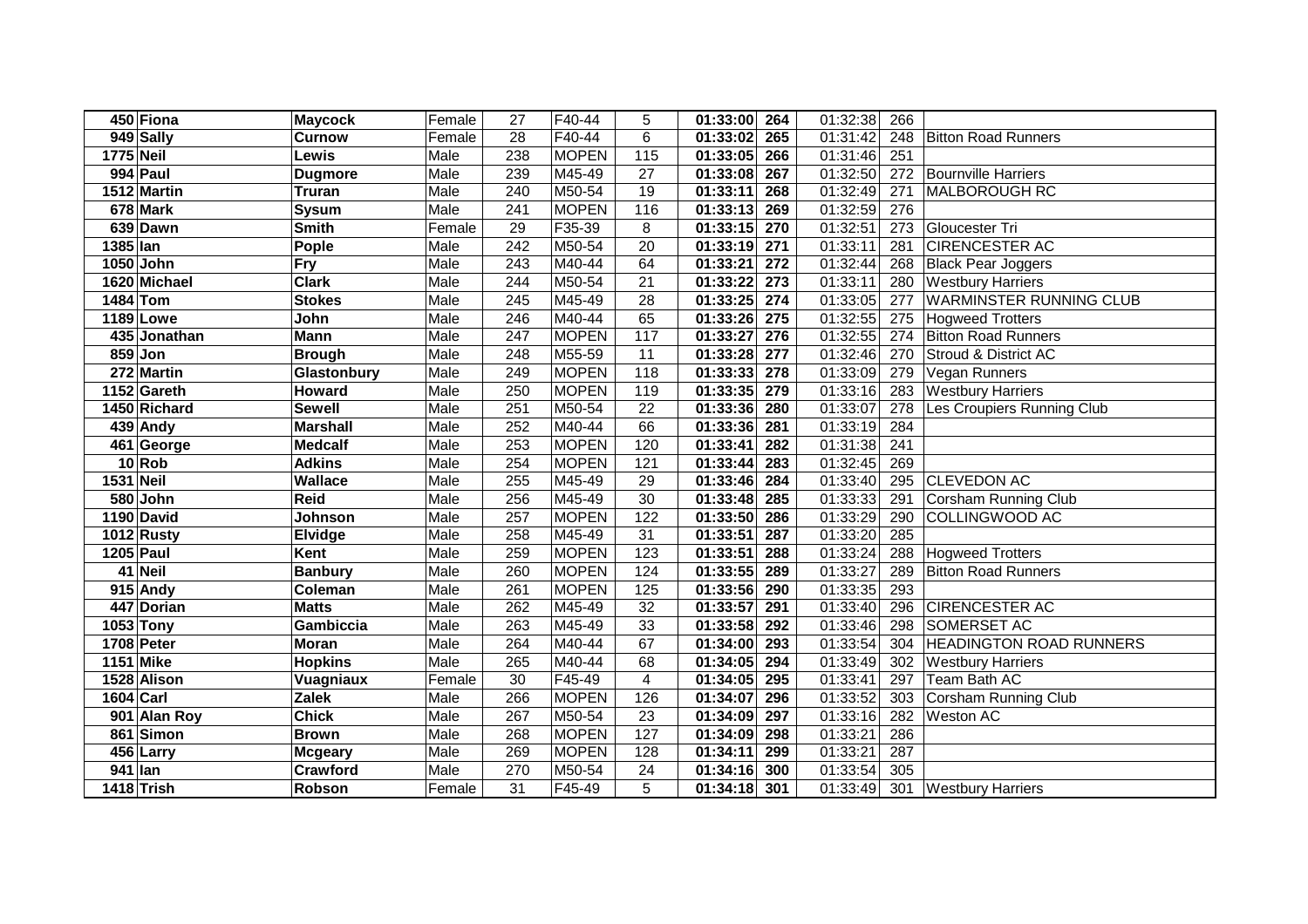| 1225 Anthony | Lane                 | Male   | 271              | <b>MOPEN</b> | 129             | 01:34:20     | 302 | 01:34:15 |     | 315 GLOUCESTER AC                |
|--------------|----------------------|--------|------------------|--------------|-----------------|--------------|-----|----------|-----|----------------------------------|
| 1356 Stephen | Owen                 | Male   | 272              | M50-54       | 25              | 01:34:22     | 303 | 01:34:02 | 311 | Les Croupiers Running Club       |
| 279 Laurie   | Graham               | Male   | 273              | <b>MOPEN</b> | 130             | 01:34:27     | 304 | 01:33:48 | 300 |                                  |
| 1763 Trevor  | <b>Twinem</b>        | Male   | $\overline{274}$ | M50-54       | 26              | 01:34:29     | 305 | 01:34:02 | 308 | <b>Bitton Road Runners</b>       |
| 1794 David   | <b>Mckinnon</b>      | Male   | 275              | <b>MOPEN</b> | 131             | 01:34:29     | 306 | 01:33:38 | 294 | <b>SWINDON TRI</b>               |
| 730 Roly     | <b>Ward</b>          | Male   | 276              | <b>MOPEN</b> | 132             | 01:34:30     | 307 | 01:34:11 | 313 |                                  |
| $715$ Arjo   | <b>Van Vliet</b>     | Male   | 277              | M40-44       | 69              | 01:34:31     | 308 | 01:34:15 |     | 316 ALMOST ATHLETICS             |
| $1262$ Jim   | <b>Lunney</b>        | Male   | 278              | M50-54       | 27              | 01:34:38     | 309 | 01:34:23 | 321 | <b>Bourton Road Runners</b>      |
| $1658$ Alex  | <b>Griffiths</b>     | Male   | 279              | <b>MOPEN</b> | 133             | 01:34:39     | 310 | 01:34:25 | 322 |                                  |
| $163$ Sue    | <b>Cluley</b>        | Female | 32               | FOPEN        | 13              | 01:34:41     | 311 | 01:34:07 | 312 |                                  |
| 877 John     | <b>Burt</b>          | Male   | 280              | <b>MOPEN</b> | 134             | 01:34:42     | 312 | 01:34:00 | 306 | <b>DURSLEY &amp; DISTRICT AC</b> |
| 1581 David   | Wood                 | Male   | 281              | M40-44       | 70              | 01:34:42     | 313 | 01:34:23 | 320 | <b>DURSLEY &amp; DISTRICT AC</b> |
| 574 John     | Raper                | Male   | 282              | M55-59       | 12              | 01:34:44     | 314 | 01:34:20 | 318 | <b>Bourton Road Runners</b>      |
| 1583 Michael | Wood                 | Male   | 283              | M40-44       | 71              | 01:34:44     | 315 | 01:34:02 | 310 | <b>Cheltenham Harriers</b>       |
| 641 Paul     | <b>Smith</b>         | Male   | 284              | <b>MOPEN</b> | 135             | 01:34:45     | 316 | 01:34:01 | 307 |                                  |
| 1655 Paul    | <b>Ratcliffe</b>     | Male   | 285              | <b>MOPEN</b> | 136             | 01:34:48     | 317 | 01:34:31 | 324 |                                  |
| 1137 David   | Hodson               | Male   | 286              | M45-49       | 34              | 01:34:52     | 318 | 01:34:39 | 330 | <b>ROYAL SUTTON AC</b>           |
| 142 James    | <b>Cheseldine</b>    | Male   | 287              | M40-44       | 72              | 01:34:54     | 319 | 01:34:21 | 319 | vegetarian cycling and athleti   |
| 190 Fiona    | <b>Dakin</b>         | Female | 33               | F35-39       | 9               | 01:34:54     | 320 | 01:34:39 | 329 |                                  |
| 1125 Talia   | <b>Hewitson</b>      | Female | 34               | <b>FOPEN</b> | 14              | 01:34:57     | 321 | 01:34:14 | 314 | Clevedon AC Ladies               |
| 695 Martin   | <b>Thompson</b>      | Male   | 288              | M40-44       | 73              | 01:34:58     | 322 | 01:34:17 | 317 |                                  |
| 1834 Jon     | <b>Gittoes</b>       | Male   | 289              | <b>MOPEN</b> | 137             | 01:34:59     | 323 | 01:33:34 | 292 |                                  |
| $1393$ Jez   | <b>Preston-Jones</b> | Male   | 290              | M40-44       | 74              | 01:35:00     | 324 | 01:33:46 | 299 | <b>CHELTENHAM TRI CLUB</b>       |
| $1474$ Tim   | <b>Stait</b>         | Male   | 291              | M45-49       | 35              | 01:35:01     | 325 | 01:34:47 | 332 | Stroud & District AC             |
| $168$ Tim    | <b>Collings</b>      | Male   | 292              | M40-44       | $\overline{75}$ | 01:35:04     | 326 | 01:34:38 | 328 | <b>CIRENCESTER AC</b>            |
| 554 Darren   | Pooler               | Male   | 293              | <b>MOPEN</b> | 138             | 01:35:04     | 327 | 01:34:38 | 327 |                                  |
| 22 Charlotte | <b>Arnold</b>        | Female | 35               | FOPEN        | 15              | 01:35:07     | 328 | 01:35:00 | 337 | <b>Tri Team Glos</b>             |
| 1649 James   | <b>Purkiss</b>       | Male   | 294              | <b>MOPEN</b> | 139             | 01:35:08     | 329 | 01:35:01 | 339 |                                  |
| 1736 Andy    | <b>Jones</b>         | Male   | 295              | M40-44       | 76              | 01:35:10     | 330 | 01:34:36 | 326 | Stroud & District AC             |
| 1544 Edward  | Wardle               | Male   | 296              | <b>MOPEN</b> | 140             | 01:35:14     | 331 | 01:34:41 | 331 |                                  |
| 453 Roger    | <b>Mcfadden</b>      | Male   | 297              | M55-59       | 13              | 01:35:16     | 332 | 01:34:51 | 333 | Road Runners Club                |
| $251$ Dan    | Fraenkel             | Male   | 298              | <b>MOPEN</b> | 141             | 01:35:22     | 333 | 01:34:59 | 336 |                                  |
| 655 Michael  | <b>Stevenson</b>     | Male   | 299              | <b>MOPEN</b> | 142             | 01:35:23     | 334 | 01:34:32 | 325 | Stroud & District AC             |
| 462 Andy     | <b>Merrick</b>       | Male   | 300              | <b>MOPEN</b> | 143             | 01:35:28     | 335 | 01:34:02 | 309 |                                  |
| 967 Julie    | <b>Davies</b>        | Female | 36               | F35-39       | 10              | 01:35:30 336 |     | 01:34:53 | 334 | <b>GRIFFITHS TOWN HARRIERS</b>   |
| $1712$ Alan  | <b>Townsend</b>      | Male   | 301              | <b>MOPEN</b> | 144             | 01:35:35     | 337 | 01:35:16 | 345 |                                  |
| 1339 Harvey  | <b>Niblett</b>       | Male   | 302              | <b>MOPEN</b> | 145             | 01:35:36 338 |     | 01:34:58 | 335 |                                  |
| 1302 Dale    | <b>Midwinter</b>     | Male   | 303              | M40-44       | 77              | 01:35:37 339 |     | 01:35:21 | 348 |                                  |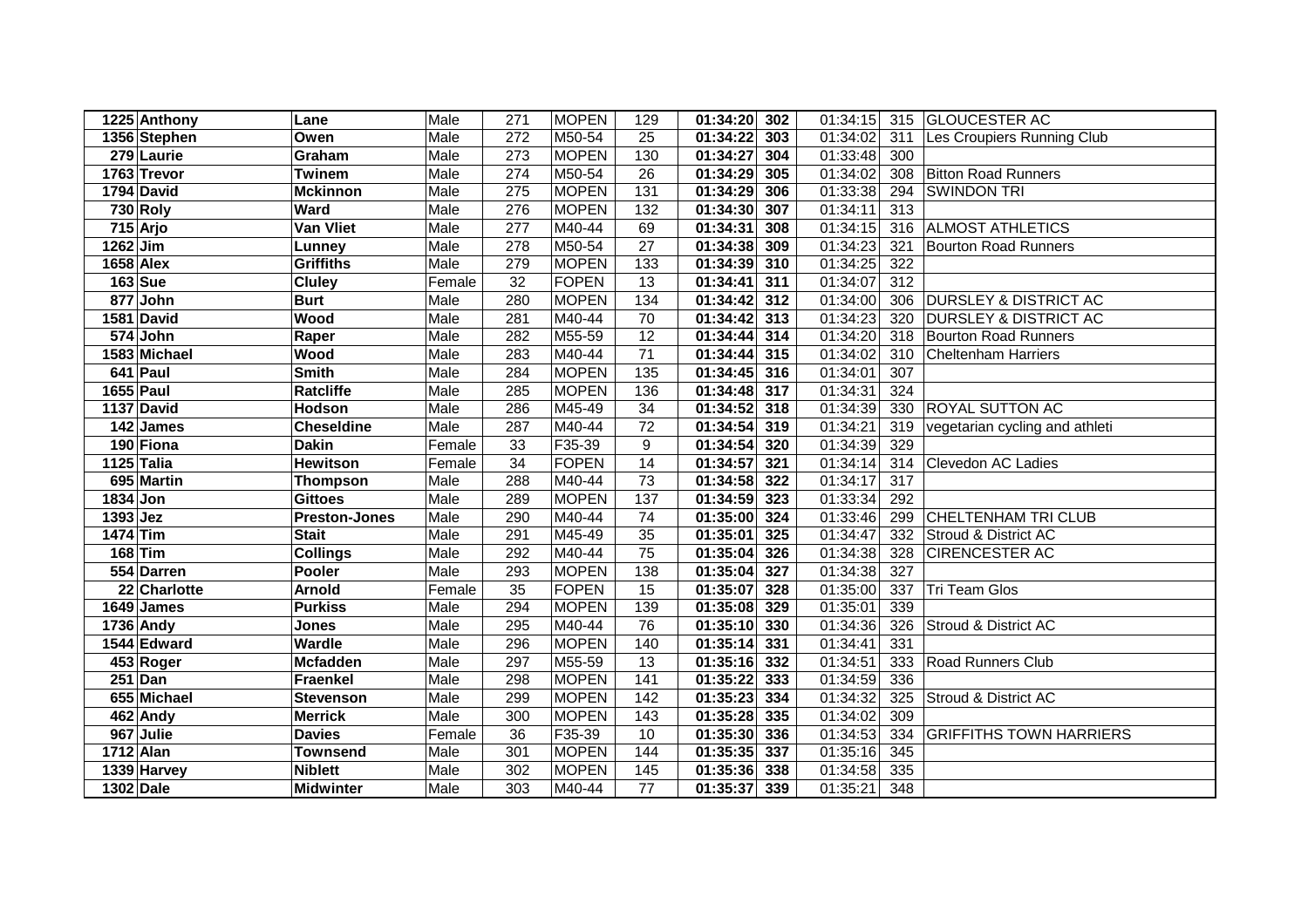|                  | 912 Mouse              | <b>Clutterbuck</b> | Male   | 304 | M45-49       | 36             | 01:35:41<br>340 | 01:35:09 | 343              |                                  |
|------------------|------------------------|--------------------|--------|-----|--------------|----------------|-----------------|----------|------------------|----------------------------------|
| 958 lan          |                        | <b>Daniels</b>     | Male   | 305 | M40-44       | 78             | 01:35:45<br>341 | 01:35:02 | 341              |                                  |
|                  | 415 Walter             | Leach              | Male   | 306 | M45-49       | 37             | 01:35:46 342    | 01:35:19 | 347              | Forest of Dean AC                |
|                  | <b>1229 Mark</b>       | Langman            | Male   | 307 | <b>MOPEN</b> | 146            | 01:35:47<br>343 | 01:35:44 | 356              |                                  |
|                  | 969 Michael            | <b>Davis</b>       | Male   | 308 | <b>MOPEN</b> | 147            | 01:35:49<br>344 | 01:35:00 | 338              |                                  |
|                  | 1165 Richard           | <b>Hurdle</b>      | Male   | 309 | <b>MOPEN</b> | 148            | 01:35:52<br>345 | 01:35:18 | 346              | Stroud & District AC             |
|                  | 229 Andrew             | <b>Edwards</b>     | Male   | 310 | <b>MOPEN</b> | 149            | 01:35:53<br>346 | 01:35:48 | 359              |                                  |
|                  | 737 Andrew             | <b>Watkins</b>     | Male   | 311 | <b>MOPEN</b> | 150            | 01:35:55<br>347 | 01:35:34 | 352              |                                  |
|                  | 213 Chris              | <b>Dimery</b>      | Male   | 312 | <b>MOPEN</b> | 151            | 01:35:56<br>348 | 01:35:01 | 340              |                                  |
|                  | 878 Hannah             | <b>Burwell</b>     | Female | 37  | <b>FOPEN</b> | 16             | 01:35:56<br>349 | 01:35:32 | 350              |                                  |
|                  | 1443 Julie             | <b>Scholey</b>     | Female | 38  | F45-49       | 6              | 01:35:58 350    | 01:35:53 | 363              | Les Croupiers Running Club       |
|                  | 910 Martin             | <b>Cleverly</b>    | Male   | 313 | <b>MOPEN</b> | 152            | 01:35:59<br>351 | 01:35:32 | 351              | Severn Athletics Club            |
|                  | 670 Peter              | <b>Stuart</b>      | Male   | 314 | M40-44       | 79             | 01:36:01<br>352 | 01:34:27 | 323              |                                  |
|                  | $712$ Liam             | <b>Tunney</b>      | Male   | 315 | <b>MOPEN</b> | 153            | 01:36:02<br>353 | 01:35:45 | 357              |                                  |
|                  | $\overline{612}$ David | <b>Saunders</b>    | Male   | 316 | M55-59       | 14             | 01:36:08<br>354 | 01:35:51 | 362              | <b>DURSLEY &amp; DISTRICT AC</b> |
|                  | 125 James              | Calderon           | Male   | 317 | <b>MOPEN</b> | 154            | 01:36:09<br>355 | 01:35:02 | 342              |                                  |
|                  | 1018 Mark              | Exall              | Male   | 318 | M50-54       | 28             | 01:36:11<br>356 | 01:35:37 | 354              |                                  |
|                  | 1803 Andy              | <b>Bidmead</b>     | Male   | 319 | M50-54       | 29             | 357<br>01:36:13 | 01:35:46 | 358              | <b>Bitton Road Runners</b>       |
|                  | 1109 Kate              | <b>Hatherall</b>   | Female | 39  | <b>FOPEN</b> | 17             | 358<br>01:36:18 | 01:35:35 | 353              | Clevedon AC Ladies               |
|                  | <b>503 Matt</b>        | <b>Nunes</b>       | Male   | 320 | <b>MOPEN</b> | 155            | 359<br>01:36:18 | 01:36:01 | 368              |                                  |
| 1741 Jim         |                        | <b>Broughton</b>   | Male   | 321 | <b>MOPEN</b> | 156            | 01:36:19<br>360 | 01:35:50 | 361              | <b>Dulwich Runners AC</b>        |
|                  | 109 Aidan              | <b>Browning</b>    | Male   | 322 | <b>MOPEN</b> | 157            | 01:36:20<br>361 | 01:35:40 | 355              |                                  |
| <b>1274 Neil</b> |                        | <b>Marke</b>       | Male   | 323 | M40-44       | 80             | 01:36:21<br>362 | 01:36:00 | 366              | <b>BIDEFORD AAC</b>              |
|                  | 1530 Magnus            | <b>Walker</b>      | Male   | 324 | M40-44       | 81             | 363<br>01:36:22 | 01:36:08 | 370              | CHESTER TRI CLUB                 |
|                  | 1260 Sean              | Lumley             | Male   | 325 | <b>MOPEN</b> | 158            | 01:36:22<br>364 | 01:35:56 | 364              |                                  |
|                  | $\overline{738}$ James | <b>Watt</b>        | Male   | 326 | <b>MOPEN</b> | 159            | 01:36:23<br>365 | 01:35:14 | 344              | <b>Shelton Striders</b>          |
|                  | 535 Mathew             | Payne              | Male   | 327 | <b>MOPEN</b> | 160            | 01:36:27<br>366 | 01:36:26 | 381              |                                  |
|                  | 857 Maggie             | <b>Bromley</b>     | Female | 40  | F50-54       | $\mathbf{1}$   | 01:36:28<br>367 | 01:36:05 | 369              | <b>Bitton Road Runners</b>       |
|                  | 1556 Nicholas          | Westwood           | Male   | 328 | <b>MOPEN</b> | 161            | 01:36:30<br>368 | 01:36:21 | $\overline{378}$ |                                  |
|                  | 206 James              | <b>Davis</b>       | Male   | 329 | <b>MOPEN</b> | 162            | 01:36:31<br>369 | 01:35:58 | 365              |                                  |
|                  | 847 Wendy              | <b>Boon</b>        | Female | 41  | F45-49       | $\overline{7}$ | 01:36:32<br>370 | 01:36:10 | 373              | Les Croupiers Running Club       |
|                  | $219$ Alan             | <b>Dougall</b>     | Male   | 330 | M50-54       | 30             | 01:36:45<br>371 | 01:35:30 | 349              | <b>Christchurch Runners</b>      |
|                  | 1226 Alison            | Lane               | Female | 42  | F45-49       | 8              | 01:36:47<br>372 | 01:36:36 | 384              | <b>Bourton Road Runners</b>      |
|                  | 1180 Stephen           | <b>Jardine</b>     | Male   | 331 | M40-44       | 82             | 01:36:49<br>373 | 01:36:35 | 383              |                                  |
| 1150 Neil        |                        | <b>Hopkins</b>     | Male   | 332 | <b>MOPEN</b> | 163            | 374<br>01:36:50 | 01:36:20 | 377              | <b>Hogweed Trotters</b>          |
|                  | 725 Toby               | Wallace            | Male   | 333 | <b>MOPEN</b> | 164            | 375<br>01:36:50 | 01:36:16 | 376              |                                  |
|                  | 675 Andy               | <b>Swain</b>       | Male   | 334 | <b>MOPEN</b> | 165            | 376<br>01:36:53 | 01:36:11 | 375              |                                  |
|                  | 838 Andrew             | <b>Bloodworth</b>  | Male   | 335 | M40-44       | 83             | 01:36:54<br>377 | 01:36:40 | 385              |                                  |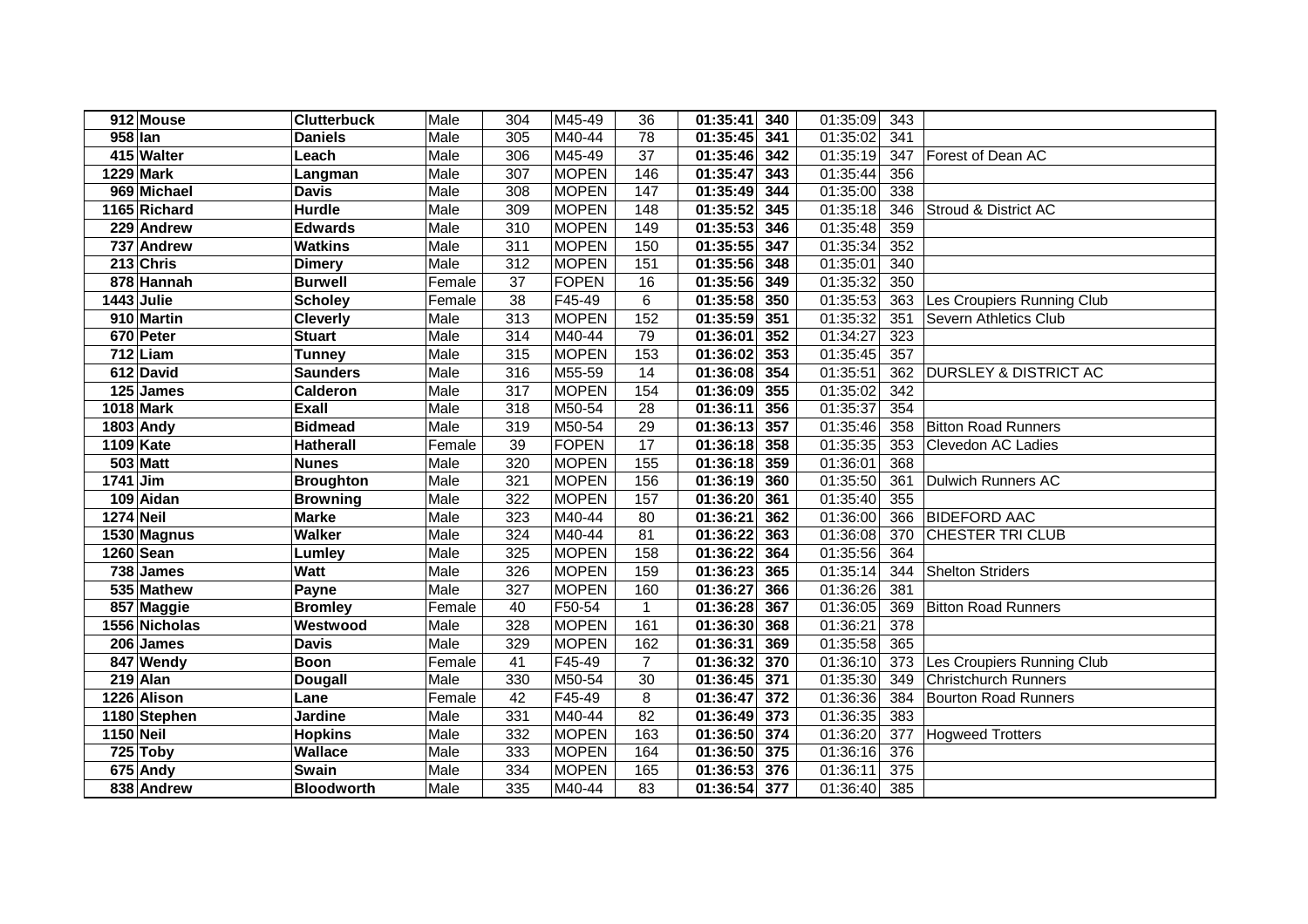|          | 764 Adrienne   | Williamson        | Female | 43  | F40-44       | $\overline{7}$ | 01:36:56 378    | 01:36:09 | 372 |                                  |
|----------|----------------|-------------------|--------|-----|--------------|----------------|-----------------|----------|-----|----------------------------------|
|          | 1555 Tippett   | Wendy             | Female | 44  | F45-49       | 9              | 379<br>01:36:59 | 01:36:43 | 386 | <b>Westbury Harriers</b>         |
|          | 1360 Alistair  | <b>Parker</b>     | Male   | 336 | M45-49       | 38             | 01:37:00<br>380 | 01:36:44 | 390 | <b>ALMOST ATHLETICS</b>          |
|          | 765 Jim        | <b>Willis</b>     | Male   | 337 | <b>MOPEN</b> | 166            | 01:37:00<br>381 | 01:36:44 | 388 |                                  |
|          | 869 John       | <b>Buck</b>       | Male   | 338 | M45-49       | 39             | 01:37:01<br>382 | 01:36:24 | 380 | RUNNING SOMEWHERE ELSE           |
|          | 80 Nathan      | <b>Blunden</b>    | Male   | 339 | <b>MOPEN</b> | 167            | 01:37:09<br>383 | 01:36:31 | 382 |                                  |
|          | 260 Karen      | Galpin            | Female | 45  | F45-49       | 10             | 01:37:12<br>384 | 01:36:44 | 387 | <b>ALMOST ATHLETICS</b>          |
|          | 792 Antonio    | <b>Andrades</b>   | Male   | 340 | <b>MOPEN</b> | 168            | 01:37:12<br>385 | 01:37:02 | 402 |                                  |
| 1065 lan |                | Goodall           | Male   | 341 | M40-44       | 84             | 01:37:13<br>386 | 01:36:56 | 400 | MERRY HILL STRIDERS RC           |
|          | 505 Daniel     | <b>Nutburn</b>    | Male   | 342 | <b>MOPEN</b> | 169            | 01:37:15<br>387 | 01:35:48 | 360 |                                  |
|          | 1449 Andrew    | Sedgmond          | Male   | 343 | M50-54       | 31             | 01:37:16<br>388 | 01:36:52 | 396 | Les Croupiers Running Club       |
|          | 1439 Paul      | <b>Sargent</b>    | Male   | 344 | <b>MOPEN</b> | 170            | 01:37:19<br>389 | 01:36:00 | 367 |                                  |
|          | 555 George     | Pope              | Male   | 345 | <b>MOPEN</b> | 171            | 01:37:22<br>390 | 01:36:47 | 394 |                                  |
|          | 1541 Rachel    | Ward              | Female | 46  | F45-49       | 11             | 01:37:22<br>391 | 01:36:46 | 391 | <b>AMAZING FEET</b>              |
|          | 519 James      | <b>Paradise</b>   | Male   | 346 | <b>MOPEN</b> | 172            | 01:37:23<br>392 | 01:36:55 | 398 | Team Bath AC                     |
|          | 923 Jonathon   | Cook              | Male   | 347 | <b>MOPEN</b> | 173            | 01:37:25<br>393 | 01:36:47 | 393 | <b>GLOUCESTER AC</b>             |
|          | 209 Peter      | De Boer           | Male   | 348 | M40-44       | 85             | 01:37:28<br>394 | 01:36:53 | 397 | Town and Country Harriers        |
|          | 897 Bill       | <b>Chandler</b>   | Male   | 349 | M60+         | $\overline{7}$ | 395<br>01:37:28 | 01:36:56 | 401 | Stroud & District AC             |
|          | 776 Mike       | <b>Woods</b>      | Male   | 350 | M40-44       | 86             | 396<br>01:37:28 | 01:36:08 | 371 |                                  |
|          | 1822 Hayley    | <b>Mariott</b>    | Female | 47  | <b>FOPEN</b> | 18             | 01:37:29<br>397 | 01:36:46 | 392 | <b>CLEVEDON AC</b>               |
|          | 740 Tony       | <b>Watts</b>      | Male   | 351 | M55-59       | 15             | 01:37:30<br>398 | 01:37:07 | 404 | <b>Cheddar Running Club</b>      |
|          | 1259 Andy      | Lulham            | Male   | 352 | <b>MOPEN</b> | 174            | 01:37:32<br>399 | 01:36:49 | 395 |                                  |
|          | 1745 Alan      | <b>Fowler</b>     | Male   | 353 | M40-44       | 87             | 01:37:35<br>400 | 01:36:22 | 379 |                                  |
|          | 694 Barry      | <b>Thomas</b>     | Male   | 354 | <b>MOPEN</b> | 175            | 01:37:38<br>401 | 01:37:08 | 405 | Stroud & District AC             |
|          | 1692 David     | <b>King</b>       | Male   | 355 | M40-44       | 88             | 01:37:46<br>402 | 01:37:04 | 403 | <b>Stubbington Green Runners</b> |
|          | 689 Andy       | <b>Teagle</b>     | Male   | 356 | <b>MOPEN</b> | 176            | 01:37:47<br>403 | 01:37:25 | 410 |                                  |
|          | 796 Jeffery    | <b>Aston</b>      | Male   | 357 | M60+         | 8              | 01:37:54<br>404 | 01:36:44 | 389 | Les Croupiers Running Club       |
|          | 369 Wil        | <b>James</b>      | Male   | 358 | <b>MOPEN</b> | 177            | 01:38:01<br>405 | 01:37:25 | 409 |                                  |
|          | 1184 Emma      | <b>Jeffery</b>    | Female | 48  | FOPEN        | 19             | 01:38:02<br>406 | 01:37:12 | 407 | <b>GLOUCESTER AC</b>             |
|          | 85 Colin       | <b>Book</b>       | Male   | 359 | M40-44       | 89             | 01:38:03<br>407 | 01:37:27 | 411 | Team Bath AC                     |
|          | 336 Nicholas   | <b>Hitchcroft</b> | Male   | 360 | <b>MOPEN</b> | 178            | 01:38:07<br>408 | 01:37:49 | 418 |                                  |
|          | 1240 Scott     | Leonard           | Male   | 361 | <b>MOPEN</b> | 179            | 01:38:08<br>409 | 01:37:38 | 414 | <b>Hogweed Trotters</b>          |
|          | 316 Ken        | <b>Harrison</b>   | Male   | 362 | M50-54       | 32             | 410<br>01:38:08 | 01:37:50 | 419 | <b>Swindon Harriers</b>          |
|          | 1228 Stephanie | Lane              | Female | 49  | <b>FOPEN</b> | 20             | 01:38:10<br>411 | 01:37:59 | 422 | <b>Bourton Road Runners</b>      |
|          | 1227 Norman    | Lane              | Male   | 363 | M60+         | 9              | 01:38:11<br>412 | 01:37:55 | 420 | <b>Bourton Road Runners</b>      |
|          | 161 Daniel     | <b>Clifford</b>   | Male   | 364 | <b>MOPEN</b> | 180            | 01:38:12<br>413 | 01:37:32 | 413 |                                  |
|          | 576 Andy       | Reed              | Male   | 365 | <b>MOPEN</b> | 181            | 414<br>01:38:18 | 01:37:09 | 406 |                                  |
|          | 825 Graham     | <b>Bennetto</b>   | Male   | 366 | M45-49       | 40             | 01:38:21<br>415 | 01:37:39 | 415 |                                  |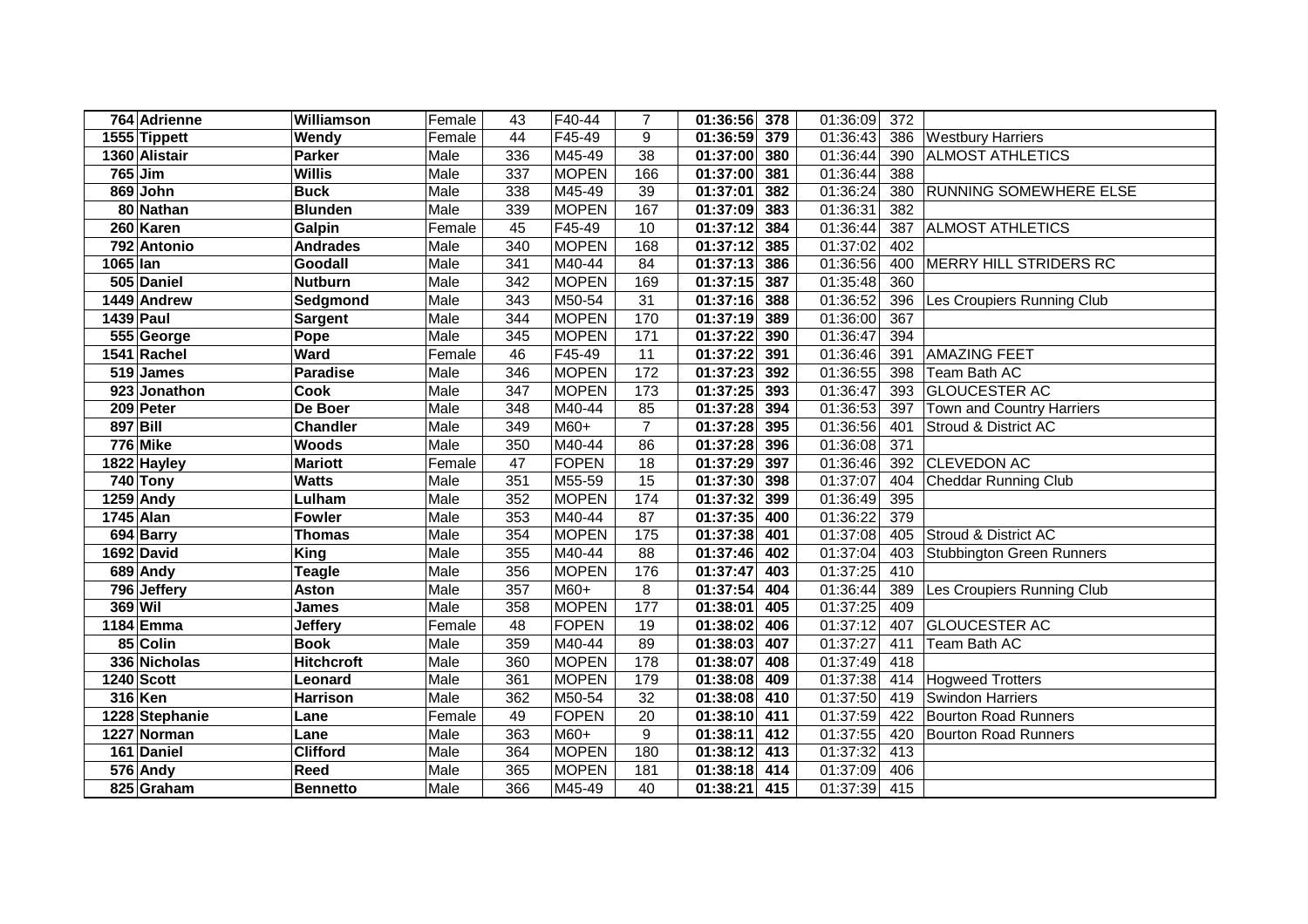| 976 Nikki           | <b>Dearing</b>   | Female | 50               | FOPEN        | 21  | 01:38:23 | 416 | 01:38:07 |     | 425 Corsham Running Club          |
|---------------------|------------------|--------|------------------|--------------|-----|----------|-----|----------|-----|-----------------------------------|
| 769 Stewart         | Wilson           | Male   | 367              | M40-44       | 90  | 01:38:26 | 417 | 01:38:00 |     | 423 ALMOST ATHLETICS              |
| 1030 Graham         | <b>Fletcher</b>  | Male   | 368              | M45-49       | 41  | 01:38:27 | 418 | 01:37:58 | 421 | <b>ALMOST ATHLETICS</b>           |
| 983 Inge            | Dornan           | Female | 51               | FOPEN        | 22  | 01:38:27 | 419 | 01:38:06 | 424 | <b>ABINGDON AMBLERS ATHLETICS</b> |
| 123 Gordon          | <b>Bushell</b>   | Male   | 369              | M50-54       | 33  | 01:38:31 | 420 | 01:37:43 | 416 |                                   |
| <b>1307 Neil</b>    | <b>Milvain</b>   | Male   | 370              | <b>MOPEN</b> | 182 | 01:38:33 | 421 | 01:38:15 | 428 |                                   |
| 1185 Mark           | <b>Jeffries</b>  | Male   | $\overline{371}$ | <b>MOPEN</b> | 183 | 01:38:35 | 422 | 01:38:17 | 429 |                                   |
| <b>1777 Mike</b>    | Ramsey           | Male   | $\overline{372}$ | <b>MOPEN</b> | 184 | 01:38:35 | 423 | 01:37:15 | 408 |                                   |
| 1683 Mandy          | <b>Summers</b>   | Female | 52               | FOPEN        | 23  | 01:38:37 | 424 | 01:36:56 | 399 |                                   |
| 1396 Mike           | <b>Pudifoot</b>  | Male   | 373              | M40-44       | 91  | 01:38:38 | 425 | 01:38:13 | 427 |                                   |
| 747 John            | Wheeler          | Male   | 374              | M45-49       | 42  | 01:38:41 | 426 | 01:38:19 | 431 |                                   |
| 597 James           | Roper            | Male   | 375              | <b>MOPEN</b> | 185 | 01:38:46 | 427 | 01:38:11 | 426 |                                   |
| 848 Andrew          | <b>Boot</b>      | Male   | 376              | <b>MOPEN</b> | 186 | 01:38:47 | 428 | 01:38:38 | 441 |                                   |
| $212$ Luiz          | <b>Dias</b>      | Male   | 377              | <b>MOPEN</b> | 187 | 01:38:49 | 429 | 01:36:10 | 374 |                                   |
| 1056 Craig          | <b>Gardner</b>   | Male   | 378              | <b>MOPEN</b> | 188 | 01:38:50 | 430 | 01:37:29 | 412 | Stroud & District AC              |
| $193$ Ben           | D'Arcy           | Male   | 379              | <b>MOPEN</b> | 189 | 01:38:55 | 431 | 01:38:33 | 437 |                                   |
| 390 Simon           | Kelly            | Male   | 380              | M45-49       | 43  | 01:38:56 | 432 | 01:38:26 | 433 | <b>ALMOST ATHLETICS</b>           |
| 916 Gemma           | <b>Collier</b>   | Female | 53               | <b>FOPEN</b> | 24  | 01:38:57 | 433 | 01:38:34 | 438 | <b>GLOUCESTER AC</b>              |
| 1024 Lorimer Robert | Fellingham       | Male   | 381              | M60+         | 10  | 01:38:58 | 434 | 01:37:48 | 417 | <b>White Horse Harriers</b>       |
| 1222 Pierre         | <b>Lacrouts</b>  | Male   | 382              | <b>MOPEN</b> | 190 | 01:39:00 | 435 | 01:38:28 | 435 |                                   |
| 1160 Robert         | <b>Humphreys</b> | Male   | 383              | M45-49       | 44  | 01:39:00 | 436 | 01:38:45 | 443 | <b>Bourton Road Runners</b>       |
| 608 Julia           | Rutherford       | Female | 54               | F45-49       | 12  | 01:39:01 | 437 | 01:38:45 | 444 | <b>Bourton Road Runners</b>       |
| 78 Jason            | <b>Bliss</b>     | Male   | 384              | <b>MOPEN</b> | 191 | 01:39:04 | 438 | 01:38:30 | 436 |                                   |
| 471 Jason           | <b>Mitchell</b>  | Male   | 385              | <b>MOPEN</b> | 192 | 01:39:05 | 439 | 01:38:27 | 434 |                                   |
| 1764 Graham         | <b>Bazley</b>    | Male   | 386              | M40-44       | 92  | 01:39:08 | 440 | 01:38:53 | 452 | <b>Westbury Harriers</b>          |
| 1305 Ian            | <b>Miller</b>    | Male   | 387              | M45-49       | 45  | 01:39:11 | 441 | 01:38:57 | 454 |                                   |
| 566 Kevin           | Preece           | Male   | 388              | M40-44       | 93  | 01:39:14 | 442 | 01:38:49 | 449 |                                   |
| 1193 Philip         | <b>Jones</b>     | Male   | 389              | M45-49       | 46  | 01:39:19 | 443 | 01:38:17 | 430 |                                   |
| 317 Steve           | <b>Harriss</b>   | Male   | 390              | <b>MOPEN</b> | 193 | 01:39:20 | 444 | 01:38:48 | 448 | Stroud & District AC              |
| 389 Mike            | Keen             | Male   | 391              | M45-49       | 47  | 01:39:23 | 445 | 01:38:49 | 450 |                                   |
| 1343 Mike           | <b>Nicholls</b>  | Male   | 392              | M50-54       | 34  | 01:39:23 | 446 | 01:38:20 | 432 | Team Bath AC                      |
| 780 Neville         | Yates            | Male   | 393              | M45-49       | 48  | 01:39:26 | 447 | 01:38:55 | 453 | <b>Bath Amphibians</b>            |
| 980 Steven          | <b>Dimond</b>    | Male   | 394              | M55-59       | 16  | 01:39:27 | 448 | 01:38:45 | 442 |                                   |
| 1507 Lorraine       | <b>Treadwell</b> | Female | 55               | F45-49       | 13  | 01:39:29 | 449 | 01:38:46 | 446 |                                   |
| 451 Julian          | <b>Mayo</b>      | Male   | 395              | M45-49       | 49  | 01:39:30 | 450 | 01:38:46 | 445 |                                   |
| 81 Caroline         | <b>Bolam</b>     | Female | 56               | F40-44       | 8   | 01:39:36 | 451 | 01:38:46 | 447 | <b>CIRENCESTER AC</b>             |
| 1573 Ray            | <b>Williams</b>  | Male   | 396              | M45-49       | 50  | 01:39:43 | 452 | 01:38:35 | 440 | <b>DURSLEY &amp; DISTRICT AC</b>  |
| 63 Chris            | <b>Benton</b>    | Male   | 397              | M40-44       | 94  | 01:39:45 | 453 | 01:39:21 | 463 |                                   |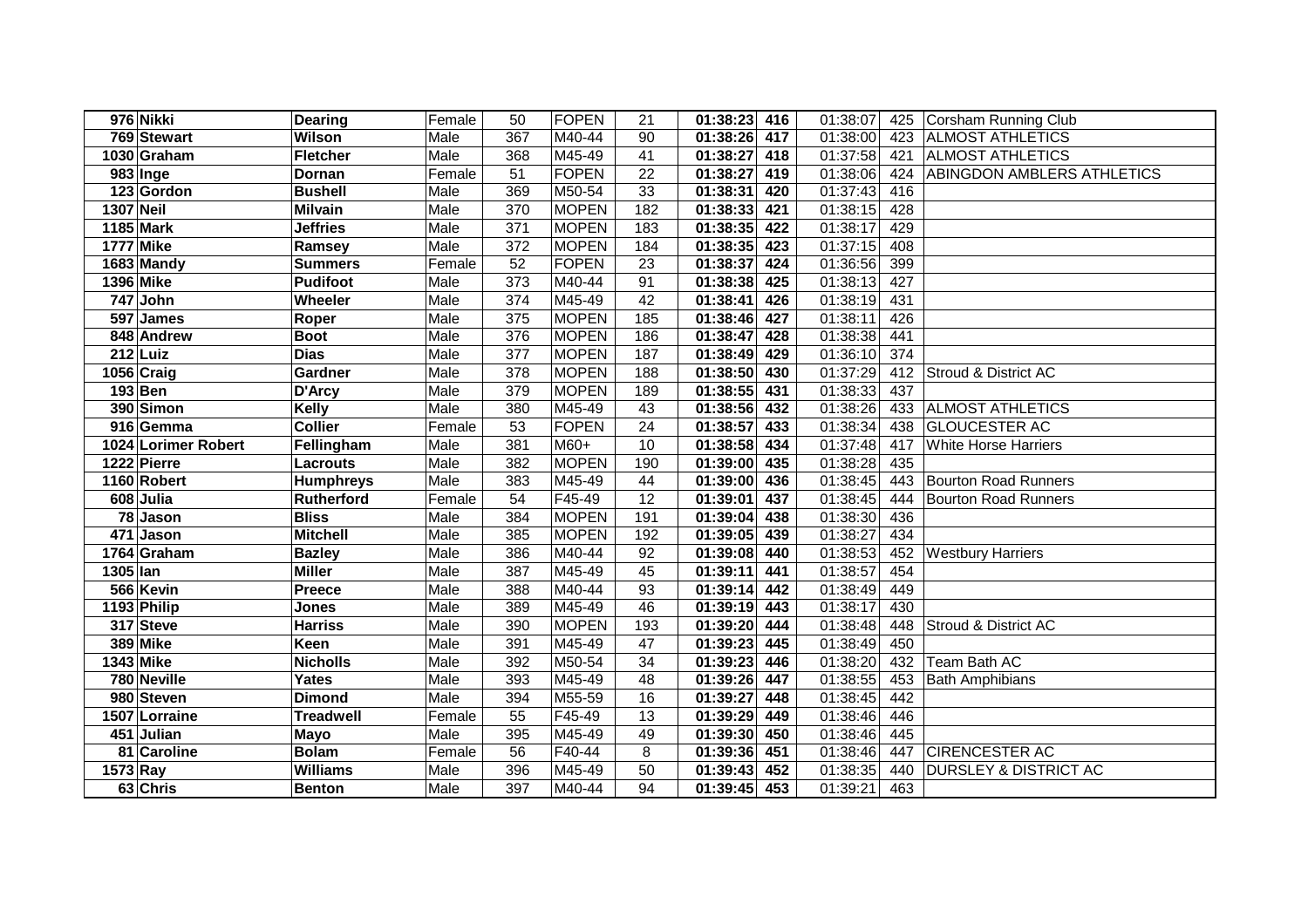|            | 452 Claire    | <b>Mcbride</b>   | Female | 57  | F35-39       | 11  | 454<br>01:39:48              | 01:39:16 | 459 |                                  |
|------------|---------------|------------------|--------|-----|--------------|-----|------------------------------|----------|-----|----------------------------------|
|            | 1299 Martin   | <b>Meredith</b>  | Male   | 398 | M45-49       | 51  | 455<br>01:39:48              | 01:38:35 | 439 | <b>AVON VALLEY RUNNERS</b>       |
|            | 1332 Shaun    | <b>Neilson</b>   | Male   | 399 | <b>MOPEN</b> | 194 | 01:39:50 456                 | 01:39:01 | 455 |                                  |
|            | 281 David     | Grant            | Male   | 400 | M50-54       | 35  | 01:39:51<br>457              | 01:39:18 | 460 | Stroud & District AC             |
|            | 559 Tim       | <b>Pottinger</b> | Male   | 401 | M50-54       | 36  | 01:39:54<br>458              | 01:39:37 | 471 |                                  |
|            | 1064 Tina     | Gomer            | Female | 58  | F35-39       | 12  | 01:39:54<br>459              | 01:39:13 | 457 |                                  |
|            | 353 Phillip   | <b>Howells</b>   | Male   | 402 | M60+         | 11  | 01:39:55<br>460              | 01:39:29 | 466 | Tewkesbury AC                    |
|            | 763 Roger     | Williams-Camp    | Male   | 403 | M45-49       | 52  | 01:39:59<br>461              | 01:39:26 | 464 | Stroud & District AC             |
| $1472$ Jim |               | <b>Spratt</b>    | Male   | 404 | M45-49       | 53  | 01:39:59<br>462              | 01:39:36 | 470 |                                  |
|            | 527 Jeremy    | <b>Parsons</b>   | Male   | 405 | M55-59       | 17  | 01:40:01<br>463              | 01:39:13 | 458 |                                  |
|            | $274$ Gary    | Godel            | Male   | 406 | <b>MOPEN</b> | 195 | 01:40:03<br>464              | 01:38:51 | 451 |                                  |
|            | 989 Cathy     | <b>Dudfield</b>  | Female | 59  | F35-39       | 13  | 01:40:06<br>465              | 01:39:40 | 473 | <b>Tewkesbury AC</b>             |
|            | 208 Roger     | Day              | Female | 60  | <b>FOPEN</b> | 25  | 01:40:08<br>466              | 01:39:32 | 469 | Worcester Tri Club               |
|            | 1771 Darren   | Ellam            | Male   | 407 | <b>MOPEN</b> | 196 | 01:40:09<br>467              | 01:39:49 | 476 |                                  |
|            | 1488 Richard  | <b>Tate</b>      | Male   | 408 | M45-49       | 54  | 01:40:11<br>468              | 01:39:52 | 477 |                                  |
|            | 1171 George   | Ind              | Male   | 409 | <b>MOPEN</b> | 197 | 01:40:15<br>469              | 01:39:54 | 479 |                                  |
|            | 1487 Steve    | <b>Summers</b>   | Male   | 410 | M40-44       | 95  | 470<br>01:40:17              | 01:39:38 | 472 | <b>DUDLEY KINGSWINFORD AC</b>    |
|            | 1101 Ingrid   | <b>Harris</b>    | Female | 61  | F40-44       | 9   | 01:40:18<br>471              | 01:39:47 | 474 | <b>ALMOST ATHLETICS</b>          |
|            | 1760 Zbigniew | Gawor            | Male   | 411 | M45-49       | 55  | 472<br>01:40:20              | 01:39:32 | 468 |                                  |
|            | 618 Mike      | <b>Scofield</b>  | Male   | 412 | M50-54       | 37  | 01:40:21<br>473              | 01:39:21 | 462 | <b>Clapham Chasers</b>           |
|            | 1716 Daniel   | <b>Holland</b>   | Male   | 413 | <b>MOPEN</b> | 198 | 474<br>01:40:27              | 01:39:57 | 480 | <b>Hogweed Trotters</b>          |
| 1734 Liz   |               | <b>Ashton</b>    | Female | 62  | <b>FOPEN</b> | 26  | 01:40:30<br>475              | 01:40:04 | 481 | Les Croupiers Running Club       |
|            | 346 Chris     | Horwood          | Male   | 414 | M40-44       | 96  | 01:40:36<br>476              | 01:40:16 | 486 |                                  |
|            | 1728 Gareth   | <b>Bradbury</b>  | Male   | 415 | <b>MOPEN</b> | 199 | 01:40:39<br>477              | 01:40:08 | 483 | <b>DURSLEY &amp; DISTRICT AC</b> |
|            | 1069 Wayne    | Goodwin          | Male   | 416 | <b>MOPEN</b> | 200 | 01:40:40<br>478              | 01:39:28 | 465 |                                  |
| 850 lan    |               | <b>Boulton</b>   | Male   | 417 | <b>MOPEN</b> | 201 | 01:40:41<br>479              | 01:39:29 | 467 |                                  |
|            | 8 Michael     | <b>Adamson</b>   | Male   | 418 | M45-49       | 56  | $\overline{01:}40:45$<br>480 | 01:39:12 | 456 |                                  |
| 1694 Lee   |               | Pajak            | Male   | 419 | <b>MOPEN</b> | 202 | 01:40:47<br>481              | 01:40:31 | 493 |                                  |
|            | 429 Peter     | Lymer            | Male   | 420 | M45-49       | 57  | $\overline{01:}40:49$<br>482 | 01:39:47 | 475 | <b>DROITWICH AC</b>              |
|            | 532 Dave      | Paul             | Male   | 421 | M45-49       | 58  | 483<br>01:41:00              | 01:39:19 | 461 |                                  |
|            | 968 Joanne    | <b>Davis</b>     | Female | 63  | F35-39       | 14  | 484<br>01:41:01              | 01:40:31 | 492 | Severn Athletics Club            |
|            | 1648 Huw      | <b>Davies</b>    | Male   | 422 | <b>MOPEN</b> | 203 | 485<br>01:41:03              | 01:40:08 | 482 |                                  |
|            | 134 Michelle  | Carroll          | Female | 64  | F35-39       | 15  | 01:41:04<br>486              | 01:40:25 | 489 | <b>ALMOST ATHLETICS</b>          |
|            | 1571 Huw      | <b>Williams</b>  | Male   | 423 | $M60+$       | 12  | 01:41:04<br>487              | 01:40:37 | 495 |                                  |
|            | 1568 Timothy  | <b>Williams</b>  | Male   | 424 | <b>MOPEN</b> | 204 | 01:41:04<br>488              | 01:40:37 | 496 |                                  |
|            | 1247 Sean     | Lewton           | Male   | 425 | M40-44       | 97  | 01:41:12<br>489              | 01:40:45 | 501 | <b>Bitton Road Runners</b>       |
|            | 21 Kevin      | <b>Arnold</b>    | Male   | 426 | <b>MOPEN</b> | 205 | 01:41:17<br>490              | 01:40:48 | 503 | Army A/C                         |
|            | 404 Andrew    | <b>Knowles</b>   | Male   | 427 | M50-54       | 38  | $01:41:18$ 491               | 01:40:45 | 500 |                                  |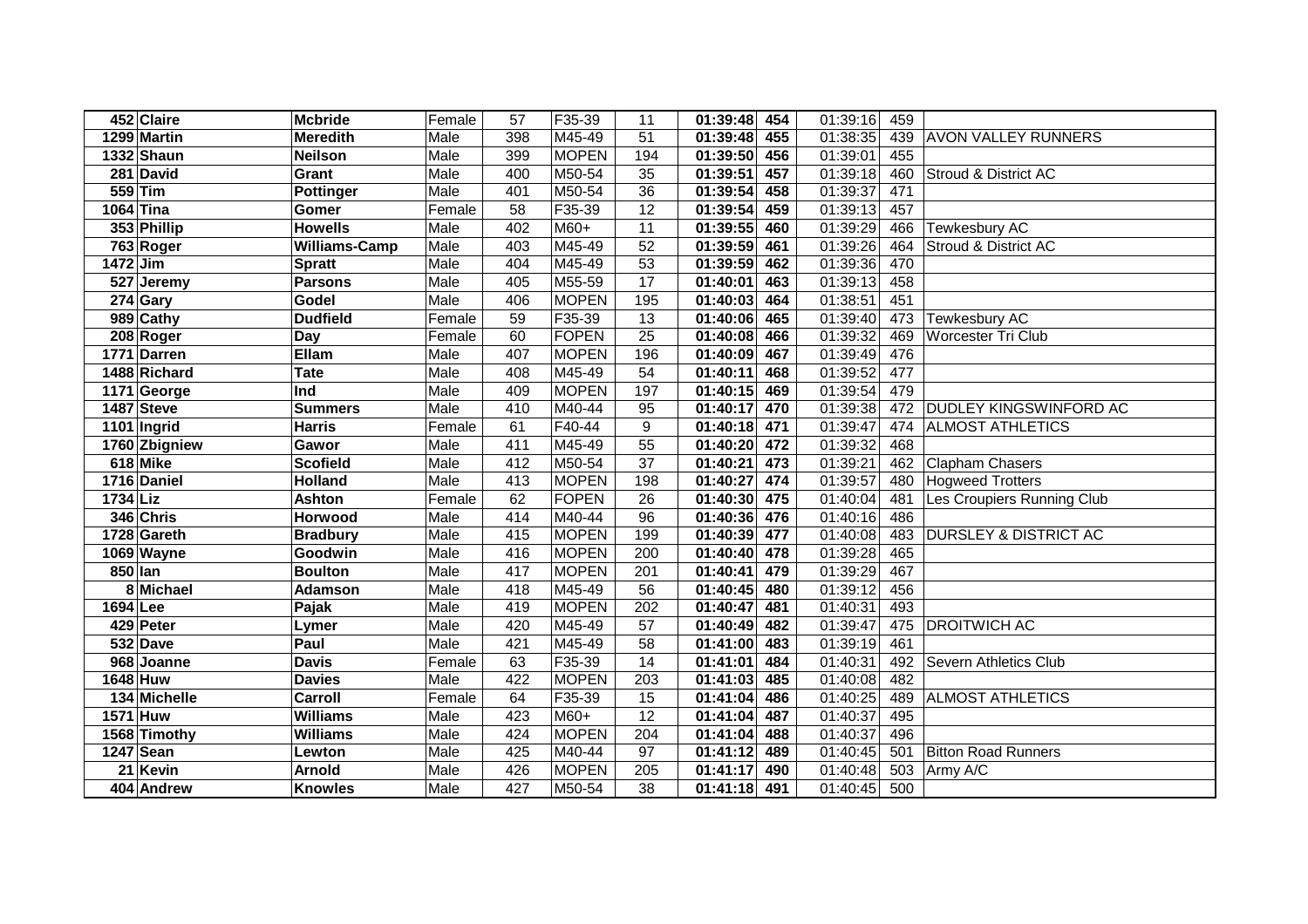|          | 1473 Ashley       | Spreadborough     | Male   | 428             | <b>MOPEN</b> | 206             | 01:41:21 | 492              | 01:40:59 | 507 | <b>EMPIRE SPORTS CLUB</b>        |
|----------|-------------------|-------------------|--------|-----------------|--------------|-----------------|----------|------------------|----------|-----|----------------------------------|
|          | 1241 Venerando    | Leotta            | Male   | 429             | <b>MOPEN</b> | 207             | 01:41:24 | 493              | 01:41:20 | 516 |                                  |
|          | $97$ Jill         | <b>Brierly</b>    | Female | 65              | F45-49       | 14              | 01:41:24 | 494              | 01:40:12 | 484 | Malvern Joggers                  |
|          | 570 Lucy          | <b>Prosser</b>    | Female | 66              | F35-39       | 16              | 01:41:25 | 495              | 01:41:01 | 508 | Malvern Joggers                  |
|          | 492 Kevin         | <b>Mullins</b>    | Male   | 430             | <b>MOPEN</b> | 208             | 01:41:28 | 496              | 01:40:56 | 505 | Stroud & District AC             |
|          | 1504 Richard      | <b>Townsend</b>   | Male   | 431             | M40-44       | 98              | 01:41:29 | 497              | 01:40:23 | 487 | <b>TETBURY ROYLES</b>            |
|          | 1093 Kate         | Hall              | Female | 67              | F40-44       | 10              | 01:41:29 | 498              | 01:40:49 | 504 | <b>Bourton Road Runners</b>      |
|          | 997 Shara         | <b>Durnall</b>    | Female | 68              | F35-39       | 17              | 01:41:29 | 499              | 01:40:47 | 502 | Clevedon AC Ladies               |
|          | 1094 David        | Hall              | Male   | 432             | M40-44       | 99              | 01:41:41 | 500              | 01:41:04 | 510 | <b>Cheltenham Harriers</b>       |
|          | 1328 Nigel        | <b>Nash</b>       | Male   | 433             | M45-49       | 59              | 01:41:42 | 501              | 01:40:57 | 506 |                                  |
|          | 1200 Christopher  | <b>Jurevicius</b> | Male   | 434             | M50-54       | 39              | 01:41:45 | 502              | 01:40:29 | 490 | Stroud & District AC             |
|          | <b>358 Mark</b>   | <b>Hughes</b>     | Male   | 435             | <b>MOPEN</b> | 209             | 01:41:53 | 503              | 01:40:30 | 491 |                                  |
|          | 92 Wayne          | <b>Bray</b>       | Male   | 436             | M40-44       | 100             | 01:41:53 | 504              | 01:41:17 | 515 |                                  |
| 1266 Sue |                   | <b>Macgregor</b>  | Female | 69              | F45-49       | 15              | 01:41:54 | 505              | 01:41:22 | 520 | <b>AVON VALLEY RUNNERS</b>       |
|          | 642 Jason         | <b>Smith</b>      | Male   | 437             | <b>MOPEN</b> | 210             | 01:41:55 | 506              | 01:39:54 | 478 | wye valley runners               |
|          | 1026 Linda        | <b>Ferris</b>     | Female | 70              | F45-49       | 16              | 01:41:56 | 507              | 01:41:21 | 519 |                                  |
|          | 501 Louis         | <b>Nolan</b>      | Male   | 438             | <b>MOPEN</b> | 211             | 01:42:00 | 508              | 01:40:42 | 498 |                                  |
|          | 829 Simon         | <b>Bickerdike</b> | Male   | 439             | <b>MOPEN</b> | 212             | 01:42:01 | 509              | 01:41:11 | 511 |                                  |
|          | 896 Jonathon      | <b>Chambers</b>   | Male   | 440             | M50-54       | 40              | 01:42:02 | 510              | 01:41:12 | 512 | <b>HEADINGTON ROAD RUNNERS</b>   |
|          | $804$ Joe         | <b>Bailey</b>     | Male   | 441             | M55-59       | 18              | 01:42:03 | 511              | 01:41:26 | 521 | Stroud & District AC             |
|          | 311 Ryan          | <b>Hannis</b>     | Male   | 442             | <b>MOPEN</b> | 213             | 01:42:03 | $\overline{512}$ | 01:40:24 | 488 |                                  |
| 1037 Tom |                   | Fox               | Male   | 443             | M50-54       | 41              | 01:42:05 | $\overline{513}$ | 01:41:43 | 525 | Corsham Running Club             |
| 1838 Amy |                   | <b>Badger</b>     | Female | 71              | <b>FOPEN</b> | 27              | 01:42:05 | 514              | 01:40:32 | 494 |                                  |
|          | <b>1411 Chris</b> | <b>Riches</b>     | Male   | 444             | M55-59       | 19              | 01:42:06 | 515              | 01:41:15 | 514 | <b>CIRENCESTER AC</b>            |
| 326 Liz  |                   | Hayward           | Female | 72              | <b>FOPEN</b> | $\overline{28}$ | 01:42:11 | $\overline{516}$ | 01:41:51 | 530 |                                  |
|          | 1762 Brigid       | <b>Browne</b>     | Female | $\overline{73}$ | F35-39       | $\overline{18}$ | 01:42:11 | $\overline{517}$ | 01:40:44 | 499 | chippenham harriers              |
|          | 1149 Steven       | Hope              | Male   | 445             | <b>MOPEN</b> | 214             | 01:42:13 | 518              | 01:41:57 | 534 |                                  |
|          | 1435 Andrienne    | <b>Hopkins</b>    | Female | 74              | <b>FOPEN</b> | 29              | 01:42:14 | 519              | 01:41:50 | 528 | <b>HEADINGTON ROAD RUNNERS</b>   |
|          | 479 Chris         | <b>Moos</b>       | Male   | 446             | M40-44       | 101             | 01:42:19 | 520              | 01:41:04 | 509 | Stroud & District AC             |
|          | 466 Donald        | <b>Millar</b>     | Male   | 447             | M40-44       | 102             | 01:42:20 | 521              | 01:41:49 | 527 |                                  |
|          | 520 Andy          | Park              | Male   | 448             | <b>MOPEN</b> | 215             | 01:42:22 | 522              | 01:41:13 | 513 |                                  |
| 1572 Ian |                   | <b>Williams</b>   | Male   | 449             | M40-44       | 103             | 01:42:22 | 523              | 01:41:45 | 526 |                                  |
|          | 196 Lambert       | <b>David</b>      | Male   | 450             | <b>MOPEN</b> | 216             | 01:42:23 | 524              | 01:41:56 | 533 |                                  |
|          | 908 Richard       | <b>Clarke</b>     | Male   | 451             | M45-49       | 60              | 01:42:23 | 525              | 01:41:51 | 529 | <b>DURSLEY &amp; DISTRICT AC</b> |
|          | 594 Antonio       | Rodriguez         | Male   | 452             | <b>MOPEN</b> | 217             | 01:42:23 | 526              | 01:41:52 | 531 |                                  |
|          | 382 Matthew       | <b>Jones</b>      | Male   | 453             | M45-49       | 61              | 01:42:27 | 527              | 01:40:42 | 497 |                                  |
|          | 607 Michael       | <b>Rusca</b>      | Male   | 454             | M40-44       | 104             | 01:42:28 | 528              | 01:41:28 | 522 |                                  |
|          | 195 Andre         | <b>David</b>      | Male   | 455             | M45-49       | 62              | 01:42:30 | 529              | 01:42:00 | 535 |                                  |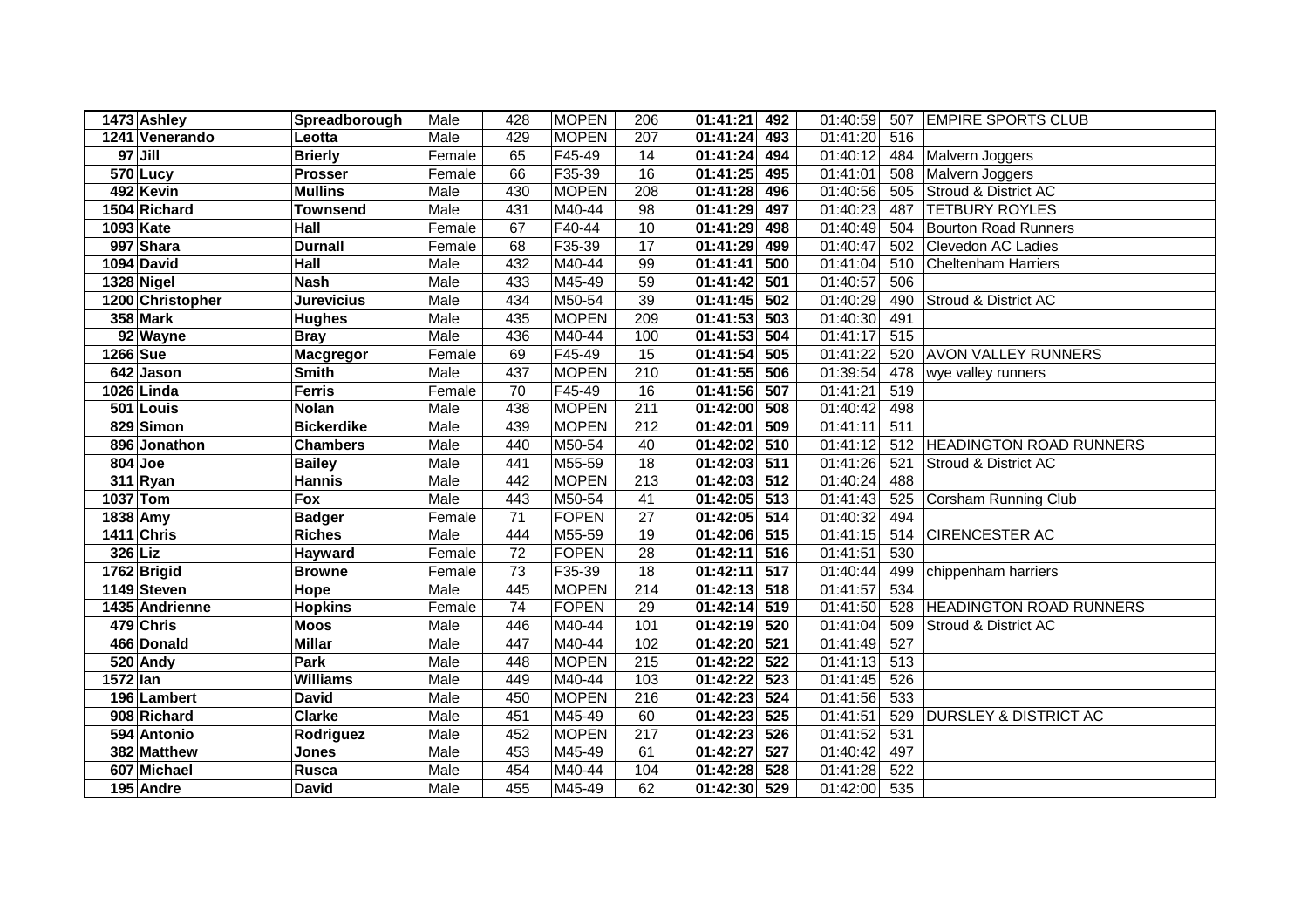|           | 1135 Patrick         | <b>Hobbs</b>     | Male   | 456             | M55-59       | 20               | 01:42:30                  | 530              | 01:41:55 | 532              | TRAIL RUNNERS ASSOCIATION       |
|-----------|----------------------|------------------|--------|-----------------|--------------|------------------|---------------------------|------------------|----------|------------------|---------------------------------|
| 1825 Anja |                      | <b>Ffrench</b>   | Female | $\overline{75}$ | FOPEN        | 30               | 01:42:33                  | $\overline{531}$ | 01:42:11 | $\overline{543}$ |                                 |
|           | 1545 Mawell Anderson | Wardrop          | Male   | 457             | M45-49       | 63               | 01:42:34                  | 532              | 01:42:12 | 544              |                                 |
|           | <b>1770 Marc</b>     | <b>Cuddihy</b>   | Male   | 458             | M45-49       | 64               | 01:42:34                  | 533              | 01:42:06 | 539              |                                 |
|           | 937 Carol            | Cowley           | Female | 76              | F55-59       | $\mathbf{1}$     | $01:\overline{42:35}$ 534 |                  | 01:42:08 | 541              | Tewkesbury AC                   |
|           | $222$ Ben            | <b>Dowers</b>    | Male   | 459             | <b>MOPEN</b> | $\overline{218}$ | 01:42:37                  | 535              | 01:42:22 | 550              |                                 |
|           | 374 Owen             | <b>Jennings</b>  | Male   | 460             | <b>MOPEN</b> | 219              | 01:42:37                  | 536              | 01:41:28 | 523              |                                 |
|           | 252 Kerry            | <b>Francis</b>   | Female | $\overline{77}$ | F35-39       | 19               | 01:42:39                  | 537              | 01:42:26 | 554              |                                 |
|           | 685 Adam             | <b>Tavner</b>    | Male   | 461             | <b>MOPEN</b> | 220              | 01:42:40                  | 538              | 01:42:21 | 548              |                                 |
|           | 55 Rachel            | <b>Beecham</b>   | Female | 78              | F35-39       | 20               | 01:42:42                  | 539              | 01:42:04 | 537              |                                 |
|           | 455 Mac              | <b>Mcgarry</b>   | Male   | 462             | M45-49       | 65               | 01:42:42                  | 540              | 01:42:10 | 542              | Stroud & District AC            |
|           | 1819 Mike            | <b>Beecham</b>   | Male   | 463             | <b>MOPEN</b> | 221              | 01:42:42                  | 541              | 01:42:32 | 558              |                                 |
|           | 1602 Shaun           | <b>Yost</b>      | Male   | 464             | M40-44       | 105              | 01:42:45                  | 542              | 01:41:20 | 517              |                                 |
|           | 940 Richard          | Crampton         | Male   | 465             | <b>MOPEN</b> | 222              | 01:42:45 543              |                  | 01:42:12 | 545              | Stroud & District AC            |
| 1392 Phil |                      | <b>Prescott</b>  | Male   | 466             | <b>MOPEN</b> | 223              | 01:42:46 544              |                  | 01:42:40 | 560              | <b>Westbury Harriers</b>        |
|           | 1729 Steven          | Lau              | Male   | 467             | <b>MOPEN</b> | 224              | 01:42:48 545              |                  | 01:40:13 | 485              | <b>COMETS ROAD RUNNING CLUB</b> |
|           | 1366 Gavin           | <b>Paskin</b>    | Male   | 468             | M40-44       | 106              | 01:42:48                  | 546              | 01:41:41 | 524              | <b>WORCESTER ATHLETIC CLUB</b>  |
|           | 1755 Mark            | <b>Willis</b>    | Male   | 469             | M40-44       | 107              | 01:42:49                  | 547              | 01:42:23 | 553              |                                 |
|           | 1234 Martin          | Lavelle          | Male   | 470             | M45-49       | 66               | 01:42:55                  | 548              | 01:42:08 | 540              | Corsham Running Club            |
|           | 1047 Michael         | Froggatt         | Male   | 471             | M45-49       | 67               | 01:42:59                  | 549              | 01:42:21 | 549              | <b>Hogweed Trotters</b>         |
|           | $518$ Jon            | Panton           | Male   | 472             | <b>MOPEN</b> | 225              | 01:43:00                  | 550              | 01:42:43 | 562              |                                 |
|           | 705 David            | <b>Todd</b>      | Male   | 473             | M45-49       | 68               | 01:43:02                  | 551              | 01:42:39 | 559              | TeamBath AC                     |
|           | 928 Caroline         | <b>Cotterell</b> | Female | 79              | F35-39       | 21               | 01:43:02                  | 552              | 01:42:00 | 536              | Stroud & District AC            |
|           | 953 Fadi             | Dahdouh          | Male   | 474             | M40-44       | 108              | 01:43:04                  | 553              | 01:42:30 | 557              | Stroud & District AC            |
|           | <b>276 Edd</b>       | Gould            | Male   | 475             | <b>MOPEN</b> | $\overline{226}$ | 01:43:08                  | 554              | 01:42:19 | 547              | <b>Westbury Harriers</b>        |
|           | 1577 Dawn            | Wimbush          | Female | $\overline{80}$ | <b>FOPEN</b> | 31               | 01:43:09                  | 555              | 01:42:44 | 564              | Somer AC                        |
|           | 406 Paul             | <b>Kuc</b>       | Male   | 476             | M40-44       | 109              | $01:43:13$ 556            |                  | 01:42:55 | 567              |                                 |
|           | 1239 Debbie          | Lee              | Female | 81              | F35-39       | 22               | $\overline{01:}43:15$     | 557              | 01:42:52 | 565              | <b>ANGELS RUNNING CLUB</b>      |
|           | 854 Michael          | <b>Bride</b>     | Male   | 477             | <b>MOPEN</b> | 227              | 01:43:16 558              |                  | 01:41:21 | 518              |                                 |
|           | 1656 Richard         | <b>Maisey</b>    | Male   | 478             | M55-59       | $\overline{21}$  | 01:43:25                  | 559              | 01:42:59 | 569              |                                 |
|           | 1711 Frances         | <b>Williams</b>  | Female | 82              | F40-44       | 11               | 01:43:30                  | 560              | 01:43:23 | 583              |                                 |
|           | $319$ Lee            | <b>Harvey</b>    | Male   | 479             | <b>MOPEN</b> | 228              | 01:43:32 561              |                  | 01:42:06 | 538              |                                 |
|           | 5 Steven             | <b>Adams</b>     | Male   | 480             | M45-49       | 69               | 01:43:35 562              |                  | 01:42:59 | 570              | <b>ALMOST ATHLETICS</b>         |
|           | 96 Roger             | <b>Brierly</b>   | Male   | 481             | M45-49       | 70               | 01:43:36 563              |                  | 01:42:23 | 551              | Malvern Joggers                 |
|           | 636 Claire           | <b>Skinner</b>   | Female | 83              | FOPEN        | 32               | 01:43:43                  | 564              | 01:43:04 | 574              | <b>ALMOST ATHLETICS</b>         |
|           | 1494 Gareth          | <b>Thomas</b>    | Male   | 482             | M60+         | 13               | 01:43:43                  | 565              | 01:43:11 | 577              | <b>Thornbury Running Club</b>   |
|           | 1757 Geoff           | <b>Jones</b>     | Male   | 483             | <b>MOPEN</b> | 229              | 01:43:47                  | 566              | 01:42:27 | 556              |                                 |
|           | 1119 Giles           | <b>Heeles</b>    | Male   | 484             | <b>MOPEN</b> | 230              | 01:43:51                  | 567              | 01:42:27 |                  | 555 BRITISH MILITARY FITNESS    |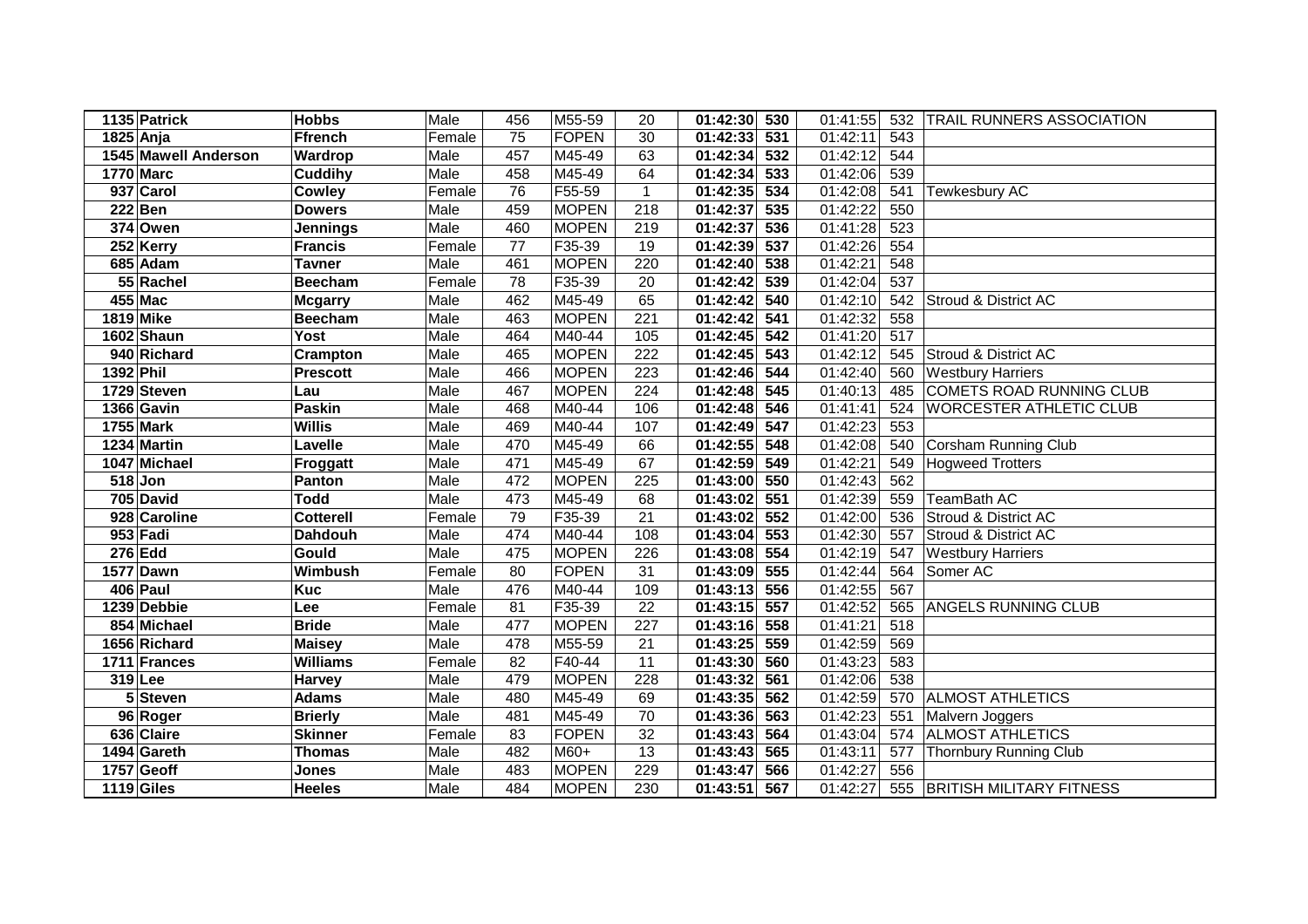|            | 444 Richard       | <b>Mason</b>     | Male   | 485             | M40-44       | 110             | 01:43:52 568    | 01:43:23 | 582              |                               |
|------------|-------------------|------------------|--------|-----------------|--------------|-----------------|-----------------|----------|------------------|-------------------------------|
|            | 1639 Michael      | Adlam            | Male   | 486             | M55-59       | 22              | 569<br>01:43:56 | 01:43:01 | $\overline{573}$ |                               |
|            | 1645 Karen Louise | Wall             | Female | $\overline{84}$ | <b>FOPEN</b> | 33              | 570<br>01:43:56 | 01:43:00 | 571              | Stroud & District AC          |
|            | 1640 Melissa      | <b>Adlam</b>     | Female | 85              | FOPEN        | $\overline{34}$ | 571<br>01:43:56 | 01:43:01 | 572              | Stroud & District AC          |
|            | 1537 Tom          | <b>Walters</b>   | Male   | 487             | <b>MOPEN</b> | 231             | 572<br>01:43:59 | 01:42:53 | 566              | <b>ALMOST ATHLETICS</b>       |
| 1754 lan   |                   | <b>Wells</b>     | Male   | 488             | M50-54       | 42              | 01:44:02<br>573 | 01:43:38 | 590              |                               |
| 801 Ali    |                   | <b>Atkinson</b>  | Female | 86              | F40-44       | 12              | 01:44:03<br>574 | 01:43:31 | 587              | <b>AVON VALLEY RUNNERS</b>    |
|            | 936 Cathie        | <b>Cowell</b>    | Female | $\overline{87}$ | F45-49       | 17              | 01:44:06<br>575 | 01:43:14 | 578              | <b>TETBURY ROYLES</b>         |
|            | 203 Jonathan      | <b>Davis</b>     | Male   | 489             | M40-44       | 111             | 01:44:10<br>576 | 01:43:26 | 585              |                               |
|            | 1464 Gary         | <b>Smith</b>     | Male   | 490             | <b>MOPEN</b> | 232             | 01:44:11<br>577 | 01:42:44 | 563              |                               |
|            | <b>1646 Mark</b>  | <b>Hopkins</b>   | Male   | 491             | <b>MOPEN</b> | 233             | 01:44:11<br>578 | 01:42:14 | 546              |                               |
|            | <b>1563 Marc</b>  | Whiting          | Male   | 492             | <b>MOPEN</b> | 234             | 01:44:14<br>579 | 01:43:07 | 576              |                               |
|            | 550 David         | <b>Pillow</b>    | Male   | 493             | M45-49       | 71              | 01:44:14<br>580 | 01:42:41 | 561              |                               |
|            | 1778 Bernard      | Payne            | Male   | 494             | M40-44       | 112             | 01:44:15<br>581 | 01:43:30 | 586              |                               |
|            | <b>198 Nick</b>   | <b>Davies</b>    | Male   | 495             | <b>MOPEN</b> | 235             | 01:44:18<br>582 | 01:43:17 | 580              |                               |
|            | 856 Lee           | <b>Bromley</b>   | Male   | 496             | M45-49       | 72              | 01:44:18<br>583 | 01:44:01 | 603              | <b>MERRY HILL STRIDERS RC</b> |
|            | 1575 Mark         | <b>Willicott</b> | Male   | 497             | <b>MOPEN</b> | 236             | 01:44:21<br>584 | 01:43:51 | 599              | <b>ALMOST ATHLETICS</b>       |
|            | 1684 Steve        | Woodward         | Male   | 498             | <b>MOPEN</b> | 237             | 01:44:22<br>585 | 01:43:07 | 575              |                               |
|            | 460 David         | <b>Medcalf</b>   | Male   | 499             | M50-54       | 43              | 01:44:26<br>586 | 01:42:23 | 552              |                               |
| $1159$ Liz |                   | <b>Hulcup</b>    | Female | 88              | F55-59       | $\overline{c}$  | 587<br>01:44:30 | 01:43:49 | 595              | <b>Bourton Road Runners</b>   |
|            | <b>1304 Ross</b>  | <b>Miller</b>    | Male   | 500             | <b>MOPEN</b> | 238             | 01:44:34<br>588 | 01:43:50 | 597              |                               |
|            | 626 Kate          | <b>Shepherd</b>  | Female | 89              | <b>FOPEN</b> | 35              | 589<br>01:44:36 | 01:44:00 | 602              |                               |
|            | 1789 Stephen      | <b>New</b>       | Male   | 501             | M40-44       | 113             | 590<br>01:44:36 | 01:43:16 | 579              | 100 MARATHON CLUB             |
|            | 1436 Phillip      | <b>Sambrook</b>  | Male   | 502             | M40-44       | 114             | 01:44:40<br>591 | 01:44:19 | 610              | <b>Swindon Harriers</b>       |
|            | 228 Brian         | Edgar            | Male   | 503             | M45-49       | 73              | 592<br>01:44:41 | 01:42:58 | 568              | <b>Westbury Harriers</b>      |
|            | 1023 David        | Feeney           | Male   | 504             | M40-44       | 115             | 01:44:41<br>593 | 01:43:31 | 588              |                               |
|            | 1387 Rebecca      | <b>Potts</b>     | Female | 90              | <b>FOPEN</b> | 36              | 01:44:42<br>594 | 01:43:49 | 596              | <b>DROITWICH AC</b>           |
|            | 1781 Daniel       | <b>Smith</b>     | Male   | 505             | <b>MOPEN</b> | 239             | 01:44:42<br>595 | 01:43:24 | 584              |                               |
|            | 961 Ralph         | <b>Davey</b>     | Male   | 506             | M60+         | 14              | 01:44:46<br>596 | 01:43:48 | 594              | Les Croupiers Running Club    |
|            | 1532 Colin        | <b>Waller</b>    | Male   | 507             | M45-49       | 74              | 01:44:46<br>597 | 01:43:42 | 593              | Stroud & District AC          |
|            | 1298 Mario        | <b>Mcnamara</b>  | Male   | 508             | M50-54       | 44              | 01:44:47<br>598 | 01:43:42 | 592              | Stroud & District AC          |
| 1691 Sam   |                   | Inder            | Male   | 509             | <b>MOPEN</b> | 240             | 01:44:48<br>599 | 01:43:36 | 589              |                               |
|            | 1397 Louise       | <b>Pudifoot</b>  | Female | 91              | F40-44       | 13              | 01:44:51<br>600 | 01:44:27 | 616              |                               |
|            | 425 Robin         | Loftus           | Male   | 510             | <b>MOPEN</b> | 241             | 01:44:53<br>601 | 01:43:51 | 598              |                               |
|            | 121 Craig         | <b>Burns</b>     | Male   | 511             | M40-44       | 116             | 01:44:54<br>602 | 01:43:22 | 581              |                               |
|            | 858 Christine     | <b>Broster</b>   | Female | 92              | <b>FOPEN</b> | 37              | 01:44:57<br>603 | 01:44:31 | 620              |                               |
|            | 531 Matthew       | <b>Partridge</b> | Male   | 512             | <b>MOPEN</b> | 242             | 604<br>01:44:57 | 01:43:41 | 591              |                               |
|            | 1019 Grant        | Fairbairn        | Male   | 513             | <b>MOPEN</b> | 243             | 01:44:57<br>605 | 01:44:45 | 625              |                               |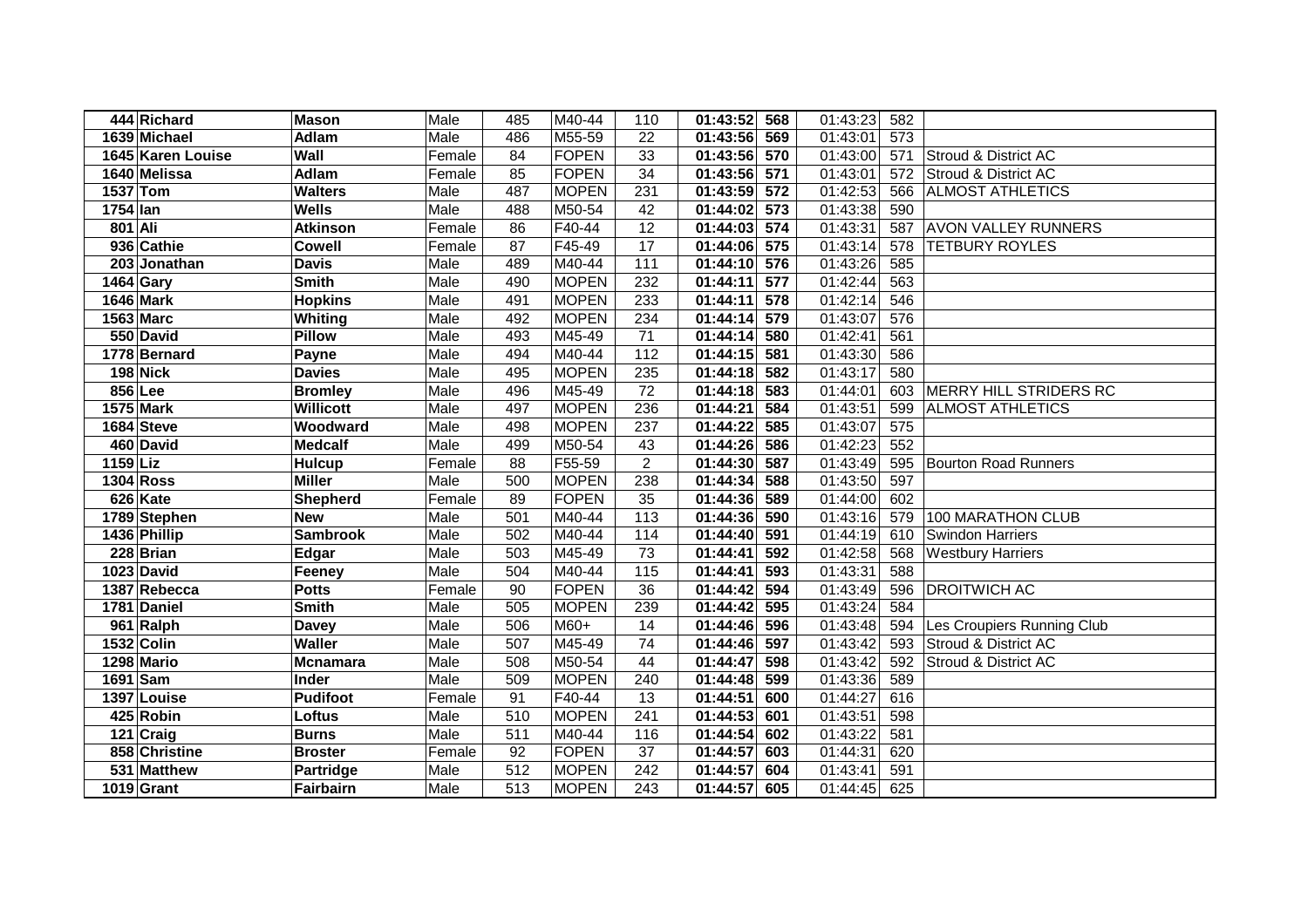|          | 424 Peter             | Loftus             | Male   | 514              | $M60+$       | 15               | 01:45:00<br>606 | 01:43:57 | 600 |                              |
|----------|-----------------------|--------------------|--------|------------------|--------------|------------------|-----------------|----------|-----|------------------------------|
|          | 746 David             | Whalan             | Male   | 515              | M40-44       | 117              | 607<br>01:45:00 | 01:44:13 | 609 | <b>Westbury Harriers</b>     |
|          | 1591 Clare            | Woodward           | Female | 93               | <b>FOPEN</b> | 38               | 608<br>01:45:02 | 01:44:37 | 622 |                              |
|          | 1723 Robert           | Ayrton             | Male   | 516              | M40-44       | $\overline{118}$ | 01:45:02<br>609 | 01:44:22 | 613 |                              |
|          | 657 Sharon            | <b>Stevenson</b>   | Female | 94               | F40-44       | 14               | 01:45:19<br>610 | 01:44:03 | 605 | Stroud & District AC         |
|          | 367 Peter             | <b>Jackson</b>     | Male   | $\overline{517}$ | M55-59       | 23               | 01:45:20<br>611 | 01:44:04 | 606 |                              |
|          | 298 Nick              | Gurmin             | Male   | 518              | M45-49       | $\overline{75}$  | 01:45:20<br>612 | 01:44:31 | 619 |                              |
|          | 590 David             | <b>Roberts</b>     | Male   | 519              | <b>MOPEN</b> | 244              | 01:45:22<br>613 | 01:44:24 | 614 |                              |
|          | 620 Roger             | <b>Scott</b>       | Male   | 520              | M55-59       | 24               | 01:45:22<br>614 | 01:43:58 | 601 |                              |
|          | $510$ Ben             | Oliver             | Male   | 521              | <b>MOPEN</b> | 245              | 01:45:26<br>615 | 01:44:20 | 612 | Stroud & District AC         |
|          | 849 Marc              | <b>Bostock</b>     | Male   | 522              | <b>MOPEN</b> | 246              | 01:45:26<br>616 | 01:44:34 | 621 | <b>Cheddar Running Club</b>  |
|          | 118 Kevin             | <b>Burge</b>       | Male   | 523              | <b>MOPEN</b> | 247              | 01:45:27<br>617 | 01:44:02 | 604 |                              |
|          | 879 Gordon            | <b>Busbridge</b>   | Male   | 524              | M50-54       | 45               | 01:45:27<br>618 | 01:44:30 | 618 |                              |
|          | 225 Chris             | <b>Dummer</b>      | Male   | 525              | <b>MOPEN</b> | 248              | 01:45:28<br>619 | 01:44:48 | 627 |                              |
|          | 1815 Emma             | Rawlings           | Female | 95               | <b>FOPEN</b> | 39               | 01:45:29<br>620 | 01:44:55 | 631 | <b>Severn Athletics Club</b> |
|          | 1128 Matthew          | <b>Higgens</b>     | Male   | 526              | <b>MOPEN</b> | 249              | 01:45:33<br>621 | 01:44:49 | 629 |                              |
|          | 246 Rawle             | Ford               | Male   | 527              | M55-59       | 25               | 01:45:36<br>622 | 01:44:05 | 607 |                              |
|          | 1465 James            | <b>Smith</b>       | Male   | 528              | <b>MOPEN</b> | 250              | 01:45:38<br>623 | 01:45:15 | 640 |                              |
|          | 959 David             | <b>Danton</b>      | Male   | 529              | M40-44       | 119              | 624<br>01:45:43 | 01:44:12 | 608 | <b>TETBURY ROYLES</b>        |
|          | <b>1221 Tony</b>      | Kyte               | Male   | 530              | M40-44       | 120              | 625<br>01:45:45 | 01:44:27 | 617 |                              |
|          | 595 Steve             | Roode              | Male   | 531              | M40-44       | 121              | 626<br>01:45:53 | 01:44:38 | 623 | Malvern Joggers              |
|          | 605 Andrew            | Rowlinson          | Male   | 532              | <b>MOPEN</b> | 251              | 01:45:54<br>627 | 01:45:11 | 637 |                              |
|          | 1642 Mark             | <b>Reynolds</b>    | Male   | 533              | M40-44       | 122              | 01:45:59<br>628 | 01:45:03 | 635 |                              |
|          | 124 John              | <b>Butterworth</b> | Male   | 534              | M50-54       | 46               | 629<br>01:46:00 | 01:44:49 | 628 |                              |
|          | 956 Michael           | <b>Daly</b>        | Male   | 535              | M50-54       | 47               | 01:46:02<br>630 | 01:45:09 | 636 | <b>UPTON HILL HARRIERS</b>   |
|          | 1607 Diane            | Long               | Female | 96               | <b>FOPEN</b> | 40               | 01:46:04<br>631 | 01:45:22 | 642 | Stroud & District AC         |
|          | 1820 Patrick          | <b>Fuller</b>      | Male   | 536              | M40-44       | 123              | 01:46:05<br>632 | 01:44:38 | 624 |                              |
|          | $\overline{904}$ John | Clapp              | Male   | 537              | M55-59       | 26               | 01:46:06<br>633 | 01:45:29 | 646 | <b>Hogweed Trotters</b>      |
|          | 1564 Dominic          | Whyte              | Male   | 538              | M40-44       | 124              | 01:46:10<br>634 | 01:45:26 | 643 |                              |
|          | 819 Stuart            | <b>Beard</b>       | Male   | 539              | <b>MOPEN</b> | 252              | 01:46:10<br>635 | 01:45:22 | 641 |                              |
|          | 1444 Clive            | <b>Scott</b>       | Male   | 540              | M40-44       | 125              | 01:46:12<br>636 | 01:45:15 | 639 |                              |
|          | 127 John              | <b>Capener</b>     | Male   | 541              | M50-54       | 48               | 01:46:13<br>637 | 01:44:20 | 611 | Severn Athletics Club        |
|          | 1426 Brendan          | <b>Rosewell</b>    | Male   | 542              | <b>MOPEN</b> | 253              | 01:46:17<br>638 | 01:45:30 | 648 |                              |
|          | $221$ Guy             | <b>Douglass</b>    | Male   | 543              | M40-44       | 126              | 01:46:20<br>639 | 01:45:31 | 649 | <b>CHELTENHAM TRI CLUB</b>   |
| 1706 Lee |                       | <b>Cameron</b>     | Male   | 544              | M45-49       | 76               | 01:46:22<br>640 | 01:45:37 | 650 |                              |
|          | 513 Caroline          | Pack               | Female | 97               | F45-49       | 18               | 01:46:25<br>641 | 01:44:56 | 632 | <b>Kenilworth Runners</b>    |
|          | 1460 Trevor           | <b>Smith</b>       | Male   | 545              | M55-59       | 27               | 642<br>01:46:29 | 01:46:11 | 669 |                              |
|          | 610 Matthew           | <b>Sainty</b>      | Male   | 546              | <b>MOPEN</b> | 254              | 643<br>01:46:30 | 01:44:46 | 626 |                              |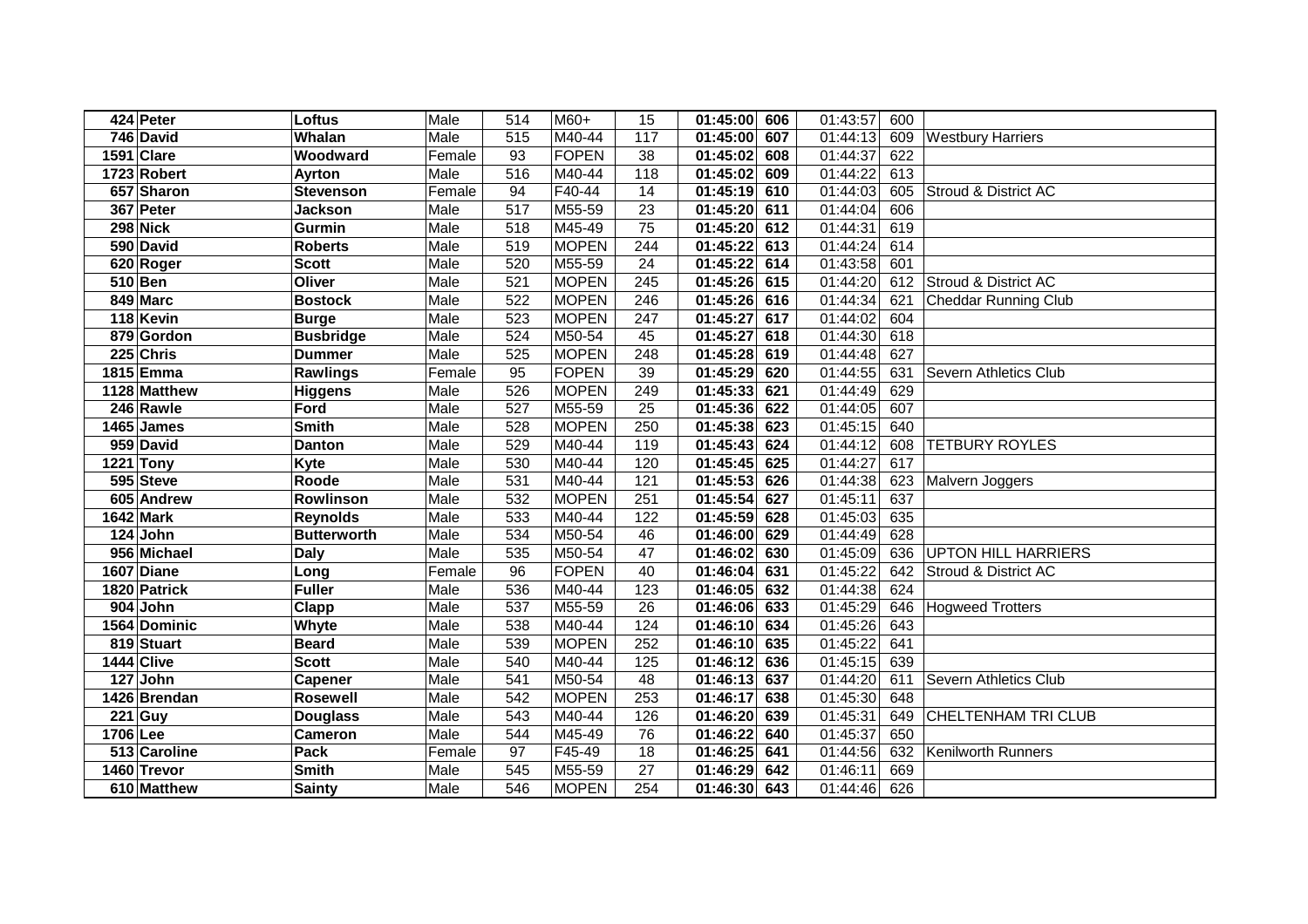|                  | 82 Geoff             | <b>Boldero</b>  | Male   | 547              | M40-44       | 127 | 01:46:31              | 644 | 01:44:24 | 615 |                                  |
|------------------|----------------------|-----------------|--------|------------------|--------------|-----|-----------------------|-----|----------|-----|----------------------------------|
|                  | 18 Marcus            | Angell          | Male   | 548              | <b>MOPEN</b> | 255 | 01:46:32              | 645 | 01:45:54 | 658 |                                  |
|                  | 312 Nancy            | <b>Harding</b>  | Female | $\overline{98}$  | F40-44       | 15  | 01:46:34              | 646 | 01:45:37 | 652 | Thornbury Running Club           |
|                  | 155 Alan             | <b>Clarke</b>   | Male   | 549              | M55-59       | 28  | 01:46:35              | 647 | 01:46:07 | 667 | <b>Chepstow Harriers</b>         |
| <b>1445 Neil</b> |                      | <b>Scott</b>    | Male   | 550              | <b>MOPEN</b> | 256 | 01:46:36              | 648 | 01:44:56 | 633 | <b>ALMOST ATHLETICS</b>          |
|                  | 1839 Charles         | <b>Harris</b>   | Male   | 551              | <b>MOPEN</b> | 257 | 01:46:38              | 649 | 01:45:27 | 644 |                                  |
|                  | 139 Jacqueline       | Cave            | Female | 99               | F45-49       | 19  | 01:46:39              | 650 | 01:44:55 | 630 |                                  |
|                  | 828 David            | <b>Bethune</b>  | Male   | 552              | <b>MOPEN</b> | 258 | 01:46:39              | 651 | 01:45:56 | 660 | <b>Corsham Running Club</b>      |
|                  | 70 Jason             | <b>Bidwell</b>  | Male   | 553              | <b>MOPEN</b> | 259 | 01:46:40              | 652 | 01:46:01 | 664 | <b>Hogweed Trotters</b>          |
|                  | 653 Franck           | <b>Stettler</b> | Male   | 554              | <b>MOPEN</b> | 260 | 01:46:40              | 653 | 01:45:01 | 634 |                                  |
|                  | 1363 Andrew          | <b>Parnew</b>   | Male   | 555              | M45-49       | 77  | 01:46:40              | 654 | 01:45:54 | 659 |                                  |
|                  | 295 Mark             | <b>Grimsey</b>  | Male   | 556              | <b>MOPEN</b> | 261 | 01:46:43              | 655 | 01:45:46 | 654 | <b>Thornbury Running Club</b>    |
|                  | 777 Rob              | Woodward        | Male   | 557              | M50-54       | 49  | 01:46:45              | 656 | 01:45:37 | 651 | <b>DURSLEY &amp; DISTRICT AC</b> |
|                  | <b>1126 Dave</b>     | Heywood         | Male   | 558              | <b>MOPEN</b> | 262 | 01:46:45              | 657 | 01:45:15 | 638 |                                  |
|                  | 1705 Mark            | <b>Saxton</b>   | Male   | 559              | M45-49       | 78  | 01:46:46              | 658 | 01:45:28 | 645 |                                  |
|                  | 1509 Steve           | <b>Trotman</b>  | Male   | 560              | M40-44       | 128 | 01:46:46              | 659 | 01:46:21 | 676 |                                  |
|                  | 723 Richard          | Waldron         | Male   | 561              | $M60+$       | 16  | 01:46:49              | 660 | 01:45:58 | 662 | <b>CIRENCESTER AC</b>            |
|                  | 986 Adam             | <b>Dray</b>     | Male   | 562              | <b>MOPEN</b> | 263 | 01:46:49              | 661 | 01:45:50 | 656 |                                  |
|                  | 1301 Royston         | <b>Meredith</b> | Male   | 563              | M60+         | 17  | 01:46:49              | 662 | 01:45:30 | 647 | SOMERSET AC                      |
|                  | $523$ Dan            | <b>Parker</b>   | Male   | 564              | <b>MOPEN</b> | 264 | 01:46:52              | 663 | 01:46:11 | 670 |                                  |
|                  | 1718 Dom             | <b>Hurford</b>  | Male   | 565              | <b>MOPEN</b> | 265 | 01:46:55              | 664 | 01:46:17 | 675 | <b>Hogweed Trotters</b>          |
|                  | 467 Len              | <b>Miller</b>   | Male   | 566              | M55-59       | 29  | 01:46:58              | 665 | 01:46:11 | 668 |                                  |
|                  | 102 Catherine        | <b>Brooks</b>   | Female | 100              | <b>FOPEN</b> | 41  | 01:47:00              | 666 | 01:45:48 | 655 |                                  |
|                  | 1219 Robert          | Kopenhol        | Male   | 567              | <b>MOPEN</b> | 266 | 01:47:03              | 667 | 01:45:52 | 657 |                                  |
|                  | 1354 Clive           | Osmond          | Male   | 568              | M45-49       | 79  | 01:47:05              | 668 | 01:46:47 | 692 | Les Croupiers Running Club       |
|                  | 774 Gary             | Wood            | Male   | 569              | <b>MOPEN</b> | 267 | 01:47:08              | 669 | 01:46:16 | 674 |                                  |
|                  | 826 Martin           | <b>Bennetto</b> | Male   | 570              | M55-59       | 30  | 01:47:11              | 670 | 01:46:43 | 688 | <b>Great Western Runners</b>     |
|                  | 1388 David           | <b>Pouncey</b>  | Male   | 571              | M45-49       | 80  | 01:47:16              | 671 | 01:46:30 | 685 |                                  |
|                  | 1389 Sam             | <b>Pouncey</b>  | Male   | $\overline{572}$ | <b>MOPEN</b> | 268 | 01:47:16              | 672 | 01:46:30 | 684 |                                  |
|                  | 775 Roger            | Woodley         | Male   | 573              | M45-49       | 81  | $\overline{01:47:16}$ | 673 | 01:45:38 | 653 | <b>Bourton Road Runners</b>      |
|                  | 1139 Rachel          | <b>Holford</b>  | Female | 101              | <b>FOPEN</b> | 42  | 01:47:18              | 674 | 01:46:04 | 665 | Stroud & District AC             |
|                  | 1041 Simon           | <b>Frampton</b> | Male   | 574              | $M60+$       | 18  | 01:47:19              | 675 | 01:46:37 | 687 | <b>Great Western Runners</b>     |
|                  | 407 Chris            | Lamb            | Male   | 575              | <b>MOPEN</b> | 269 | 01:47:26              | 676 | 01:46:27 | 681 |                                  |
|                  | 136 Paul             | Carter          | Male   | 576              | <b>MOPEN</b> | 270 | 01:47:27              | 677 | 01:46:52 | 696 |                                  |
|                  | 1740 Sarahray        | Odel            | Female | 102              | F35-39       | 23  | 01:47:29              | 678 | 01:47:16 | 713 | <b>STRATFORD AC</b>              |
|                  | 1701 Andrew          | <b>Firetto</b>  | Male   | 577              | M40-44       | 129 | 01:47:33              | 679 | 01:46:15 | 673 |                                  |
|                  | 1565 Nathan          | <b>Wicks</b>    | Male   | 578              | <b>MOPEN</b> | 271 | 01:47:36              | 680 | 01:47:09 | 706 |                                  |
|                  | 1215 Phillip Anthony | Knickenberg     | Male   | 579              | M50-54       | 50  | 01:47:37              | 681 | 01:47:25 | 718 |                                  |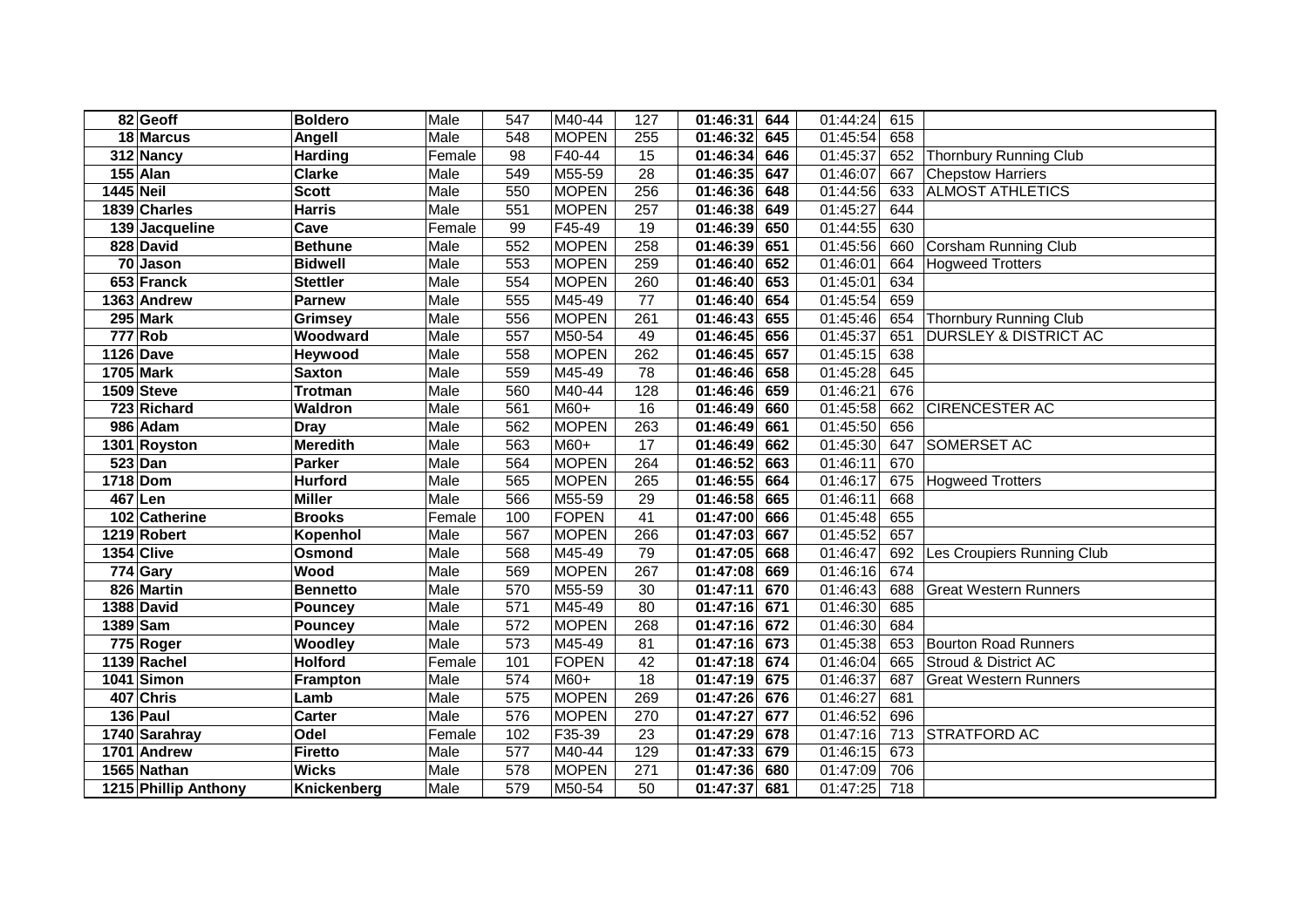|          | 1237 Derek      | Leadbetter            | Male   | 580               | M70+         | 1                | 01:47:38 682          |     | 01:46:55 | 700              | <b>Stroud &amp; District AC</b>  |
|----------|-----------------|-----------------------|--------|-------------------|--------------|------------------|-----------------------|-----|----------|------------------|----------------------------------|
|          | 684 Adam        | <b>Tarplee</b>        | Male   | 581               | <b>MOPEN</b> | 272              | 01:47:38              | 683 | 01:46:05 | 666              |                                  |
|          | 351 Mark-Steven | Howe                  | Male   | 582               | M40-44       | 130              | 01:47:39              | 684 | 01:45:57 | 661              |                                  |
|          | 1617 Claire     | <b>Tirel</b>          | Female | 103               | F40-44       | 16               | 01:47:39              | 685 | 01:46:44 | 689              |                                  |
|          | 1173 Duncan     | <b>Innes</b>          | Male   | 583               | M45-49       | 82               | 01:47:42 686          |     | 01:46:29 | 683              |                                  |
| 1132 Joe |                 | <b>Hill Pemberton</b> | Male   | 584               | <b>MOPEN</b> | $\overline{273}$ | 01:47:43              | 687 | 01:47:28 | $\overline{720}$ |                                  |
|          | 270 Robert      | <b>Giles</b>          | Male   | 585               | M40-44       | 131              | 01:47:44              | 688 | 01:46:50 | 694              |                                  |
|          | 414 Rebecca     | Lazell                | Female | 104               | F35-39       | 24               | $01:47:45$ 689        |     | 01:46:46 | 691              |                                  |
|          | 1395 Anna       | <b>Prideaux</b>       | Female | 105               | FOPEN        | 43               | 01:47:46 690          |     | 01:46:47 | 693              |                                  |
|          | 1364 Martyn     | Parry                 | Male   | 586               | M45-49       | 83               | 01:47:46 691          |     | 01:47:06 | 704              | <b>DURSLEY &amp; DISTRICT AC</b> |
|          | 686 Gill        | <b>Tavner</b>         | Female | 106               | F35-39       | 25               | 01:47:49 692          |     | 01:46:26 | 680              | <b>Stroud &amp; District AC</b>  |
|          | 328 Lee         | <b>Hazeldine</b>      | Male   | 587               | <b>MOPEN</b> | 274              | 01:47:50 693          |     | 01:46:30 | 686              |                                  |
|          | 862 Sue         | <b>Brown</b>          | Female | 107               | F55-59       | 3                | $\overline{0}1:47:51$ | 694 | 01:47:01 | 701              | CIRENCESTER AC                   |
|          | 533 Jamie       | Paul                  | Male   | 588               | <b>MOPEN</b> | 275              | 01:47:51              | 695 | 01:47:01 | 702              |                                  |
|          | 1526 Josephine  | <b>Voules</b>         | Female | 108               | FOPEN        | 44               | 01:47:52              | 696 | 01:46:13 | 672              | <b>Stroud &amp; District AC</b>  |
|          | 971 Llewellyn   | <b>Davis</b>          | Male   | 589               | <b>MOPEN</b> | 276              | 01:47:54              | 697 | 01:47:42 | 723              |                                  |
|          | 1468 Deborah    | Southgate             | Female | 109               | F50-54       | $\overline{2}$   | 01:47:56              | 698 | 01:47:46 | 727              | ANGELS RUNNING CLUB              |
|          | 248 Calum       | Forsyth               | Male   | 590               | M40-44       | 132              | 01:47:58              | 699 | 01:46:24 | 679              |                                  |
|          | 1081 Rachel     | Griffin               | Female | 110               | FOPEN        | 45               | 01:47:58              | 700 | 01:46:23 | 677              | <b>Bourton Road Runners</b>      |
|          | 1263 Geraldeen  | Lynch                 | Female | 111               | F45-49       | 20               | 01:48:01              | 701 | 01:46:55 | 698              |                                  |
| 1001 Rob |                 | <b>Easthope</b>       | Male   | 591               | <b>MOPEN</b> | 277              | 01:48:02              | 702 | 01:47:11 | 708              |                                  |
|          | 173 Lorraine    | Coopey                | Female | 112               | F40-44       | 17               | 01:48:03              | 703 | 01:47:05 | 703              |                                  |
|          | 772 Sheldon     | <b>Witney</b>         | Male   | 592               | <b>MOPEN</b> | 278              | 01:48:04              | 704 | 01:47:11 | 709              |                                  |
| $181$ Jo |                 | <b>Creed</b>          | Female | 113               | F35-39       | 26               | 01:48:04              | 705 | 01:46:13 | 671              |                                  |
|          | 556 Robert      | <b>Potter</b>         | Male   | 593               | <b>MOPEN</b> | $\overline{279}$ | 01:48:04              | 706 | 01:47:12 | $\overline{710}$ |                                  |
|          | 930 Sarah       | Cotton                | Female | 114               | FOPEN        | 46               | 01:48:04              | 707 | 01:46:00 | 663              |                                  |
|          | 224 Mark        | <b>Draper</b>         | Male   | 594               | <b>MOPEN</b> | 280              | 01:48:08              | 708 | 01:47:43 | 724              |                                  |
|          | 1809 John       | East                  | Male   | 595               | M50-54       | 51               | 01:48:09              | 709 | 01:47:08 | 705              |                                  |
|          | 1481 Jamie      | <b>Stephens</b>       | Male   | 596               | <b>MOPEN</b> | 281              | 01:48:11              | 710 | 01:47:26 | 719              |                                  |
|          | 1011 Victoria   | Elvidge               | Female | $\frac{115}{115}$ | F45-49       | 21               | 01:48:17              | 711 | 01:47:33 | $\frac{1}{722}$  |                                  |
|          | 349 Andrew      | Howe                  | Male   | 597               | M45-49       | 84               | 01:48:18 712          |     | 01:46:28 | 682              | <b>WORCESTER ATHLETIC CLUB</b>   |
|          | 247 Alex        | Ford                  | Male   | 598               | M40-44       | 133              | 01:48:20 713          |     | 01:47:22 | 717              |                                  |
|          | $791$ Jim       | Anderson              | Male   | 599               | M55-59       | 31               | 01:48:23 714          |     | 01:47:10 | 707              | <b>AVON VALLEY RUNNERS</b>       |
|          | 790 Albert      | Amatt                 | Male   | 600               | <b>MOPEN</b> | 282              | 01:48:24 715          |     | 01:48:14 | 745              | Stroud & District AC             |
|          | 357 Michael     | <b>Hughes</b>         | Male   | 601               | <b>MOPEN</b> | 283              | 01:48:27              | 716 | 01:48:02 | 735              |                                  |
|          | 1386 William    | Porter                | Male   | 602               | <b>MOPEN</b> | 284              | 01:48:28 717          |     | 01:47:17 | 714              |                                  |
|          | 477 Peter       | <b>Moore</b>          | Male   | 603               | M45-49       | 85               | 01:48:30 718          |     | 01:46:45 | 690              |                                  |
|          | 586 Michael     | <b>Riggs</b>          | Male   | 604               | <b>MOPEN</b> | 285              | 01:48:35 719          |     | 01:48:23 | 747              |                                  |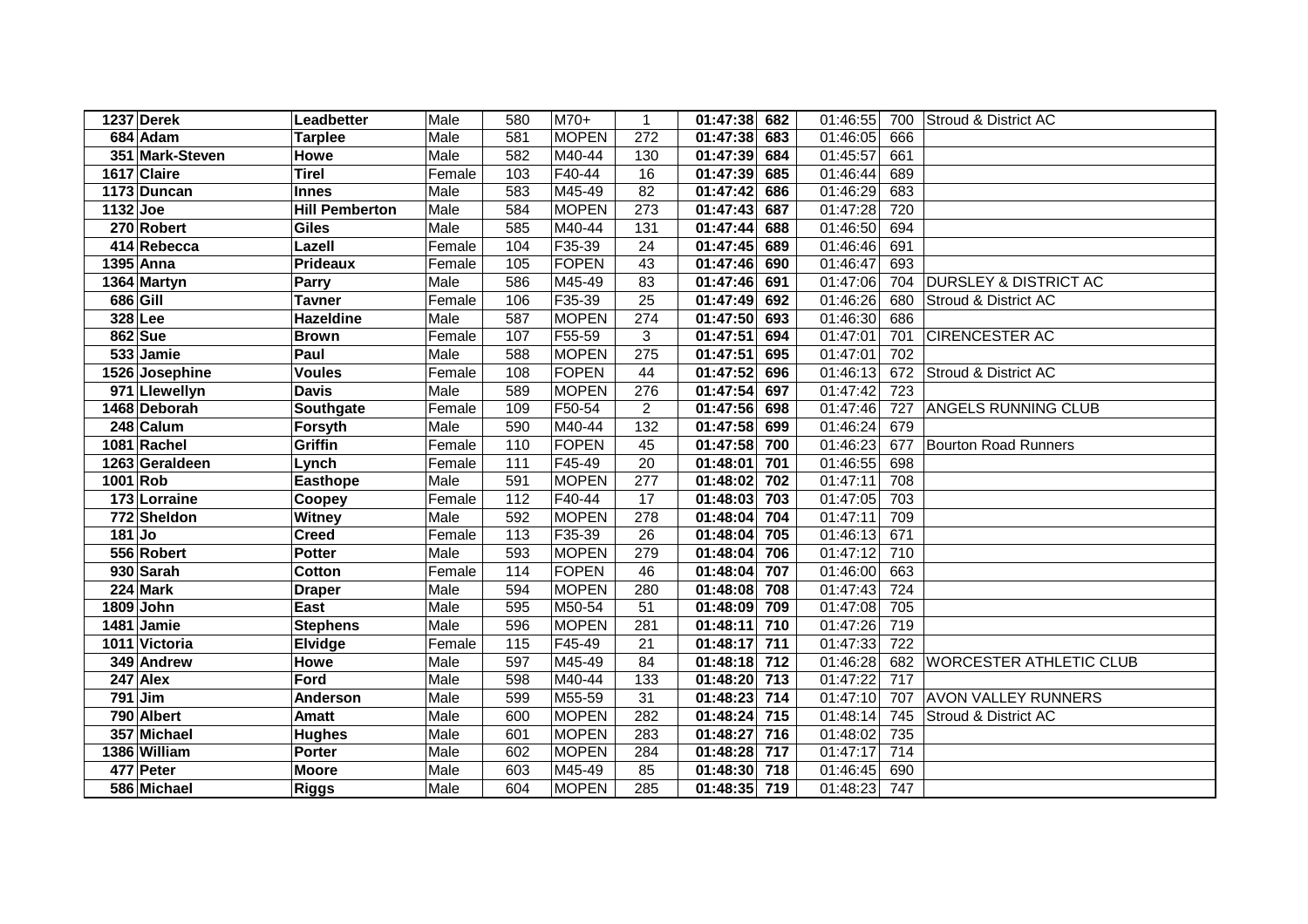|          | 68 Paul             | <b>Beynon</b>    | Male   | 605 | M40-44       | 134             | 01:48:36 | 720              | 01:46:55 | 697             |                                 |
|----------|---------------------|------------------|--------|-----|--------------|-----------------|----------|------------------|----------|-----------------|---------------------------------|
|          | 333 Edmund          | <b>Heyes</b>     | Male   | 606 | <b>MOPEN</b> | 286             | 01:48:38 | 721              | 01:48:10 | 740             |                                 |
|          | 463 John            | <b>Messenger</b> | Male   | 607 | <b>MOPEN</b> | 287             | 01:48:38 | $\overline{722}$ | 01:48:11 | 742             |                                 |
| 1209 Ben |                     | <b>King</b>      | Male   | 608 | <b>MOPEN</b> | 288             | 01:48:41 | $\overline{723}$ | 01:47:14 | 711             |                                 |
|          | 1791 Andrew         | <b>Smith</b>     | Male   | 609 | <b>MOPEN</b> | 289             | 01:48:44 | $\overline{724}$ | 01:47:15 | 712             |                                 |
|          | 409 Roderick        | Landymore        | Male   | 610 | M60+         | 19              | 01:48:44 | $\overline{725}$ | 01:47:51 | 729             |                                 |
|          | 296 John            | <b>Grimsey</b>   | Male   | 611 | M60+         | 20              | 01:48:45 | 726              | 01:47:49 | 728             | <b>Thornbury Running Club</b>   |
|          | 767 Charles         | Wilson           | Male   | 612 | M40-44       | 135             | 01:48:48 | $\overline{727}$ | 01:48:09 | 739             |                                 |
|          | 292 Scott           | <b>Griffiths</b> | Male   | 613 | <b>MOPEN</b> | 290             | 01:48:51 | 728              | 01:47:31 | 721             |                                 |
|          | 638 Clyde           | <b>Smith</b>     | Male   | 614 | M45-49       | 86              | 01:48:52 | 729              | 01:46:52 | 695             | wye valley runners              |
|          | 613 David           | <b>Savage</b>    | Male   | 615 | M45-49       | 87              | 01:48:53 | 730              | 01:47:19 | 715             |                                 |
|          | 1105 Keith          | <b>Harrison</b>  | Male   | 616 | <b>MOPEN</b> | 291             | 01:48:58 | 731              | 01:47:46 | 726             | DORSET DODDLERS                 |
|          | 1833 Alex           | <b>Fogwill</b>   | Male   | 617 | M50-54       | 52              | 01:48:58 | 732              | 01:48:36 | 753             | <b>Corsham Running Club</b>     |
|          | 1840 Katerina       | Peterova         | Female | 116 | <b>FOPEN</b> | 47              | 01:49:02 | 733              | 01:47:22 | 716             |                                 |
|          | 94 Paul             | <b>Bremner</b>   | Male   | 618 | M50-54       | 53              | 01:49:04 | 734              | 01:48:24 | 749             |                                 |
|          | 1052 Davey          | <b>David</b>     | Male   | 619 | <b>MOPEN</b> | 292             | 01:49:07 | 735              | 01:48:28 | 752             | <b>ALMOST ATHLETICS</b>         |
|          | 1408 Janet          | <b>Richards</b>  | Female | 117 | F40-44       | 18              | 01:49:08 | 736              | 01:48:49 | 760             | <b>GRIFFITHS TOWN HARRIERS</b>  |
|          | 932 Alastair        | Coull            | Male   | 620 | <b>MOPEN</b> | 293             | 01:49:08 | 737              | 01:48:02 | 733             |                                 |
|          | 823 Christopher     | <b>Bence</b>     | Male   | 621 | M55-59       | 32              | 01:49:09 | 738              | 01:48:28 | 751             | <b>Bourton Road Runners</b>     |
|          | 430 Martin          | Lyne             | Male   | 622 | M40-44       | 136             | 01:49:09 | 739              | 01:48:12 | 744             |                                 |
|          | 117 David           | <b>Burdett</b>   | Male   | 623 | <b>MOPEN</b> | 294             | 01:49:10 | 740              | 01:47:44 | 725             |                                 |
|          | 1103 Gordon Richard | <b>Harrison</b>  | Male   | 624 | M40-44       | 137             | 01:49:19 | 741              | 01:48:20 | 746             |                                 |
|          | 495 Sue             | Neal             | Female | 118 | F55-59       | 4               | 01:49:20 | 742              | 01:48:49 | 761             | Les Croupiers Running Club      |
|          | 573 Paul            | Ranson           | Male   | 625 | M50-54       | 54              | 01:49:22 | 743              | 01:48:05 | 737             | chippenham harriers             |
|          | 458 Mike            | <b>Mcnamee</b>   | Male   | 626 | M40-44       | 138             | 01:49:22 | 744              | 01:46:55 | 699             |                                 |
|          | 1483 Janis          | <b>Stickland</b> | Female | 119 | F50-54       | 3               | 01:49:30 | $\frac{1}{745}$  | 01:47:57 | 731             | <b>Stroud &amp; District AC</b> |
|          | 1358 Amdy           | Pack             | Male   | 627 | M50-54       | $\overline{55}$ | 01:49:31 | 746              | 01:48:03 | 736             |                                 |
|          | 11 Florence         | <b>Alden</b>     | Female | 120 | F35-39       | 27              | 01:49:33 | 747              | 01:48:00 | 732             |                                 |
|          | 611 Paul            | <b>Salem</b>     | Male   | 628 | <b>MOPEN</b> | 295             | 01:49:33 | 748              | 01:48:11 | 743             |                                 |
|          | 1519 Colin          | Vallender        | Male   | 629 | M45-49       | 88              | 01:49:33 | 749              | 01:49:13 | $\frac{1}{772}$ |                                 |
|          | 474 Toby            | <b>Moate</b>     | Male   | 630 | M40-44       | 139             | 01:49:34 | 750              | 01:46:23 | 678             |                                 |
|          | 1477 Christopher    | <b>Stanton</b>   | Male   | 631 | M50-54       | 56              | 01:49:36 | 751              | 01:48:52 | 762             |                                 |
|          | 454 Colin           | <b>Mcfarlane</b> | Male   | 632 | <b>MOPEN</b> | 296             | 01:49:37 | 752              | 01:47:54 | 730             |                                 |
|          | 149 James           | <b>Clark</b>     | Male   | 633 | <b>MOPEN</b> | 297             | 01:49:38 | 753              | 01:48:02 | 734             |                                 |
|          | 1 Dennis            | <b>Abbotts</b>   | Male   | 634 | $M60+$       | 21              | 01:49:39 | 754              | 01:48:58 | 764             | <b>Bourton Road Runners</b>     |
|          | 890 Robert          | Case             | Male   | 635 | <b>MOPEN</b> | 298             | 01:49:44 | 755              | 01:48:39 | 754             | Stroud & District AC            |
|          | 534 Richard         | Paul             | Male   | 636 | M60+         | 22              | 01:49:45 | 756              | 01:48:24 | 748             |                                 |
|          | 1579 Mark           | Wolf             | Male   | 637 | M45-49       | 89              | 01:49:48 | 757              | 01:48:39 |                 | 755 Hogweed Trotters            |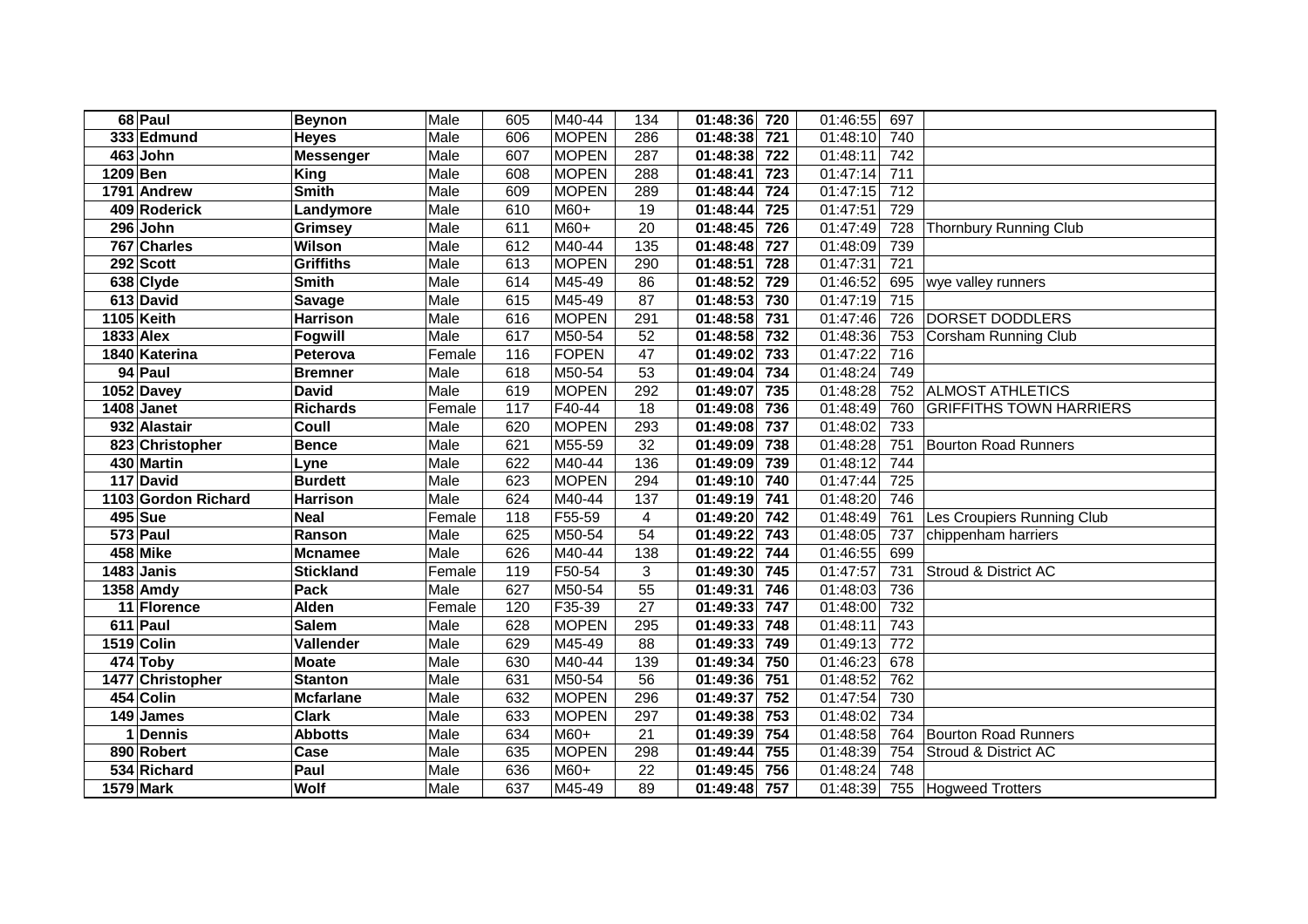|            | 1613 Paul               | <b>Barton</b>    | Male   | 638              | M45-49       | 90              | 01:49:48 | 758 | 01:48:40 | 757 |                             |
|------------|-------------------------|------------------|--------|------------------|--------------|-----------------|----------|-----|----------|-----|-----------------------------|
|            | 20 Richard              | Angwin           | Male   | 639              | M45-49       | 91              | 01:49:49 | 759 | 01:48:42 | 758 |                             |
|            | $\overline{882}$ Lesley | <b>Bywater</b>   | Female | $\overline{121}$ | F40-44       | 19              | 01:49:52 | 760 | 01:49:12 | 771 |                             |
|            | $261$ John              | Galpin           | Male   | 640              | M50-54       | 57              | 01:49:53 | 761 | 01:48:40 | 756 | <b>ALMOST ATHLETICS</b>     |
|            | 1606 Steve              | <b>Chandler</b>  | Male   | 641              | M55-59       | 33              | 01:49:54 | 762 | 01:49:04 | 766 | Stroud & District AC        |
|            | 1340 Malcolm            | <b>Nicholas</b>  | Male   | 642              | M50-54       | $\overline{58}$ | 01:49:55 | 763 | 01:49:05 | 767 |                             |
| 1199 Cliff |                         | <b>Junes</b>     | Male   | 643              | M40-44       | 140             | 01:49:57 | 764 | 01:49:07 | 768 |                             |
|            | 728 Tim                 | <b>Walton</b>    | Male   | 644              | M40-44       | 141             | 01:50:02 | 765 | 01:49:30 | 783 | Stroud & District AC        |
|            | 39 Nadege               | <b>Balta</b>     | Female | 122              | FOPEN        | 48              | 01:50:03 | 766 | 01:48:07 | 738 |                             |
| 1067 Neil  |                         | Goodrich         | Male   | 645              | <b>MOPEN</b> | 299             | 01:50:04 | 767 | 01:49:24 | 779 |                             |
|            | 1703 Jenny              | Hill             | Female | 123              | F45-49       | 22              | 01:50:09 | 768 | 01:49:18 | 778 | <b>CIRENCESTER AC</b>       |
|            | 1040 Graham             | <b>Frampton</b>  | Male   | 646              | M60+         | 23              | 01:50:09 | 769 | 01:48:10 | 741 |                             |
|            | 69 Dave                 | <b>Bickerton</b> | Male   | 647              | M50-54       | 59              | 01:50:12 | 770 | 01:50:00 | 802 |                             |
|            | 603 Janet               | Rothwell         | Female | $\frac{1}{24}$   | F40-44       | 20              | 01:50:14 | 771 | 01:49:16 | 775 |                             |
|            | 165 Samantha            | Green            | Female | 125              | FOPEN        | 49              | 01:50:18 | 772 | 01:48:53 | 763 |                             |
|            | 376 Bogdan              | Jochym           | Male   | 648              | M55-59       | 34              | 01:50:19 | 773 | 01:49:53 | 794 | <b>GLOUCESTER AC</b>        |
|            | 1352 Anne Marie         | Osborne          | Female | 126              | FOPEN        | 50              | 01:50:20 | 774 | 01:49:26 | 781 |                             |
| 1140 Lin   |                         | <b>Holley</b>    | Female | 127              | F45-49       | 23              | 01:50:21 | 775 | 01:49:37 | 787 |                             |
|            | 1178 Keith              | <b>James</b>     | Male   | 649              | M45-49       | 92              | 01:50:21 | 776 | 01:49:17 | 777 |                             |
|            | 1311 Alfie              | Morgan           | Male   | 650              | <b>MOPEN</b> | 300             | 01:50:22 | 777 | 01:48:27 | 750 |                             |
| 1769 Joy   |                         | Robinson         | Female | 128              | F55-59       | 5               | 01:50:24 | 778 | 01:49:33 | 785 |                             |
|            | 1590 Patricia           | <b>Woods</b>     | Female | 129              | FOPEN        | 51              | 01:50:28 | 779 | 01:48:47 | 759 |                             |
|            | 1021 Richard            | Farbrother       | Male   | 651              | M50-54       | 60              | 01:50:31 | 780 | 01:49:42 | 788 |                             |
| 596 Bill   |                         | Roper            | Male   | 652              | <b>MOPEN</b> | 301             | 01:50:34 | 781 | 01:49:59 | 801 |                             |
|            | 632 Garry               | <b>Shortland</b> | Male   | 653              | <b>MOPEN</b> | 302             | 01:50:42 | 782 | 01:49:54 | 795 |                             |
|            | 446 Clare               | <b>Mattinson</b> | Female | 130              | FOPEN        | 52              | 01:50:42 | 783 | 01:49:54 | 796 |                             |
|            | 891 Julie               | <b>Caseley</b>   | Female | $\overline{131}$ | F45-49       | $\overline{24}$ | 01:50:43 | 784 | 01:49:57 | 798 | Malvern Joggers             |
|            | 942 Shirley             | <b>Creed</b>     | Female | 132              | F45-49       | 25              | 01:50:43 | 785 | 01:49:25 | 780 | <b>Bourton Road Runners</b> |
|            | 334 Matthew             | <b>Hicks</b>     | Male   | 654              | <b>MOPEN</b> | 303             | 01:50:47 | 786 | 01:50:03 | 803 |                             |
|            | 1681 John               | <b>Makowski</b>  | Male   | 655              | M50-54       | 61              | 01:50:48 | 787 | 01:50:08 | 805 |                             |
|            | 1785 Barney             | <b>Franklin</b>  | Male   | 656              | <b>MOPEN</b> | 304             | 01:50:48 | 788 | 01:49:03 | 765 |                             |
|            | 1210 Michael            | King             | Male   | 657              | M55-59       | 35              | 01:50:49 | 789 | 01:49:08 | 769 | NAILSEA RUNNING CLUB        |
|            | 1181 Philip             | <b>Jardine</b>   | Male   | 658              | M45-49       | 93              | 01:50:50 | 790 | 01:49:16 | 776 |                             |
|            | $\overline{1}44$ Alan   | Chinn            | Male   | 659              | M45-49       | 94              | 01:50:51 | 791 | 01:49:36 | 786 |                             |
|            | 377 David               | <b>Johns</b>     | Male   | 660              | <b>MOPEN</b> | 305             | 01:50:51 | 792 | 01:49:33 | 784 |                             |
| 1320 Sam   |                         | <b>Mukumba</b>   | Male   | 661              | M40-44       | 142             | 01:50:53 | 793 | 01:49:15 | 774 |                             |
|            | 749 Richard             | White            | Male   | 662              | M40-44       | 143             | 01:50:54 | 794 | 01:49:13 | 773 |                             |
|            | 1786 Roger              | <b>Dixon</b>     | Male   | 663              | M40-44       | 144             | 01:50:55 | 795 | 01:49:10 | 770 |                             |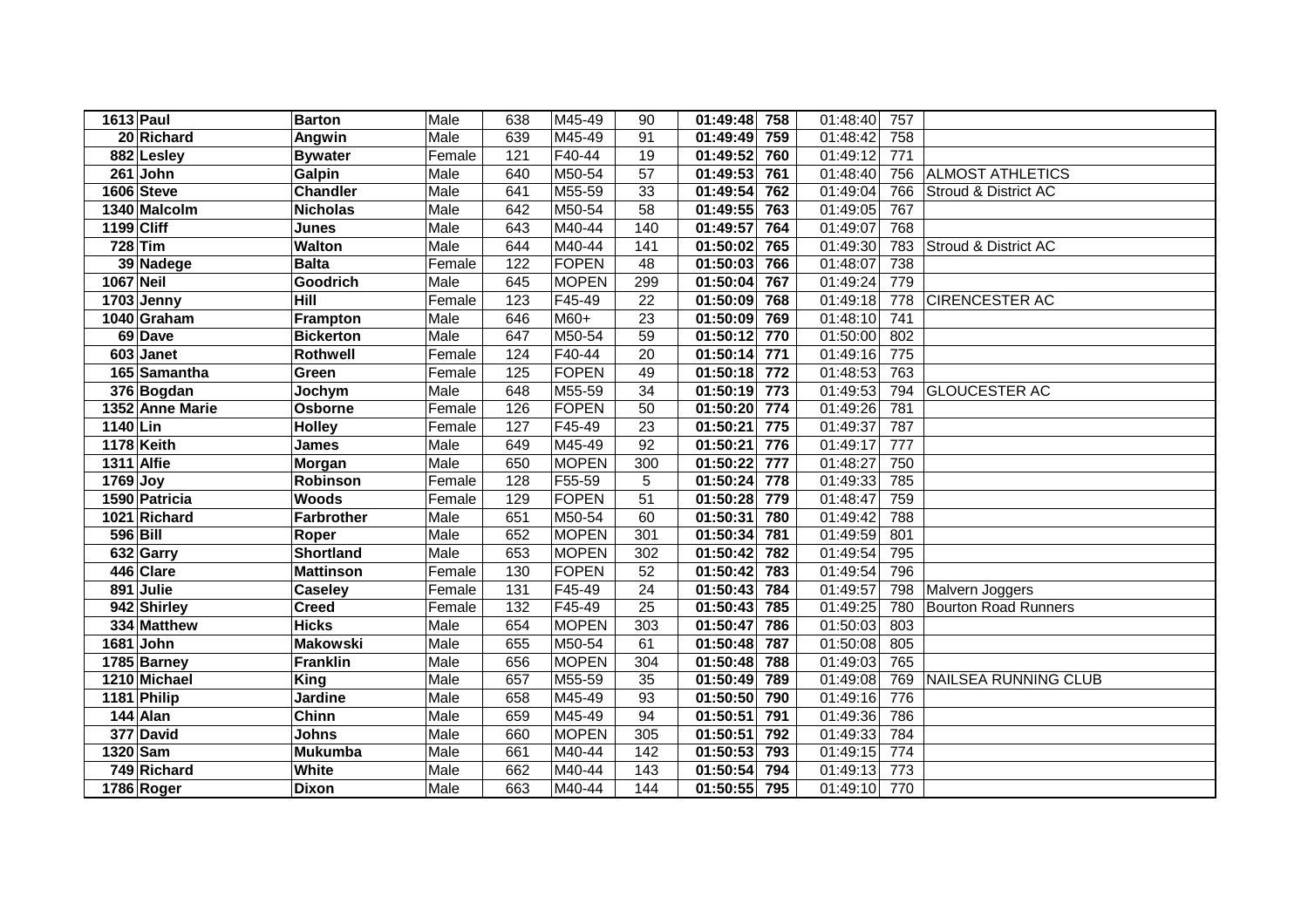| <b>1148 Dave</b> |                         | Hope                 | Male   | 664               | <b>MOPEN</b> | 306             | 01:51:07               | 796 | 01:49:58 |     | 799   Hogweed Trotters           |
|------------------|-------------------------|----------------------|--------|-------------------|--------------|-----------------|------------------------|-----|----------|-----|----------------------------------|
|                  | 630 Niamh               | <b>Shoemark</b>      | Female | $\overline{133}$  | F35-39       | 28              | 01:51:09               | 797 | 01:49:30 |     | 782 Bourton Road Runners         |
|                  | 713 Robert              | <b>Turner</b>        | Male   | 665               | M50-54       | 62              | 01:51:13               | 798 | 01:49:50 |     | 792 ALMOST ATHLETICS             |
|                  | 1773 Anne-Marie         | <b>Willicott</b>     | Female | 134               | F35-39       | 29              | 01:51:18               | 799 | 01:50:49 |     | 825 ALMOST ATHLETICS             |
|                  | 656 Joanne              | <b>Stevenson</b>     | Female | $\overline{135}$  | F35-39       | 30              | 01:51:20               | 800 | 01:50:30 |     | 815 Stroud & District AC         |
| 1462 lan         |                         | <b>Smith</b>         | Male   | 666               | M50-54       | 63              | 01:51:22               | 801 | 01:49:42 | 789 | <b>ALMOST ATHLETICS</b>          |
|                  | 585 Alice               | <b>Ridout</b>        | Female | 136               | FOPEN        | 53              | 01:51:23               | 802 | 01:50:30 | 813 | Horsforth Harriers               |
|                  | $\overline{972}$ Martyn | <b>Davis</b>         | Male   | 667               | M50-54       | 64              | 01:51:23               | 803 | 01:50:21 | 811 |                                  |
|                  | 526 Emma                | <b>Parkin</b>        | Female | 137               | FOPEN        | 54              | 01:51:23               | 804 | 01:50:30 | 816 |                                  |
|                  | 157 Richard             | Clayton              | Male   | 668               | <b>MOPEN</b> | 307             | 01:51:25               | 805 | 01:49:59 | 800 |                                  |
|                  | 269 John                | Gibson               | Male   | 669               | M50-54       | 65              | 01:51:29               | 806 | 01:49:49 | 790 | <b>Bourton Road Runners</b>      |
|                  | 1584 Rosin              | <b>Wood</b>          | Female | 138               | FOPEN        | 55              | 01:51:29               | 807 | 01:49:50 | 791 | <b>Bourton Road Runners</b>      |
|                  | 841 David               | <b>Bolton</b>        | Male   | 670               | M55-59       | 36              | 01:51:30               | 808 | 01:50:15 | 807 |                                  |
|                  | 1810 Oliver             | <b>Adams</b>         | Male   | 671               | <b>MOPEN</b> | 308             | $\overline{01:}51:30$  | 809 | 01:49:53 | 793 |                                  |
| 1438 Alisa       |                         | <b>Sanders</b>       | Female | 139               | FOPEN        | 56              | 01:51:35               | 810 | 01:50:30 | 814 | Stroud & District AC             |
|                  | 606 Edward              | <b>Rozier</b>        | Male   | 672               | M45-49       | 95              | 01:51:35               | 811 | 01:49:55 | 797 | <b>Bourton Road Runners</b>      |
| 1275 Gary        |                         | <b>Marsh</b>         | Male   | 673               | <b>MOPEN</b> | 309             | 01:51:39               | 812 | 01:50:29 | 812 |                                  |
|                  | 1017 Jeremy             | <b>Evered</b>        | Male   | 674               | M40-44       | 145             | 01:51:40               | 813 | 01:50:12 | 806 | <b>DURSLEY &amp; DISTRICT AC</b> |
|                  | 1336 Diana              | <b>Newport-Peace</b> | Female | 140               | <b>FOPEN</b> | 57              | 01:51:42               | 814 | 01:50:42 | 820 | <b>Corsham Running Club</b>      |
| 1695 Lee         |                         | <b>Williams</b>      | Male   | 675               | M40-44       | 146             | 01:51:45               | 815 | 01:50:03 | 804 |                                  |
|                  | 992 Lisa                | Duggan               | Female | 141               | F35-39       | 31              | 01:51:47               | 816 | 01:50:32 | 817 |                                  |
|                  | 234 Alison              | <b>English</b>       | Female | 142               | F35-39       | 32              | $\overline{01:}51:50$  | 817 | 01:50:52 | 827 |                                  |
|                  | 185 John                | <b>Cullen</b>        | Male   | 676               | M55-59       | 37              | 01:51:55               | 818 | 01:50:15 | 808 | riverside runners                |
|                  | 521 Nicholas            | <b>Parker</b>        | Male   | 677               | M40-44       | 147             | 01:51:57               | 819 | 01:50:41 | 819 |                                  |
|                  | 1549 Suzanne            | <b>Watts</b>         | Female | $\frac{1}{143}$   | F35-39       | 33              | 01:51:57               | 820 | 01:50:48 | 822 |                                  |
|                  | 893 Diane               | Cason                | Female | 144               | $F40-44$     | $\overline{21}$ | 01:51:58               | 821 | 01:50:47 | 821 |                                  |
|                  | 1726 Anita              | <b>Tyler</b>         | Female | $\frac{145}{145}$ | F35-39       | 34              | $\overline{01}$ :51:59 | 822 | 01:51:06 | 833 | <b>DROITWICH AC</b>              |
|                  | 624 John                | <b>Shea</b>          | Male   | 678               | M55-59       | 38              | 01:52:00               | 823 | 01:50:16 | 809 |                                  |
|                  | 16 Susie                | Amann                | Female | 146               | F35-39       | 35              | 01:52:05               | 824 | 01:51:05 | 832 |                                  |
| 1249 Rob         |                         | Linsell              | Male   | 679               | <b>MOPEN</b> | 310             | 01:52:06               | 825 | 01:51:31 | 842 |                                  |
|                  | 150 Mike                | <b>Clark</b>         | Male   | 680               | <b>MOPEN</b> | 311             | 01:52:10               | 826 | 01:50:19 | 810 |                                  |
|                  | 1751 Linda              | O'Shauaghnessy       | Female | 147               | FOPEN        | 58              | 01:52:11               | 827 | 01:51:35 | 844 | <b>Westbury Harriers</b>         |
| 1156 Lynn        |                         | <b>Hudson</b>        | Female | 148               | F50-54       | 4               | 01:52:11               | 828 | 01:50:54 | 829 | <b>Bourton Road Runners</b>      |
|                  | 1373 Christopher        | Peel                 | Male   | 681               | M50-54       | 66              | 01:52:18               | 829 | 01:51:14 | 837 |                                  |
|                  | 383 Russell             | <b>Jones</b>         | Male   | 682               | <b>MOPEN</b> | 312             | 01:52:23               | 830 | 01:50:41 | 818 |                                  |
|                  | 575 Mark                | Read                 | Male   | 683               | <b>MOPEN</b> | 313             | 01:52:25               | 831 | 01:51:27 | 840 |                                  |
|                  | 1312 Stuart John        | Morgan               | Female | 149               | FOPEN        | 59              | 01:52:25               | 832 | 01:51:09 | 835 |                                  |
|                  | 1134 Roland             | <b>Hobbs</b>         | Male   | 684               | M60+         | 24              | 01:52:27               | 833 | 01:51:48 |     | 850 DURSLEY & DISTRICT AC        |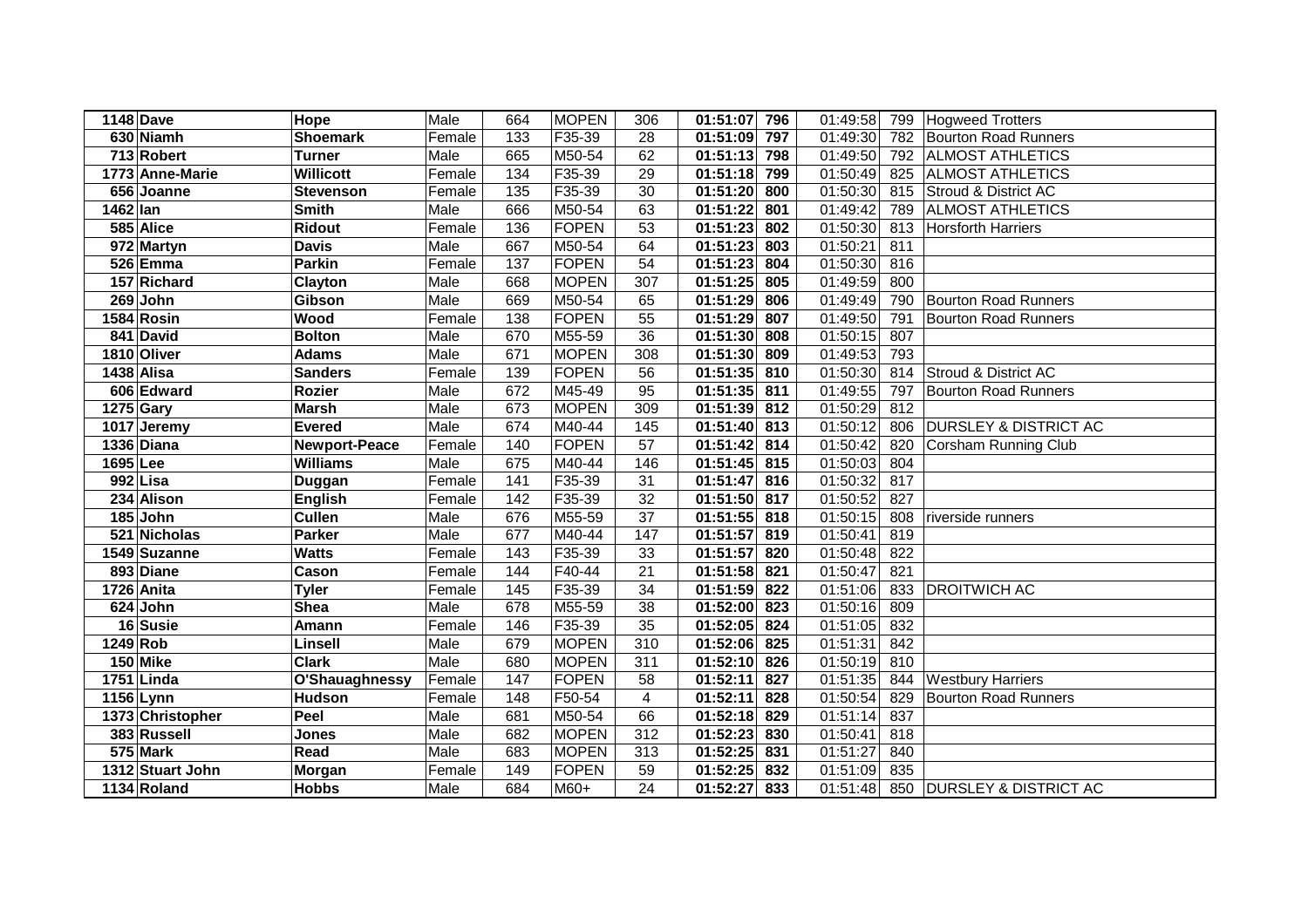|          | 652 Cliff             | <b>Stephens</b>   | Male   | 685             | M45-49       | 96              | 01:52:32       | 834 | 01:50:50              | 826 | riverside runners                |
|----------|-----------------------|-------------------|--------|-----------------|--------------|-----------------|----------------|-----|-----------------------|-----|----------------------------------|
|          | 75 Jeff               | <b>Bird</b>       | Male   | 686             | M45-49       | 97              | 01:52:33       | 835 | 01:51:51              | 852 |                                  |
|          | 182 Alan              | <b>Cremin</b>     | Male   | 687             | <b>MOPEN</b> | 314             | 01:52:38       | 836 | 01:50:48              | 823 |                                  |
|          | 943 Sharon            | <b>Cremin</b>     | Female | 150             | F35-39       | 36              | 01:52:38       | 837 | 01:50:48              | 824 |                                  |
| 1482 Ed  |                       | <b>Stevens</b>    | Male   | 688             | <b>MOPEN</b> | 315             | 01:52:40       | 838 | 01:52:01              | 858 | <b>Hogweed Trotters</b>          |
|          | 1707 Paul             | <b>Reeves</b>     | Male   | 689             | M45-49       | 98              | 01:52:41       | 839 | 01:51:56              | 855 |                                  |
|          | 530 Rachel            | <b>Partridge</b>  | Female | 151             | FOPEN        | 60              | 01:52:43       | 840 | 01:51:27              | 839 |                                  |
|          | 946 Peter             | <b>Crouch</b>     | Male   | 690             | <b>MOPEN</b> | 316             | 01:52:47       | 841 | 01:52:06              | 860 |                                  |
|          | 465 Nick              | <b>Miles</b>      | Male   | 691             | M40-44       | 148             | 01:52:48       | 842 | 01:51:05              | 831 |                                  |
|          | 1540 Andrew           | Wantling          | Male   | 692             | M40-44       | 149             | 01:52:49       | 843 | 01:51:54              | 854 |                                  |
|          | 1351 Michael          | Oliver            | Male   | 693             | M45-49       | 99              | 01:52:50       | 844 | 01:51:07              | 834 | <b>STRATFORD AC</b>              |
|          | 1394 Paul             | <b>Price</b>      | Male   | 694             | <b>MOPEN</b> | 317             | 01:52:50 845   |     | 01:51:41              | 848 |                                  |
|          | 881 Rebecca           | <b>Butwell</b>    | Female | 152             | F35-39       | 37              | 01:52:50       | 846 | 01:51:42              | 849 |                                  |
|          | $500$ Jack            | Nicholson         | Male   | 695             | M40-44       | 150             | 01:52:52       | 847 | 01:51:39              | 846 | <b>FSSAA (Fire Service)</b>      |
|          | 1370 John             | Peacy             | Male   | 696             | M60+         | 25              | 01:52:53       | 848 | 01:51:51              | 851 |                                  |
|          | 1285 Tom              | Maughan           | Male   | 697             | <b>MOPEN</b> | 318             | 01:52:55       | 849 | 01:51:12              | 836 | <b>BROMSGROVE AND REDDITCH</b>   |
|          | 204 Hester            | <b>Davis</b>      | Female | 153             | FOPEN        | 61              | 01:52:56       | 850 | $\overline{01:}51:58$ | 857 |                                  |
|          | 931 Jeremy            | <b>Cotton</b>     | Male   | 698             | M50-54       | 67              | 01:53:00       | 851 | 01:50:56              | 830 |                                  |
|          | 52 Lucy               | <b>Beckett</b>    | Female | 154             | FOPEN        | 62              | 01:53:01       | 852 | 01:50:52              | 828 |                                  |
|          | 1022 Christine        | Farr              | Female | 155             | FOPEN        | 63              | 01:53:05       | 853 | 01:51:53              | 853 |                                  |
|          | 913 Stuart            | <b>Coates</b>     | Male   | 699             | <b>MOPEN</b> | 319             | 01:53:09       | 854 | 01:52:21              | 869 |                                  |
|          | $\overline{903}$ Moya | Church            | Female | 156             | F55-59       | 6               | 01:53:09       | 855 | 01:52:26              | 870 | <b>Great Western Runners</b>     |
|          | 1286 Marcus C         | Maydon            | Male   | 700             | M60+         | 26              | 01:53:14       | 856 | 01:53:05              | 886 | <b>DURSLEY &amp; DISTRICT AC</b> |
|          | 779 Kelly             | <b>Woolls</b>     | Female | 157             | <b>FOPEN</b> | 64              | 01:53:16       | 857 | 01:52:10              | 864 |                                  |
|          | 1248 Susan            | Leyden            | Female | 158             | $F40-44$     | $\overline{22}$ | 01:53:18       | 858 | 01:52:02              | 859 | <b>Hogweed Trotters</b>          |
|          | 1061 Jocelyn          | Glover            | Female | 159             | FOPEN        | 65              | 01:53:19       | 859 | 01:51:40              | 847 | Stroud & District AC             |
|          | 1231 Catherine        | Large             | Female | 160             | F35-39       | 38              | 01:53:21       | 860 | 01:51:23              | 838 |                                  |
|          | 1580 Nicola           | Wong              | Female | 161             | F40-44       | 23              | 01:53:21       | 861 | 01:52:14              | 865 | <b>ANGELS RUNNING CLUB</b>       |
|          | 1521 Claire           | Varlet - Baker    | Female | 162             | FOPEN        | 66              | 01:53:22       | 862 | 01:52:18              | 868 |                                  |
|          | $646$ Jane            | <b>Staniforth</b> | Female | $\frac{163}{ }$ | F45-49       | 26              | 01:53:25       | 863 | 01:52:18              | 867 | Stroud & District AC             |
|          | 1480 Russel           | <b>Steel</b>      | Male   | 701             | M45-49       | 100             | 01:53:34       | 864 | 01:52:48              | 879 |                                  |
|          | 1138 Danny            | <b>Hoipin</b>     | Male   | 702             | <b>MOPEN</b> | 320             | 01:53:34       | 865 | 01:52:41              | 875 |                                  |
|          | $758$ Gayle           | <b>Wilkins</b>    | Female | 164             | F35-39       | 39              | 01:53:34       | 866 | 01:53:03              | 884 |                                  |
|          | 658 David             | <b>Stewart</b>    | Male   | 703             | <b>MOPEN</b> | 321             | 01:53:35       | 867 | 01:52:07              | 863 |                                  |
| 1719 Ben |                       | <b>Travers</b>    | Male   | 704             | <b>MOPEN</b> | 322             | 01:53:37       | 868 | $\overline{0}1:51:34$ | 843 |                                  |
|          | 1456 Martin           | <b>Smith</b>      | Male   | 705             | M50-54       | 68              | 01:53:38       | 869 | 01:52:45              | 878 | <b>UPTON HILL HARRIERS</b>       |
|          | 939 Sue               | Crampton          | Female | 165             | FOPEN        | 67              | 01:53:40       | 870 | 01:52:07              | 862 | Stroud & District AC             |
|          | 1076 Allan            | Green             | Male   | 706             | M55-59       | 39              | $01:53:45$ 871 |     | 01:51:30              |     | 841 ALMOST ATHLETICS             |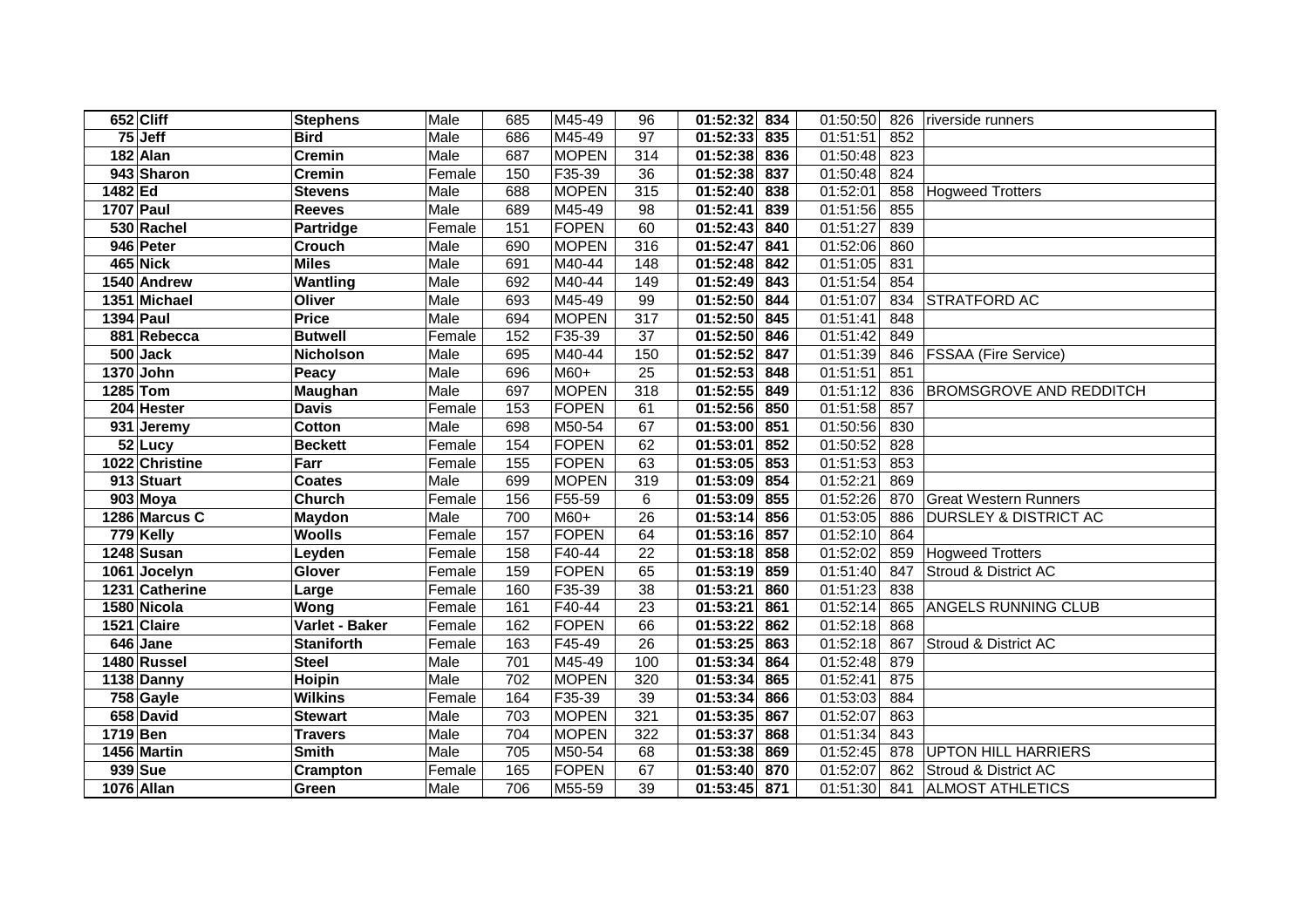|           | 1335 John      | <b>Newell</b>     | Male   | 707               | M50-54       | 69              | 01:53:46     | 872 | 01:51:36 | 845 |                                 |
|-----------|----------------|-------------------|--------|-------------------|--------------|-----------------|--------------|-----|----------|-----|---------------------------------|
|           | 917 Hilary     | <b>Collins</b>    | Female | 166               | F55-59       | $\overline{7}$  | 01:53:52     | 873 | 01:52:15 | 866 | COOLQUILL AC CO TIPPERARY       |
|           | 130 Stephen    | Carpenter         | Male   | 708               | M40-44       | 151             | 01:53:56 874 |     | 01:53:04 | 885 |                                 |
|           | 1430 Paul      | <b>Rutherford</b> | Male   | 709               | M60+         | 27              | 01:53:56     | 875 | 01:51:56 | 856 |                                 |
|           | 160 Donna      | <b>Clegg</b>      | Female | 167               | FOPEN        | 68              | 01:53:57     | 876 | 01:52:30 | 871 |                                 |
|           | 1797 Chris     | Coleman           | Male   | 710               | <b>MOPEN</b> | 323             | 01:53:58     | 877 | 01:52:07 | 861 |                                 |
|           | 851 Helen      | <b>Bown</b>       | Female | 168               | F50-54       | 5               | 01:53:58     | 878 | 01:52:52 | 880 | <b>ANGELS RUNNING CLUB</b>      |
|           | 578 Simon      | <b>Reichwald</b>  | Male   | $\overline{711}$  | <b>MOPEN</b> | 324             | 01:54:00     | 879 | 01:52:44 | 876 |                                 |
| 1405 Paul |                | Regan             | Male   | $\frac{1}{712}$   | M40-44       | 152             | 01:54:02     | 880 | 01:52:32 | 873 |                                 |
| 1054 Liz  |                | Gard              | Female | 169               | FOPEN        | 69              | 01:54:05     | 881 | 01:53:31 | 901 | <b>AVON VALLEY RUNNERS</b>      |
|           | 114 Michael    | <b>Bryant</b>     | Male   | $\overline{713}$  | M40-44       | 153             | 01:54:05     | 882 | 01:53:08 | 888 |                                 |
|           | 558 Kev        | Pottinger         | Male   | 714               | M45-49       | 101             | 01:54:06     | 883 | 01:53:01 | 882 |                                 |
|           | 176 Dawn       | <b>Cornes</b>     | Female | 170               | F35-39       | 40              | 01:54:06     | 884 | 01:53:02 | 883 |                                 |
|           | 892 Samantha   | <b>Caseley</b>    | Female | $\frac{1}{171}$   | FOPEN        | 70              | 01:54:11     | 885 | 01:53:25 | 894 | Malvern Joggers                 |
|           | 963 Colin      | <b>Davies</b>     | Male   | 715               | M45-49       | 102             | 01:54:12     | 886 | 01:54:00 | 914 |                                 |
|           | 840 David      | <b>Bobea</b>      | Male   | 716               | M40-44       | 154             | 01:54:15     | 887 | 01:52:32 | 874 | <b>Westbury Harriers</b>        |
|           | 1506 Jane      | <b>Townsend</b>   | Female | 172               | F50-54       | 6               | 01:54:21     | 888 | 01:53:16 | 890 | <b>Stroud &amp; District AC</b> |
|           | 147 Daan       | <b>Claassen</b>   | Male   | $\overline{717}$  | <b>MOPEN</b> | 325             | 01:54:25     | 889 | 01:54:00 | 913 |                                 |
|           | 1163 Richard   | <b>Humphreys</b>  | Male   | 718               | <b>MOPEN</b> | 326             | 01:54:27     | 890 | 01:52:44 | 877 |                                 |
|           | 1690 Peter     | <b>Barlow</b>     | Male   | 719               | <b>MOPEN</b> | 327             | 01:54:28     | 891 | 01:53:26 | 895 |                                 |
|           | 493 Andrew     | <b>Nash</b>       | Male   | 720               | M55-59       | 40              | 01:54:37     | 892 | 01:53:24 | 893 |                                 |
|           | 392 Terry      | Kemple            | Male   | 721               | M55-59       | 41              | 01:54:38     | 893 | 01:53:42 | 904 | <b>Great Western Runners</b>    |
|           | 809 Caroline   | <b>Ball</b>       | Female | $\frac{1}{173}$   | F40-44       | 24              | 01:54:40     | 894 | 01:53:00 | 881 | <b>Bourton Road Runners</b>     |
|           | 619 Shaun      | <b>Scott</b>      | Male   | 722               | M40-44       | 155             | 01:54:41     | 895 | 01:53:28 | 897 |                                 |
|           | 1821 Adrian    | <b>Breen</b>      | Male   | 723               | M55-59       | 42              | 01:54:43     | 896 | 01:54:06 | 920 | <b>Great Western Runners</b>    |
|           | 1329 Sharon    | <b>Nash</b>       | Female | 174               | F40-44       | 25              | 01:54:43     | 897 | 01:53:30 | 898 | <b>ANGELS RUNNING CLUB</b>      |
|           | 871 Sam        | <b>Bullock</b>    | Male   | $\overline{724}$  | M50-54       | $\overline{70}$ | 01:54:44     | 898 | 01:52:31 | 872 |                                 |
|           | 473 Andy       | <b>Mizzi</b>      | Male   | $\overline{725}$  | <b>MOPEN</b> | 328             | 01:54:44     | 899 | 01:53:57 | 912 |                                 |
|           | 332 Michael    | Heppinstall       | Male   | 726               | <b>MOPEN</b> | 329             | 01:54:44     | 900 | 01:53:57 | 910 |                                 |
|           | 1419 Linda     | <b>Rockett</b>    | Female | $\frac{175}{175}$ | F35-39       | 41              | 01:54:45     | 901 | 01:53:52 | 907 | Clevedon AC Ladies              |
|           | $112$ Erik     | <b>Bruun</b>      | Male   | 727               | M40-44       | 156             | 01:54:47     | 902 | 01:53:49 | 906 |                                 |
|           | 105 Jeremy     | <b>Brown</b>      | Male   | 728               | <b>MOPEN</b> | 330             | 01:54:48     | 903 | 01:54:07 | 921 | Stroud & District AC            |
|           | 542 Shelly     | <b>Perkins</b>    | Female | 176               | FOPEN        | 71              | 01:54:54     | 904 | 01:53:16 | 891 |                                 |
|           | 1752 Lucy      | <b>Gettins</b>    | Female | 177               | F45-49       | 27              | 01:55:00     | 905 | 01:53:15 | 889 | <b>Compton Harriers</b>         |
|           | <b>687</b> Sue | <b>Taylor</b>     | Female | 178               | F45-49       | 28              | 01:55:03     | 906 | 01:54:02 | 916 | <b>Thornbury Running Club</b>   |
|           | 1614 Graham    | <b>Millward</b>   | Male   | 729               | M50-54       | 71              | 01:55:05     | 907 | 01:54:01 | 915 |                                 |
|           | 1525 Jackie    | <b>Voules</b>     | Female | 179               | F45-49       | 29              | 01:55:08     | 908 | 01:53:30 | 900 | Stroud & District AC            |
|           | 119 Paul       | <b>Burke</b>      | Male   | 730               | M40-44       | 157             | 01:55:10 909 |     | 01:54:49 | 939 |                                 |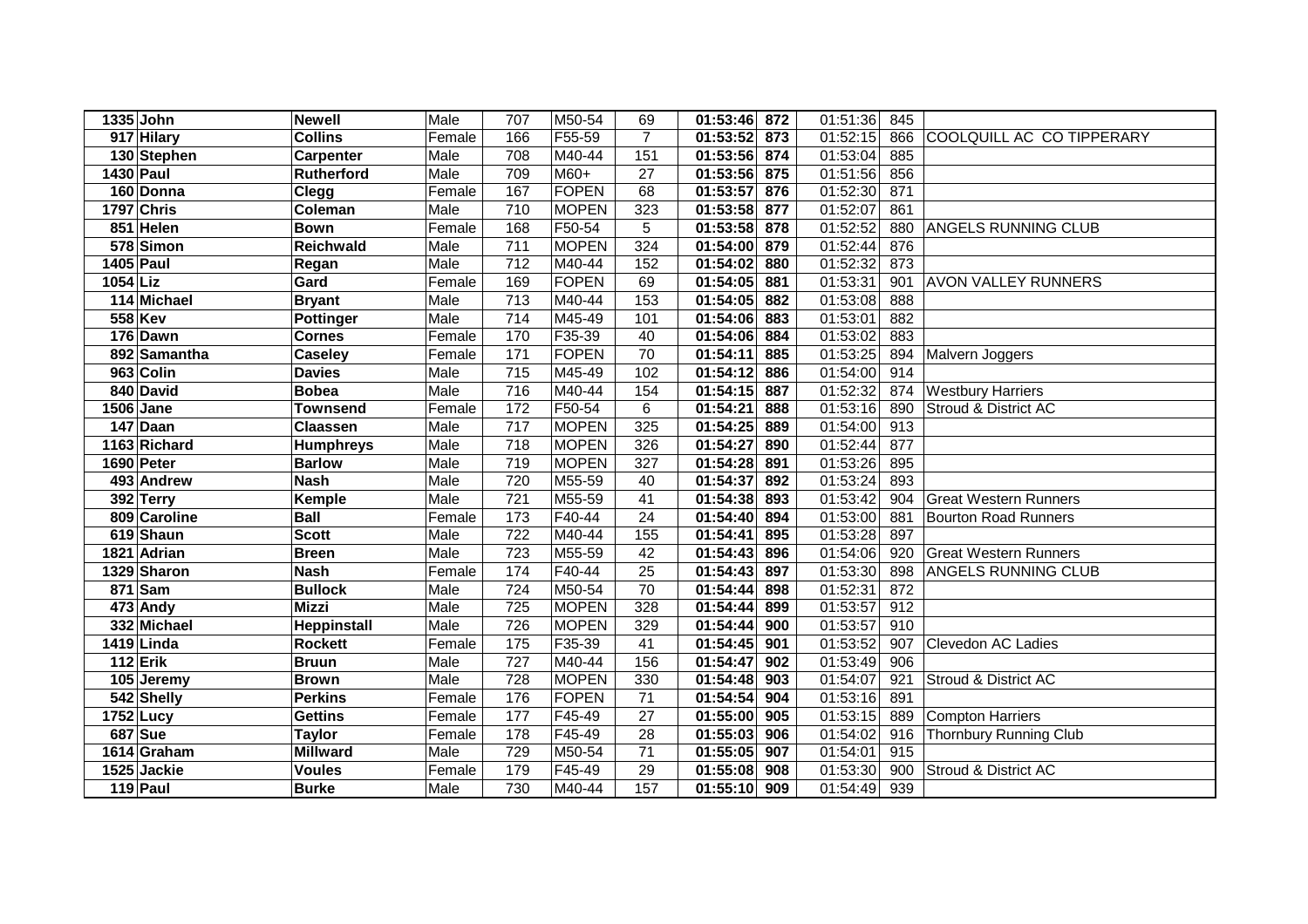|                  | 44 Mike               | <b>Barrett</b>   | Male   | 731 | <b>MOPEN</b> | 331             | 01:55:10              | 910 | 01:53:37 | 903              |                                |
|------------------|-----------------------|------------------|--------|-----|--------------|-----------------|-----------------------|-----|----------|------------------|--------------------------------|
|                  | 355 Chris             | <b>Huener</b>    | Male   | 732 | <b>MOPEN</b> | 332             | 01:55:11              | 911 | 01:54:02 | 917              | <b>Shelton Striders</b>        |
|                  | 129 Stacie            | <b>Carnell</b>   | Female | 180 | FOPEN        | 72              | 01:55:11              | 912 | 01:54:03 | 918              | <b>Shelton Striders</b>        |
|                  | 19 Philip             | Angier           | Male   | 733 | M55-59       | 43              | 01:55:12              | 913 | 01:53:36 | 902              |                                |
|                  | 732 Alex              | Waring           | Male   | 734 | <b>MOPEN</b> | 333             | 01:55:12              | 914 | 01:53:26 | 896              |                                |
| 1553 Don         |                       | Webber           | Male   | 735 | <b>MOPEN</b> | $\frac{1}{334}$ | 01:55:13              | 915 | 01:54:12 | 922              | <b>Chepstow Harriers</b>       |
| <b>1618 Alec</b> |                       | Rosam            | Male   | 736 | <b>MOPEN</b> | 335             | $\overline{01:55:13}$ | 916 | 01:54:18 | $\overline{925}$ |                                |
|                  | 1025 Benjamin         | <b>Fellows</b>   | Male   | 737 | <b>MOPEN</b> | 336             | 01:55:13              | 917 | 01:53:07 | 887              |                                |
|                  | 113 Jean              | <b>Bryan</b>     | Female | 181 | F50-54       | $\overline{7}$  | 01:55:18              | 918 | 01:54:05 | 919              | <b>ALMOST ATHLETICS</b>        |
|                  | 1284 Jeremy           | <b>Matthews</b>  | Male   | 738 | <b>MOPEN</b> | 337             | 01:55:19              | 919 | 01:53:45 | 905              |                                |
| 1466 Lisa        |                       | <b>Snell</b>     | Female | 182 | FOPEN        | 73              | 01:55:21              | 920 | 01:53:57 | 908              |                                |
|                  | 1467 Tracey           | <b>Snell</b>     | Female | 183 | FOPEN        | $\overline{74}$ | 01:55:22              | 921 | 01:53:57 | 911              |                                |
|                  | 726 Anthony           | Walsh            | Male   | 739 | M40-44       | 158             | 01:55:26              | 922 | 01:53:20 | 892              |                                |
|                  | 538 James             | Pearce           | Male   | 740 | <b>MOPEN</b> | 338             | 01:55:26              | 923 | 01:53:30 | 899              |                                |
|                  | 1425 Julie            | <b>Rosekilly</b> | Female | 184 | FOPEN        | 75              | 01:55:27              | 924 | 01:54:19 | 927              | ALMOST ATHLETES CHELTENHAM     |
|                  | 553 Kevin             | Poole            | Male   | 741 | <b>MOPEN</b> | 339             | 01:55:28              | 925 | 01:54:49 | 941              |                                |
|                  | 106 Ken               | <b>Brown</b>     | Male   | 742 | M60+         | 28              | 01:55:28              | 926 | 01:54:22 | 929              | Stroud & District AC           |
|                  | 379 Clare             | Johnson          | Female | 185 | F60+         | 1               | 01:55:30              | 927 | 01:54:24 | 931              | Les Croupiers Running Club     |
|                  | 748 Kasy              | <b>White</b>     | Female | 186 | FOPEN        | 76              | 01:55:31              | 928 | 01:54:17 | 924              | Severn Athletics Club          |
|                  | 1277 William          | <b>Mason</b>     | Male   | 743 | <b>MOPEN</b> | 340             | 01:55:34              | 929 | 01:53:57 | 909              |                                |
|                  | 282 Andy              | Gray             | Male   | 744 | <b>MOPEN</b> | 341             | 01:55:34              | 930 | 01:54:41 | 935              |                                |
|                  | $631$ Jan             | <b>Short</b>     | Female | 187 | F45-49       | 30              | 01:55:35              | 931 | 01:54:16 | 923              | <b>Bourton Road Runners</b>    |
|                  | 898 Gary              | Chapman          | Male   | 745 | <b>MOPEN</b> | 342             | 01:55:36              | 932 | 01:54:44 | 937              |                                |
|                  | 1369 William          | Peacocke         | Male   | 746 | M60+         | 29              | 01:55:38              | 933 | 01:55:14 | 952              |                                |
|                  | <b>615</b> Eve        | <b>Scarle</b>    | Female | 188 | FOPEN        | $\overline{77}$ | 01:55:38              | 934 | 01:54:21 | $\overline{928}$ |                                |
|                  | 964 Simon             | <b>Davies</b>    | Male   | 747 | <b>MOPEN</b> | $\frac{1}{343}$ | 01:55:43              | 935 | 01:54:18 | 926              |                                |
|                  | 1256 David            | Lowes            | Male   | 748 | M45-49       | 103             | 01:55:47              | 936 | 01:55:02 | 947              |                                |
|                  | 1731 Shane            | <b>Garrett</b>   | Male   | 749 | <b>MOPEN</b> | 344             | 01:55:49              | 937 | 01:54:23 | 930              |                                |
|                  | 90 Lester             | <b>Bousfield</b> | Male   | 750 | M40-44       | 159             | 01:55:50              | 938 | 01:55:47 | 968              |                                |
|                  | 616 Greg              | <b>Scarrott</b>  | Male   | 751 | <b>MOPEN</b> | $\frac{1}{345}$ | 01:55:52              | 939 | 01:54:54 | 944              |                                |
|                  | 199 Michael           | <b>Davies</b>    | Male   | 752 | M45-49       | 104             | 01:56:02              | 940 | 01:55:02 | 946              |                                |
|                  | $\overline{753}$ lain | <b>Whittaker</b> | Male   | 753 | <b>MOPEN</b> | 346             | 01:56:07              | 941 | 01:54:50 | 943              |                                |
|                  | 360 Kitty             | Hung             | Female | 189 | F45-49       | 31              | 01:56:08              | 942 | 01:54:50 | 942              | Metropolitan Police Comets Run |
|                  | 509 James             | O'Driscoll       | Male   | 754 | <b>MOPEN</b> | 347             | 01:56:09              | 943 | 01:54:48 | 938              |                                |
|                  | 808 Michelle          | <b>Balchin</b>   | Female | 190 | FOPEN        | 78              | 01:56:12              | 944 | 01:55:11 | 950              |                                |
| $1623$ Jay       |                       | O'Connor         | Male   | 755 | <b>MOPEN</b> | 348             | 01:56:13              | 945 | 01:55:31 | 960              | Stroud & District AC           |
|                  | 438 Tom               | <b>Maples</b>    | Male   | 756 | <b>MOPEN</b> | 349             | 01:56:14              | 946 | 01:55:40 | 964              |                                |
|                  | 428 Michael           | Luff             | Male   | 757 | M40-44       | 160             | 01:56:16 947          |     | 01:55:13 |                  | 951 Corsham Running Club       |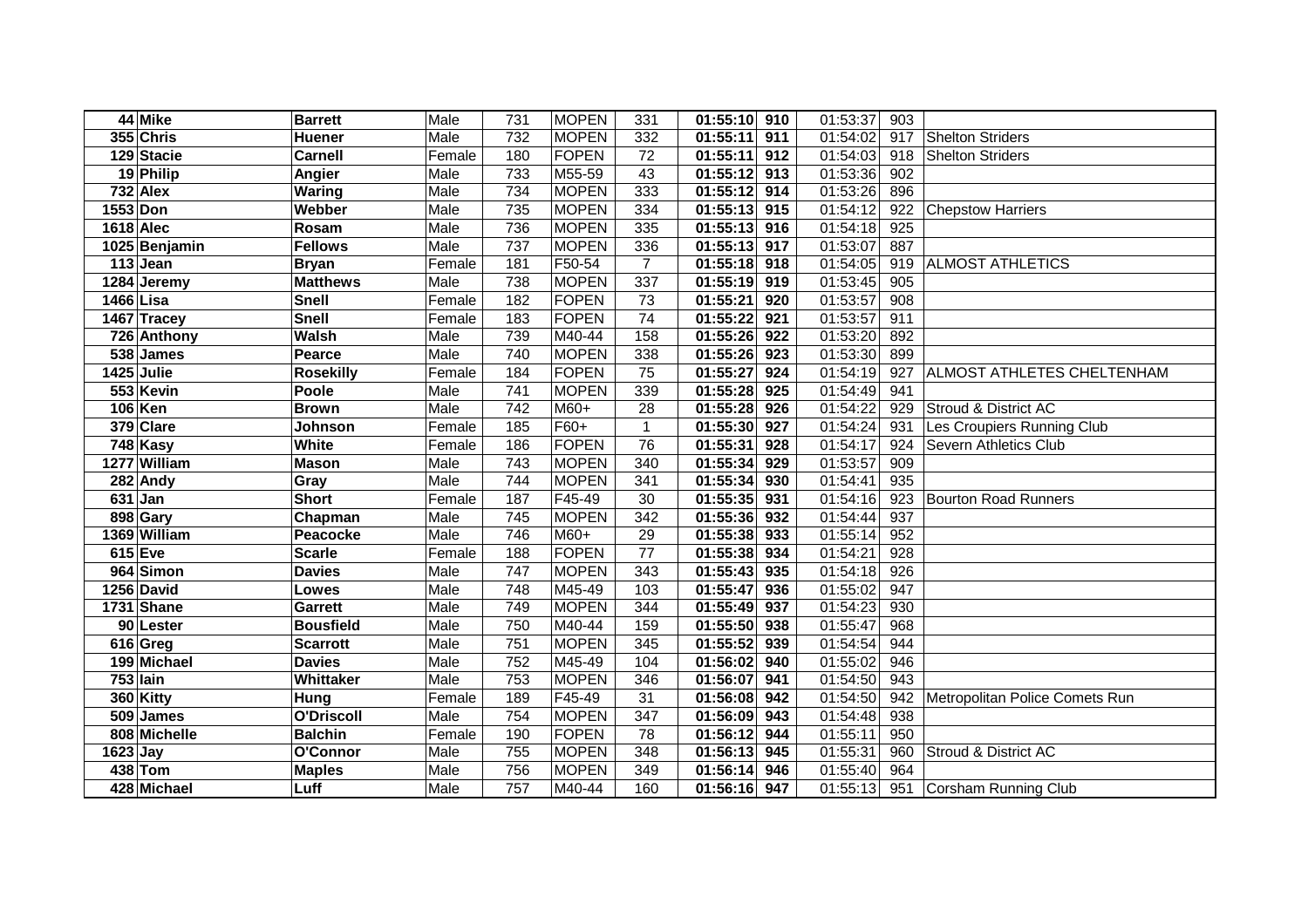|                  | 1092 Matthew     | Hall              | Male   | 758              | <b>MOPEN</b> | 350 | 01:56:24<br>948 | 01:54:30 | 932  |                               |
|------------------|------------------|-------------------|--------|------------------|--------------|-----|-----------------|----------|------|-------------------------------|
|                  | 1621 Daniel      | Wood              | Male   | 759              | <b>MOPEN</b> | 351 | 949<br>01:56:25 | 01:55:38 | 963  |                               |
|                  | 122 Lizzybobble  | <b>Burton</b>     | Female | 191              | <b>FOPEN</b> | 79  | 950<br>01:56:25 | 01:55:48 | 969  |                               |
|                  | 141 Yen          | Cheong            | Female | 192              | <b>FOPEN</b> | 80  | 01:56:31<br>951 | 01:55:27 | 958  |                               |
|                  | <b>146 Bee</b>   | <b>Choek</b>      | Female | 193              | F55-59       | 8   | 952<br>01:56:32 | 01:55:37 | 962  |                               |
|                  | 863 Sandra       | <b>Brown</b>      | Female | 194              | F45-49       | 32  | 953<br>01:56:32 | 01:55:57 | 974  | Severn Athletics Club         |
|                  | 1258 Machteld    | Luff              | Female | 195              | <b>FOPEN</b> | 81  | 01:56:33<br>954 | 01:55:31 | 961  | Corsham Running Club          |
|                  | 1090 Jonathan    | <b>Hale</b>       | Male   | 760              | M40-44       | 161 | 01:56:34<br>955 | 01:54:42 | 936  |                               |
|                  | 1197 Marcus C    | <b>Juffkins</b>   | Male   | 761              | M40-44       | 162 | 01:56:35<br>956 | 01:56:13 | 984  |                               |
|                  | 46 Marc          | <b>Bassett</b>    | Male   | 762              | <b>MOPEN</b> | 352 | 01:56:36<br>957 | 01:54:32 | 933  |                               |
|                  | 543 Steve        | <b>Perrott</b>    | Male   | 763              | <b>MOPEN</b> | 353 | 01:56:37<br>958 | 01:55:40 | 965  |                               |
|                  | 79 David         | <b>Bloomfield</b> | Male   | 764              | M40-44       | 163 | 01:56:44<br>959 | 01:55:53 | 973  |                               |
|                  | 1059 Barry       | <b>Gilbert</b>    | Male   | 765              | $M60+$       | 30  | 01:56:46<br>960 | 01:54:49 | 940  | <b>WADHURST RUNNERS</b>       |
|                  | 1585 Daniel      | Wood              | Male   | 766              | <b>MOPEN</b> | 354 | 01:56:47<br>961 | 01:55:18 | 954  |                               |
|                  | 384 Clive        | <b>Jones</b>      | Male   | 767              | $M60+$       | 31  | 01:56:48<br>962 | 01:55:40 | 966  |                               |
|                  | $218$ Neil       | <b>Dooley</b>     | Male   | 768              | M45-49       | 105 | 01:56:54<br>963 | 01:56:07 | 977  |                               |
|                  | 692 Jane         | <b>Thomas</b>     | Female | 196              | <b>FOPEN</b> | 82  | 01:56:57<br>964 | 01:55:19 | 956  |                               |
|                  | 1680 Alison      | <b>Woods</b>      | Female | 197              | F45-49       | 33  | 01:56:59<br>965 | 01:55:49 | 971  | <b>Hogweed Trotters</b>       |
|                  | 345 Phil         | Horne             | Male   | 769              | M40-44       | 164 | 01:57:01<br>966 | 01:55:01 | 945  |                               |
|                  | 806 Thomas       | <b>Bailey</b>     | Male   | 770              | <b>MOPEN</b> | 355 | 967<br>01:57:06 | 01:56:22 | 989  | <b>Alchester Running Club</b> |
|                  | 1297 Mark        | <b>Mcnally</b>    | Male   | 771              | <b>MOPEN</b> | 356 | 968<br>01:57:07 | 01:55:06 | 949  |                               |
|                  | 564 Lisa         | <b>Pratt</b>      | Female | 198              | <b>FOPEN</b> | 83  | 969<br>01:57:09 | 01:55:48 | 970  |                               |
|                  | 1570 Nigel       | <b>Williams</b>   | Male   | $\overline{772}$ | M40-44       | 165 | 970<br>01:57:11 | 01:55:19 | 955  |                               |
|                  | 821 Desire       | <b>Beer</b>       | Female | 199              | F50-54       | 8   | 01:57:11<br>971 | 01:56:12 | 980  | <b>ALMOST ATHLETICS</b>       |
|                  | <b>1005 Mark</b> | <b>Edmond</b>     | Male   | $\overline{773}$ | M40-44       | 166 | 01:57:13<br>972 | 01:55:16 | 953  |                               |
|                  | 1238 Steve       | Lee               | Male   | 774              | M45-49       | 106 | 01:57:18<br>973 | 01:55:02 | 948  |                               |
|                  | 1027 Stephen     | Flanagan          | Male   | $\overline{775}$ | M55-59       | 44  | 01:57:19<br>974 | 01:56:13 | 982  |                               |
|                  | 1028 Clare       | Flanagan          | Female | 200              | F45-49       | 34  | 01:57:20<br>975 | 01:56:13 | 983  |                               |
| <b>1296 Neil</b> |                  | <b>Mclachlan</b>  | Male   | 776              | M40-44       | 167 | 01:57:20<br>976 | 01:55:24 | 957  |                               |
|                  | 1619 Kevin       | Wood              | Male   | $\overline{777}$ | M40-44       | 168 | 01:57:21<br>977 | 01:56:17 | 987  |                               |
|                  | 1106 Rachel      | <b>Harrison</b>   | Female | 201              | F35-39       | 42  | 01:57:21<br>978 | 01:56:09 | 978  | DORSET DODDLERS               |
|                  | 1447 Claire      | <b>Searle</b>     | Female | 202              | F40-44       | 26  | 01:57:24<br>979 | 01:56:00 | 976  | <b>Hogweed Trotters</b>       |
|                  | 1730 Glenn       | Harvey            | Male   | 778              | M40-44       | 169 | 01:57:25<br>980 | 01:56:22 | 990  |                               |
|                  | 434 Paul         | <b>Mallory</b>    | Male   | 779              | M45-49       | 107 | 01:57:27<br>981 | 01:57:00 | 1000 |                               |
|                  | 237 Keri         | <b>Evans</b>      | Male   | 780              | M50-54       | 72  | 982<br>01:57:32 | 01:56:40 | 996  |                               |
|                  | 1035 Simon       | <b>Foskett</b>    | Male   | 781              | M50-54       | 73  | 983<br>01:57:35 | 01:56:12 | 981  | ALMOST ATHLETES CHELTENHAM    |
|                  | 47 Clare         | <b>Bayley</b>     | Female | 203              | <b>FOPEN</b> | 84  | 984<br>01:57:39 | 01:56:13 | 985  |                               |
|                  | 1657 Richard     | <b>Thomson</b>    | Male   | 782              | <b>MOPEN</b> | 357 | 01:57:40<br>985 | 01:55:43 | 967  |                               |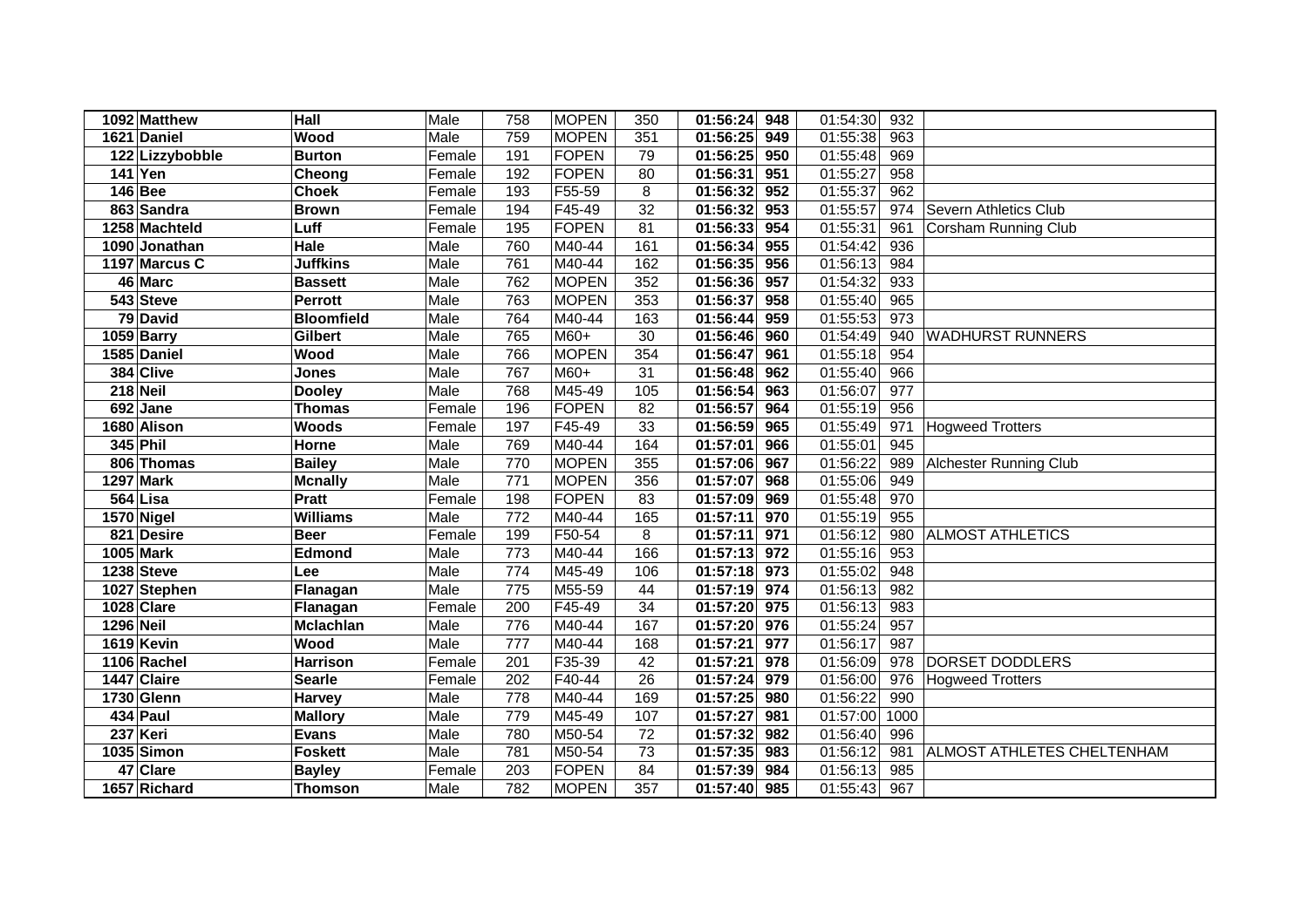|                  | 1735 Robert         | <b>Selby</b>     | Male   | 783              | M40-44       | 170             | 01:57:40      | 986 | 01:56:32      | 994  | Stroud & District AC            |
|------------------|---------------------|------------------|--------|------------------|--------------|-----------------|---------------|-----|---------------|------|---------------------------------|
|                  | 788 Michael         | <b>Alsworth</b>  | Male   | 784              | M55-59       | 45              | 01:57:42      | 987 | 01:55:28      | 959  | <b>Road Runners Club</b>        |
|                  | 256 Julie           | Froggatt         | Female | 204              | F40-44       | 27              | 01:57:48      | 988 | 01:56:25      | 991  | <b>Hogweed Trotters</b>         |
|                  | 1079 Nathan         | Gregory          | Male   | 785              | M40-44       | 171             | 01:57:51      | 989 | 01:54:39      | 934  |                                 |
|                  | 709 Deborah         | <b>Tose</b>      | Female | $\overline{205}$ | F40-44       | 28              | 01:57:53      | 990 | 01:55:52      | 972  |                                 |
|                  | 1198 Preen          | Julie            | Female | 206              | F40-44       | 29              | 01:57:59      | 991 | 01:56:16      | 986  |                                 |
|                  | 1523 David          | Vernon           | Male   | 786              | <b>MOPEN</b> | 358             | 01:58:03      | 992 | 01:57:17      | 1006 |                                 |
|                  | 40 David            | <b>Bamford</b>   | Male   | 787              | <b>MOPEN</b> | 359             | 01:58:04      | 993 | 01:56:00      | 975  |                                 |
|                  | 633 Christopher     | <b>Simkins</b>   | Male   | 788              | M50-54       | 74              | 01:58:12      | 994 | 01:56:36      | 995  |                                 |
|                  | 400 Sharon          | <b>King</b>      | Female | 207              | F45-49       | 35              | 01:58:16      | 995 | 01:57:02      | 1001 |                                 |
| 1317 Pete        |                     | <b>Morris</b>    | Male   | 789              | M40-44       | 172             | 01:58:18      | 996 | 01:56:41      | 997  |                                 |
|                  | 1676 David          | <b>Sanderson</b> | Male   | 790              | M55-59       | 46              | 01:58:22      | 997 | 01:57:26      |      | 1012 PAINSWICK UNRUNNERS        |
|                  | 1089 Gaynor         | Hale             | Female | 208              | F40-44       | 30              | 01:58:24      | 998 | 01:56:32      | 993  |                                 |
|                  | 1671 Robert Michael | Green            | Male   | 791              | M40-44       | 173             | 01:58:24      | 999 | 01:56:48      | 999  | <b>PAINSWICK UNRUNNERS</b>      |
|                  | 371 David           | <b>Jeffries</b>  | Male   | 792              | <b>MOPEN</b> | 360             | 01:58:24 1000 |     | 01:56:10      | 979  |                                 |
|                  | 348 Ruth            | <b>Houston</b>   | Female | 209              | FOPEN        | 85              | 01:58:28 1001 |     | 01:57:22      | 1008 |                                 |
|                  | 1746 Michael        | Monaghan         | Male   | 793              | <b>MOPEN</b> | 361             | 01:58:28 1002 |     | 01:56:28      | 992  | Rodborough Runners              |
|                  | 549 Stephen         | <b>Pike</b>      | Male   | 794              | <b>MOPEN</b> | 362             | 01:58:29 1003 |     | 01:57:23      | 1010 |                                 |
|                  | 627 James           | <b>Sherwin</b>   | Male   | 795              | <b>MOPEN</b> | 363             | 01:58:29 1004 |     | 01:57:28      |      | 1014 Frome Running Club         |
|                  | 359 Jenny           | <b>Hughes</b>    | Female | 210              | FOPEN        | 86              | 01:58:29 1005 |     | 01:58:04      |      | 1029 Les Croupiers Running Club |
| 394 Eva          |                     | Kicmerova        | Female | 211              | FOPEN        | 87              | 01:58:30 1006 |     | 01:56:21      | 988  |                                 |
| 1378 Gary        |                     | Philpott         | Male   | 796              | <b>MOPEN</b> | 364             | 01:58:33 1007 |     | 01:57:45      | 1021 |                                 |
| 1207 Anna        |                     | <b>King</b>      | Female | 212              | FOPEN        | 88              | 01:58:40 1008 |     | 01:57:14      | 1004 |                                 |
|                  | 1377 Richard        | <b>Phillips</b>  | Male   | 797              | M70+         | $\overline{2}$  | 01:58:44 1009 |     | 01:58:11      |      | 1037 Cheltenham Harriers        |
| <b>582 Liz</b>   |                     | <b>Richards</b>  | Female | 213              | $F40-44$     | $\overline{31}$ | 01:58:45 1010 |     | 01:57:11      | 1003 |                                 |
|                  | 240 Anna            | <b>Ferris</b>    | Female | 214              | FOPEN        | 89              | 01:58:52 1011 |     | 01:57:34      | 1018 |                                 |
|                  | 659 Anthony         | <b>Stick</b>     | Male   | 798              | <b>MOPEN</b> | 365             | 01:58:55 1012 |     | 01:57:54      | 1023 |                                 |
|                  | <b>786 Nick</b>     | Allen            | Male   | 799              | M40-44       | 174             | 01:58:55 1013 |     | 01:58:01      | 1028 |                                 |
|                  | 998 Katy            | <b>Dyer</b>      | Female | 215              | F55-59       | 9               | 01:58:55 1014 |     | 01:57:17      |      | 1005 BRISTOL ORIENTEERING CLUB  |
| <b>1513 Paul</b> |                     | <b>Tuckey</b>    | Male   | 800              | <b>MOPEN</b> | 366             | 01:58:55 1015 |     | 01:57:27      | 1013 |                                 |
| 577 Ben          |                     | Reed             | Male   | 801              | M40-44       | 175             | 01:58:57 1016 |     | 01:57:57      | 1024 |                                 |
|                  | 313 Malcolm         | <b>Harding</b>   | Male   | 802              | <b>MOPEN</b> | 367             | 01:58:58 1017 |     | 01:57:22      | 1009 |                                 |
|                  | 1319 Duncan         | <b>Mounsor</b>   | Male   | 803              | <b>MOPEN</b> | 368             | 01:58:59 1018 |     | 01:56:47      | 998  | ALMOST ATHLETES CHELTENHAM      |
|                  | 934 Lesley          | <b>Cowell</b>    | Female | 216              | F40-44       | 32              | 01:59:01 1019 |     | 01:58:07      |      | 1033 Weston AC                  |
|                  | 935 David           | <b>Cowell</b>    | Male   | 804              | M40-44       | 176             | 01:59:01 1020 |     | 01:58:06      |      | 1032 Weston AC                  |
|                  | 843 Michael         | <b>Bond</b>      | Male   | 805              | M60+         | 32              | 01:59:03 1021 |     | 01:57:23      |      | 1011 DEVIZES RUNNING CLUB       |
|                  | 517 Devin           | <b>Palmier</b>   | Male   | 806              | M45-49       | 108             | 01:59:04 1022 |     | 01:58:05      | 1030 |                                 |
|                  | 683 Simon           | <b>Tarplee</b>   | Male   | 807              | <b>MOPEN</b> | 369             | 01:59:05 1023 |     | 01:57:33 1017 |      |                                 |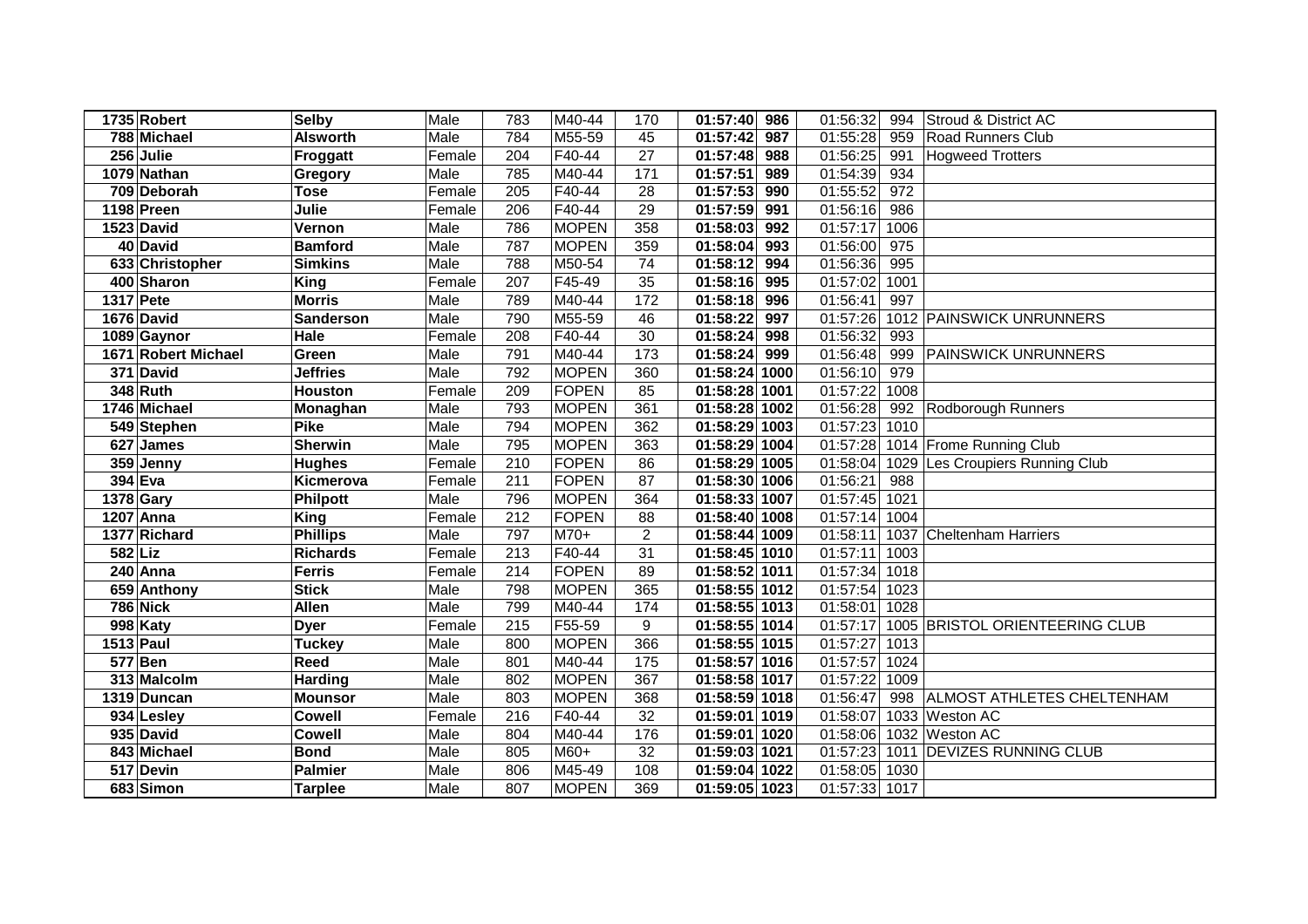|             | 338 Alan      | Hobby              | Male   | 808 | M40-44       | 177            | 01:59:06 1024 | 01:58:07<br>1035 |                                |
|-------------|---------------|--------------------|--------|-----|--------------|----------------|---------------|------------------|--------------------------------|
|             | 1485 Marion   | <b>Stoneman</b>    | Female | 217 | F60+         | $\overline{2}$ | 01:59:06 1025 | 01:58:14         | 1039 Team Bath AC              |
|             | $494$ Lucy    | <b>Nation</b>      | Female | 218 | $F40-44$     | 33             | 01:59:09 1026 | 01:58:14<br>1038 |                                |
|             | 387 Rachael   | Kayani             | Female | 219 | F35-39       | 43             | 01:59:09 1027 | 01:58:07<br>1034 |                                |
|             | 1812 Merissa  | <b>James</b>       | Female | 220 | F35-39       | 44             | 01:59:10 1028 | 01:58:06<br>1031 |                                |
|             | 842 Charlotte | <b>Bolton</b>      | Female | 221 | FOPEN        | 90             | 01:59:14 1029 | 01:58:07<br>1036 |                                |
|             | 1254 Shaun    | Lowde              | Male   | 809 | M40-44       | 178            | 01:59:21 1030 | 01:57:10<br>1002 |                                |
|             | 194 Steve     | <b>Davey</b>       | Male   | 810 | M50-54       | 75             | 01:59:22 1031 | 01:57:35<br>1019 |                                |
|             | 1709 Harry    | <b>Butler</b>      | Male   | 811 | <b>MOPEN</b> | 370            | 01:59:25 1032 | 01:57:36<br>1020 |                                |
|             | 61 John       | <b>Bennett</b>     | Male   | 812 | M55-59       | 47             | 01:59:29 1033 | 01:57:58         | 1025 CIRENCESTER AC            |
|             | 1441 Julie    | <b>Schubert</b>    | Female | 222 | F45-49       | 36             | 01:59:29 1034 | 01:57:58         | 1026 TETBURY ROYLES            |
|             | 876 Mark      | <b>Burston</b>     | Male   | 813 | M45-49       | 109            | 01:59:30 1035 | 01:57:18<br>1007 |                                |
|             | 665 Heather   | <b>Stone</b>       | Female | 223 | F35-39       | 45             | 01:59:32 1036 | 01:57:29<br>1015 |                                |
|             | 307 Hannah    | <b>Halliday</b>    | Female | 224 | FOPEN        | 91             | 01:59:34 1037 | 01:58:23<br>1046 |                                |
| $1547$ Jeff |               | <b>Waters</b>      | Male   | 814 | M45-49       | 110            | 01:59:35 1038 | 01:58:28<br>1050 |                                |
|             | 441 Jake      | <b>Martin</b>      | Male   | 815 | <b>MOPEN</b> | 371            | 01:59:35 1039 | 01:58:47<br>1055 |                                |
| 1057 Jo     |               | Gass               | Female | 225 | F35-39       | 46             | 01:59:36 1040 | 01:57:29         | 1016 ALMOST ATHLETICS          |
|             | 522 Helen     | <b>Parker</b>      | Female | 226 | F40-44       | 34             | 01:59:39 1041 | 01:58:24<br>1048 |                                |
|             | 754 Nicola    | <b>Wiggins</b>     | Female | 227 | F40-44       | 35             | 01:59:42 1042 | 01:58:33<br>1051 |                                |
|             | 138 Andrew    | Casey              | Male   | 816 | <b>MOPEN</b> | 372            | 01:59:43 1043 | 01:58:15<br>1040 |                                |
|             | 647 Michelle  | <b>Stark</b>       | Female | 228 | F35-39       | 47             | 01:59:47 1044 | 01:58:52         | 1057 GLOUCESTER AC             |
|             | 981 Joanne    | <b>Dobson</b>      | Female | 229 | <b>FOPEN</b> | 92             | 01:59:48 1045 | 01:57:50         | 1022 ALMOST ATHLETICS          |
|             | 1664 Samantha | Twigg              | Female | 230 | F40-44       | 36             | 01:59:53 1046 | 01:58:16         | 1042 PAINSWICK UNRUNNERS       |
|             | 797 Sarah     | <b>Atherton</b>    | Female | 231 | F40-44       | 37             | 02:00:01 1047 | 01:58:24<br>1047 |                                |
| $1100$ Liz  |               | <b>Harris</b>      | Female | 232 | F50-54       | 9              | 02:00:05 1048 | 01:57:58         | 1027 ALMOST ATHLETICS          |
|             | 717 Ajit      | Vesudevan          | Male   | 817 | M40-44       | 179            | 02:00:06 1049 | 01:58:19<br>1045 |                                |
| 1699 Ivor   |               | <b>Ward-Davies</b> | Male   | 818 | M55-59       | 48             | 02:00:07 1050 | 01:58:19<br>1044 |                                |
|             | 733 David     | Warmisham          | Male   | 819 | M40-44       | 180            | 02:00:08 1051 |                  | 01:58:46 1054 ALMOST ATHLETICS |
|             | 1213 Hanka    | Klimesova          | Male   | 820 | <b>MOPEN</b> | 373            | 02:00:13 1052 | 01:58:17<br>1043 |                                |
|             | 1827 Sanjida  | O'Connell          | Female | 233 | F35-39       | 48             | 02:00:14 1053 | 01:58:50<br>1056 |                                |
|             | 909 Stewart   | <b>Clements</b>    | Male   | 821 | M45-49       | 111            | 02:00:19 1054 | 01:58:15         | 1041 MERRY HILL STRIDERS RC    |
|             | 1186 Chris    | Jenner             | Male   | 822 | M50-54       | 76             | 02:00:20 1055 | 01:58:45<br>1053 |                                |
|             | 1102 Sharon   | <b>Harris</b>      | Female | 234 | F35-39       | 49             | 02:00:23 1056 | 01:59:16         | 1064 ANGELS RUNNING CLUB       |
|             | 62 Rob        | <b>Benson</b>      | Male   | 823 | M40-44       | 181            | 02:00:29 1057 | 01:58:28<br>1049 |                                |
|             | 1807 Michael  | England            | Male   | 824 | M55-59       | 49             | 02:00:33 1058 | 01:59:34<br>1073 |                                |
|             | 67 Alison     | <b>Bethell</b>     | Female | 235 | F40-44       | 38             | 02:00:35 1059 | 01:58:37<br>1052 |                                |
|             | 368 Emma      | <b>Jackson</b>     | Female | 236 | FOPEN        | 93             | 02:00:36 1060 | 1058<br>01:59:03 |                                |
|             | 410 Helen     | Langford           | Female | 237 | FOPEN        | 94             | 02:00:39 1061 | 01:59:35<br>1074 |                                |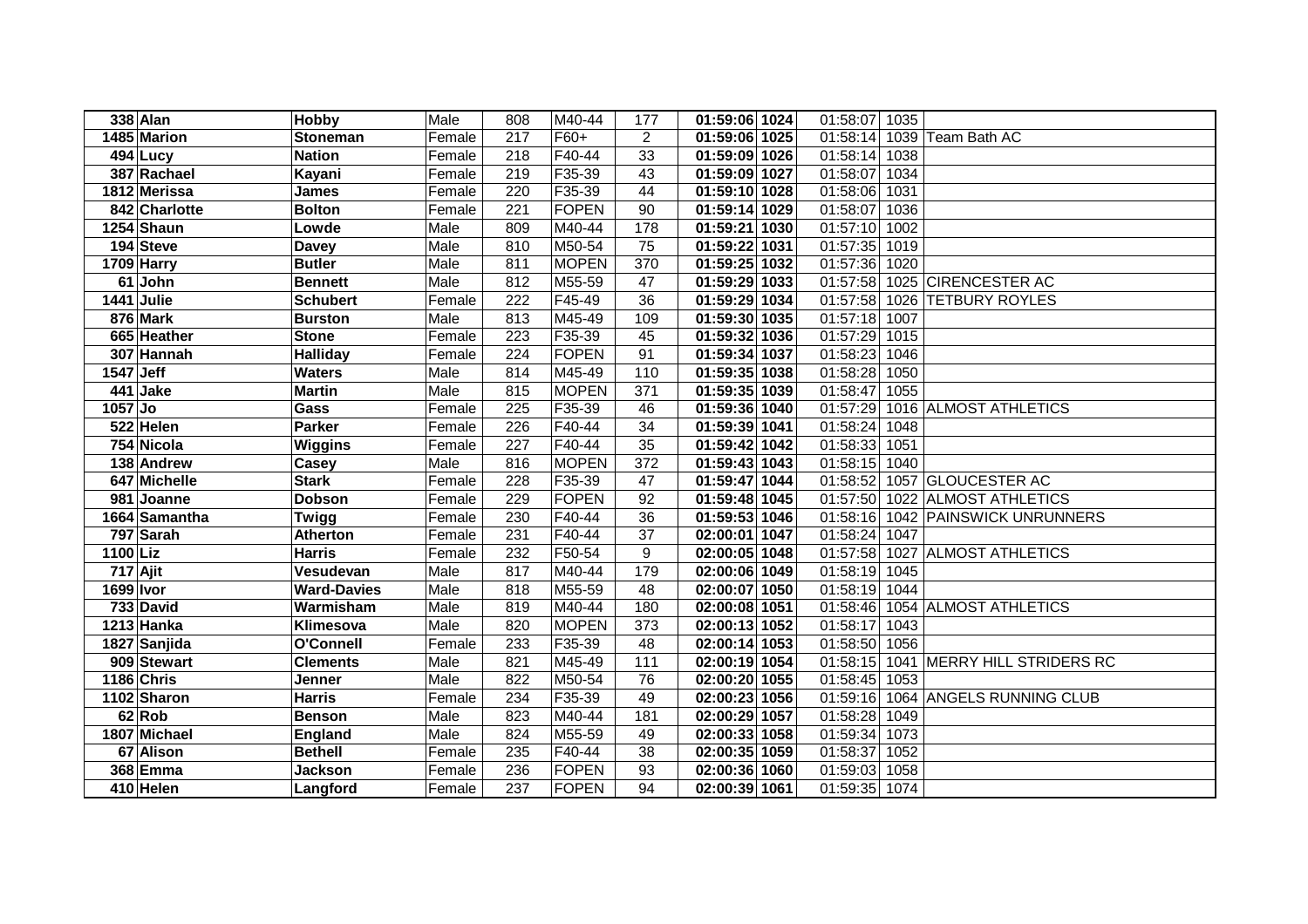|           | 1624 Cheryl          | Cant             | Female | 238              | F35-39       | 50  | 02:00:39 1062              | 01:59:14      |      | 1063 Hogweed Trotters      |
|-----------|----------------------|------------------|--------|------------------|--------------|-----|----------------------------|---------------|------|----------------------------|
|           | 1288 David           | Mc Cabe          | Male   | 825              | M40-44       | 182 | 02:00:40 1063              | 01:59:44      | 1076 |                            |
|           | $\overline{9}$ Lorna | <b>Adamson</b>   | Female | 239              | F45-49       | 37  | 02:00:41 1064              | 01:59:06      | 1059 |                            |
|           | 669 Tempe            | <b>Stuart</b>    | Female | 240              | $F40-44$     | 39  | 02:00:42 1065              | 01:59:07      | 1060 |                            |
|           | 1416 Anne            | Robinson         | Female | 241              | F35-39       | 51  | 02:00:49 1066              | 01:59:18      |      | 1066 Tewkesbury AC         |
| 1818 Bob  |                      | <b>Bell</b>      | Male   | 826              | M60+         | 33  | 02:00:49 1067              | 01:59:28      | 1072 |                            |
|           | 1533 Karen           | <b>Waller</b>    | Female | $\overline{242}$ | F35-39       | 52  | 02:00:50 1068              | 01:59:12      |      | 1061 Stroud & District AC  |
|           | <b>1323 Kate</b>     | <b>Munslow</b>   | Female | $\overline{243}$ | FOPEN        | 95  | 02:00:50 1069              | 01:59:17      | 1065 |                            |
| 1453 Ed   |                      | <b>Shone</b>     | Male   | 827              | <b>MOPEN</b> | 374 | $\overline{02:00:53 1070}$ | 01:59:25      |      | 1070 Hogweed Trotters      |
|           | 1768 Lynne           | Lewis            | Female | 244              | F40-44       | 40  | 02:00:53 1071              | 01:59:12      | 1062 |                            |
|           | 1661 Steve           | Ash              | Male   | 828              | M45-49       | 112 | 02:00:57 1072              | 01:59:40      | 1075 |                            |
|           | 411 Peter            | Lant             | Male   | 829              | <b>MOPEN</b> | 375 | 02:00:59 1073              | 01:59:26      | 1071 |                            |
|           | 1660 Alun            | <b>Griffiths</b> | Male   | 830              | M40-44       | 183 | 02:01:05 1074              | 01:59:47      | 1077 |                            |
| 1625 Gill |                      | <b>Rogers</b>    | Female | 245              | F40-44       | 41  | 02:01:13 1075              | 01:59:48      |      | 1078 Hogweed Trotters      |
|           | 1616 Brinley         | <b>Bond</b>      | Male   | 831              | M60+         | 34  | 02:01:16 1076              | 02:00:25      | 1085 |                            |
|           | 1651 Adam            | <b>Smith</b>     | Male   | 832              | <b>MOPEN</b> | 376 | 02:01:19 1077              | 01:59:20      | 1067 |                            |
|           | 1652 Matthew         | <b>Magovern</b>  | Male   | 833              | <b>MOPEN</b> | 377 | 02:01:19 1078              | 01:59:21      | 1069 |                            |
|           | 1653 Chris           | <b>Nyland</b>    | Male   | 834              | <b>MOPEN</b> | 378 | 02:01:19 1079              | 01:59:20      | 1068 |                            |
|           | 952 Nicole           | Cushnan          | Female | 246              | FOPEN        | 96  | 02:01:24 1080              | 01:59:49      |      | 1079 Stroud & District AC  |
|           | 1294 Rory            | Mchugh           | Male   | 835              | <b>MOPEN</b> | 379 | 02:01:29 1081              | 02:00:00      | 1081 |                            |
|           | 386 David            | Jordan           | Male   | 836              | M45-49       | 113 | 02:01:36 1082              | 02:01:16      | 1097 |                            |
|           | 751 Hilary           | White            | Female | 247              | F45-49       | 38  | 02:01:42 1083              | 02:00:28      | 1088 |                            |
|           | 571 Karla            | Prout            | Female | 248              | FOPEN        | 97  | 02:01:47 1084              | 2:0:00        | 1080 |                            |
|           | 324 Roger            | <b>Haynes</b>    | Male   | 837              | M60+         | 35  | 02:01:49 1085              | 02:00:07      |      | 1083 Great Western Runners |
| 654 Ian   |                      | <b>Stevens</b>   | Male   | 838              | <b>MOPEN</b> | 380 | 02:01:49 1086              | 02:00:27      | 1086 |                            |
|           | 1475 Glenda          | <b>Stanley</b>   | Female | 249              | F40-44       | 42  | 02:01:50 1087              | 02:00:29      |      | 1089 GLOUCESTER AC         |
|           | 1830 Gary            | <b>Strange</b>   | Male   | 839              | <b>MOPEN</b> | 381 | 02:01:57 1088              | 02:00:06      | 1082 |                            |
|           | 1672 Wendy           | Workman          | Female | 250              | F40-44       | 43  | 02:02:04 1089              | 02:00:27      |      | 1087 PAINSWICK UNRUNNERS   |
|           | 514 Mark             | Packman          | Male   | 840              | <b>MOPEN</b> | 382 | 02:02:12 1090              | 02:01:23      | 1100 |                            |
|           | <b>724</b> Sue       | <b>Walker</b>    | Female | 251              | F45-49       | 39  | 02:02:15 1091              | 02:00:41      | 1090 |                            |
|           | 710 Steve            | <b>Tricker</b>   | Male   | 841              | <b>MOPEN</b> | 383 | 02:02:16 1092              | 02:00:47      | 1092 |                            |
|           | 340 Phil             | <b>Holding</b>   | Male   | 842              | M40-44       | 184 | 02:02:19 1093              | 02:00:18      |      | 1084 ALMOST ATHLETICS      |
|           | 1673 Debbie          | Kedge            | Female | 252              | F50-54       | 10  | 02:02:21 1094              | 02:00:44      |      | 1091 PAINSWICK UNRUNNERS   |
|           | 13 Rachel            | Allan            | Female | 253              | FOPEN        | 98  | 02:02:27 1095              | 02:01:22      | 1099 |                            |
|           | 711 Esther           | <b>Trim</b>      | Female | 254              | F40-44       | 44  | 02:02:30 1096              | 02:00:53      | 1094 |                            |
|           | 310 Emma             | <b>Hancox</b>    | Female | 255              | FOPEN        | 99  | 02:02:36 1097              | 02:01:11      |      | 1095 Black Pear Joggers    |
|           | 592 Peter            | Robinson         | Male   | 843              | M55-59       | 50  | 02:02:47 1098              | 02:01:24      | 1101 |                            |
|           | 1108 Stephen         | Hart             | Male   | 844              | M45-49       | 114 | 02:02:48 1099              | 02:00:50 1093 |      |                            |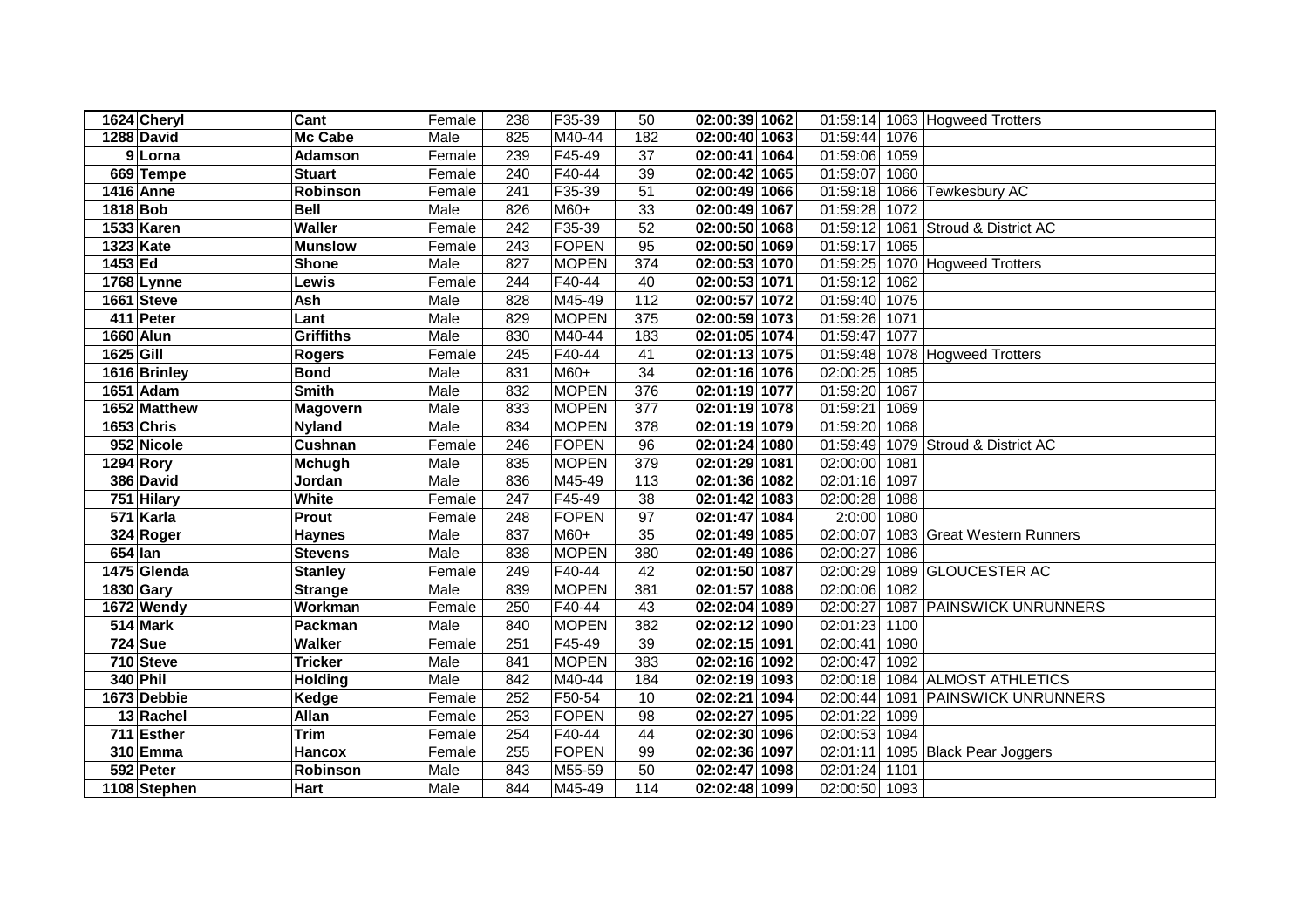| 511 Terry        | <b>Onions</b>          | Male   | 845 | M55-59       | 51  | 02:02:54 1100              |                  | 02:01:24 1102 GLOUCESTER AC          |
|------------------|------------------------|--------|-----|--------------|-----|----------------------------|------------------|--------------------------------------|
| 1594 Tim         | Workman                | Male   | 846 | <b>MOPEN</b> | 384 | 02:02:56 1101              | 02:01:20<br>1098 |                                      |
| 1765 Julian      | <b>Danton</b>          | Male   | 847 | M40-44       | 185 | 02:02:57 1102              | 02:01:27<br>1103 |                                      |
| 759 Matthew      | <b>Wilkins</b>         | Male   | 848 | <b>MOPEN</b> | 385 | 02:02:58 1103              | 02:01:12<br>1096 |                                      |
| 1070 Eloise      | Gordon                 | Female | 256 | FOPEN        | 100 | 02:03:00 1104              | 02:02:06         | 1108 GOGOMOFOS                       |
| 905 Abigail      | <b>Clare</b>           | Female | 257 | FOPEN        | 101 | 02:03:04 1105              | 02:01:47         | 1106 Halesowen AC                    |
| 278 Carl         | Graham                 | Male   | 849 | <b>MOPEN</b> | 386 | 02:03:05 1106              | 02:01:55<br>1107 |                                      |
| 169 Hillary      | <b>Collins</b>         | Female | 258 | F50-54       | 11  | 02:03:21 1107              |                  | 02:02:16 1109 Thornbury Running Club |
| 1051 Joanne      | <b>Fry</b>             | Female | 259 | F40-44       | 45  | 02:03:30 1108              | 02:03:07<br>1125 |                                      |
| 108 Jackie       | <b>Browning</b>        | Female | 260 | F45-49       | 40  | 02:03:30 1109              | 02:02:22<br>1112 |                                      |
| 226 Julie        | Easton                 | Female | 261 | FOPEN        | 102 | 02:03:39 1110              | 02:01:35<br>1104 |                                      |
| 1058 Roger       | Gibson                 | Male   | 850 | $M60+$       | 36  | 02:03:41 1111              | 02:01:40<br>1105 |                                      |
| 1114 Scott       | <b>Hawkins</b>         | Male   | 851 | <b>MOPEN</b> | 387 | 02:03:45 1112              | 02:02:45<br>1117 |                                      |
| 1113 Georgina    | <b>Hawkins</b>         | Female | 262 | FOPEN        | 103 | $\overline{02:}03:45$ 1113 | 02:02:45<br>1118 |                                      |
| 1682 Gary        | Payne                  | Male   | 852 | <b>MOPEN</b> | 388 | 02:03:46 1114              | 02:02:19<br>1111 |                                      |
| 1650 Nina        | <b>Purkiss</b>         | Female | 263 | FOPEN        | 104 | 02:03:51 1115              | 02:02:30<br>1113 |                                      |
| 544 Jane         | Perry                  | Female | 264 | F40-44       | 46  | 02:04:03 1116              | 02:03:07<br>1126 |                                      |
| 84 Ben           | <b>Bonnick</b>         | Male   | 853 | M45-49       | 115 | 02:04:09 1117              | 02:02:31<br>1114 |                                      |
| 1322 Suzanne     | <b>Mundy</b>           | Female | 265 | F40-44       | 47  | 02:04:09 1118              | 02:02:31         | 1115 Hogweed Trotters                |
| <b>393 Alex</b>  | Kenyon                 | Female | 266 | FOPEN        | 105 | 02:04:12 1119              | 02:02:57<br>1123 |                                      |
| <b>1609 Mark</b> | <b>Manley</b>          | Male   | 854 | M40-44       | 186 | 02:04:18 1120              | 02:02:51<br>1120 |                                      |
| 1007 Nicola      | <b>Elkins</b>          | Female | 267 | FOPEN        | 106 | 02:04:22 1121              | 02:03:03<br>1124 |                                      |
| 978 Jeremy       | <b>Denton</b>          | Male   | 855 | <b>MOPEN</b> | 389 | 02:04:23 1122              | 02:03:11<br>1129 |                                      |
| 784 Kate         | Alexander              | Female | 268 | F40-44       | 48  | 02:04:23 1123              | 02:03:08<br>1127 |                                      |
| 812 Paul         | <b>Barks</b>           | Male   | 856 | M40-44       | 187 | 02:04:24 1124              | 02:02:41<br>1116 |                                      |
| 1423 Stewart     | Roper                  | Male   | 857 | M55-59       | 52  | 02:04:24 1125              | 02:02:53<br>1122 |                                      |
| 1334 Claire      | <b>Newell</b>          | Female | 269 | F45-49       | 41  | 02:04:27 1126              | 02:02:17<br>1110 |                                      |
| 1829 Hannah      | <b>Steel</b>           | Female | 270 | FOPEN        | 107 | 02:04:30 1127              | 02:03:25<br>1134 |                                      |
| 255 Rachel       | Freeman                | Female | 271 | FOPEN        | 108 | 02:04:34 1128              | 02:03:10 1128    |                                      |
| 498 Alun         | <b>Nelson</b>          | Male   | 858 | <b>MOPEN</b> | 390 | 02:04:55 1129              | 02:04:12<br>1146 |                                      |
| 793 Pearce       | <b>Andrew Nicholas</b> | Male   | 859 | M40-44       | 188 | 02:04:59 1130              | 02:02:49<br>1119 |                                      |
| 557 Alice        | <b>Pottinger</b>       | Female | 272 | FOPEN        | 109 | 02:05:03 1131              | 02:02:51<br>1121 |                                      |
| 385 Haydn        | Jones                  | Male   | 860 | <b>MOPEN</b> | 391 | 02:05:10 1132              | 02:03:58<br>1139 |                                      |
| 837 Clare        | <b>Blampied</b>        | Female | 273 | F40-44       | 49  | 02:05:13 1133              | 02:03:55         | 1138 CIRENCESTER AC                  |
| 1402 Hannah      | Ratnett                | Female | 274 | F35-39       | 53  | 02:05:16 1134              | 02:04:03         | 1140 Bitton Road Runners             |
| 486 David        | <b>Morris</b>          | Male   | 861 | <b>MOPEN</b> | 392 | 02:05:16 1135              | 02:03:18<br>1132 |                                      |
| 588 Zoe          | <b>Ritchings</b>       | Female | 275 | FOPEN        | 110 | 02:05:24 1136              | 02:04:23         | 1149 Corsham Running Club            |
| 1505 Sarah       | <b>Townsend</b>        | Female | 276 | F40-44       | 50  | 02:05:30 1137              | 02:04:04<br>1141 |                                      |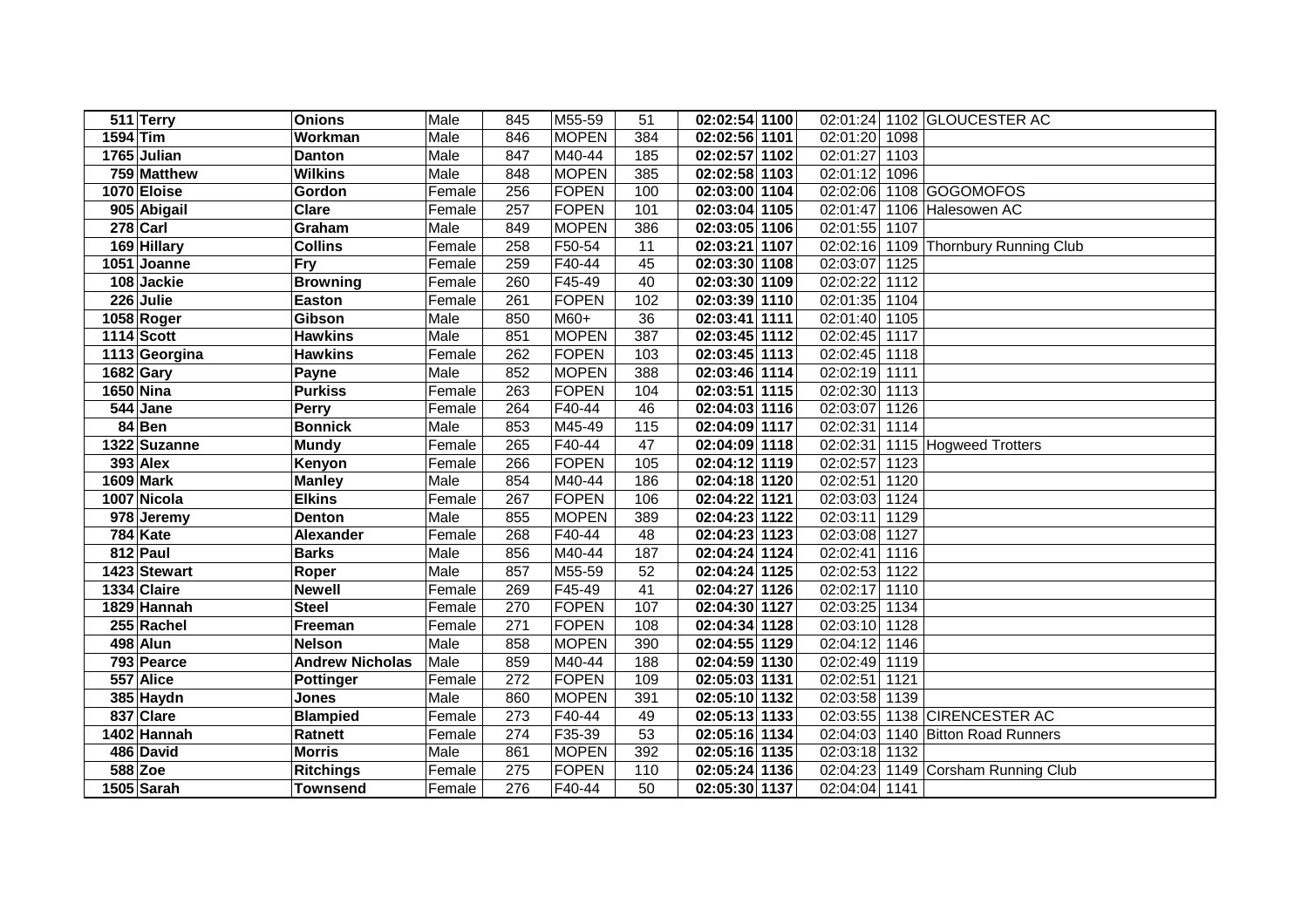|           | 1461 Andrew                | <b>Smith</b>      | Male   | 862 | M40-44       | 189             | 02:05:32 1138 | 02:03:24 1133         |                                          |
|-----------|----------------------------|-------------------|--------|-----|--------------|-----------------|---------------|-----------------------|------------------------------------------|
|           | 602 George                 | <b>Ross</b>       | Male   | 863 | M45-49       | 116             | 02:05:38 1139 | 02:03:52 1135         |                                          |
|           | 1823 Sarah                 | Locke             | Female | 277 | <b>FOPEN</b> | 111             | 02:05:38 1140 | 02:03:52              | 1136                                     |
|           | 1644 Peter                 | Feldon            | Male   | 864 | <b>MOPEN</b> | 393             | 02:05:39 1141 | 02:04:20              | 1148                                     |
| 1429 Alan |                            | <b>Rundle</b>     | Male   | 865 | M60+         | $\overline{37}$ | 02:05:41 1142 | 02:04:53              | 1160 Great Western Runners               |
|           | 1498 Steven                | <b>Tilley</b>     | Male   | 866 | M45-49       | 117             | 02:05:41 1143 | 02:04:40 1155         |                                          |
| 1529 Mal  |                            | <b>Walker</b>     | Male   | 867 | M60+         | $\overline{38}$ | 02:05:44 1144 | 02:04:42              | 1156                                     |
| 323 Ian   |                            | <b>Haynes</b>     | Male   | 868 | <b>MOPEN</b> | 394             | 02:05:48 1145 | 02:04:07              | 1142                                     |
|           | 476 Allan                  | <b>Moir</b>       | Male   | 869 | M55-59       | 53              | 02:05:55 1146 | 02:03:53 1137         |                                          |
|           | 192 Wendy                  | D'Arcy            | Female | 278 | <b>FOPEN</b> | 112             | 02:6:00 1147  | 02:04:31              | 1153                                     |
|           | 422 Jason                  | Lloyd             | Male   | 870 | <b>MOPEN</b> | 395             | 02:06:04 1148 | 02:05:01              | 1162                                     |
|           | 1595 Martin                | Workman           | Male   | 871 | M50-54       | 77              | 02:06:06 1149 |                       | 02:04:12 1145 CHELTENHAM ALMOST ATHLETES |
|           | 1072 Roger                 | Gould             | Male   | 872 | $M60+$       | 39              | 02:06:08 1150 | 02:05:26              | 1167<br>Cheltenham Harriers              |
|           | 1837 Charlie               | <b>Burrell</b>    | Male   | 873 | <b>MOPEN</b> | 396             | 02:06:08 1151 | 02:04:08              | 1143                                     |
|           | 403 Charlotte              | Kitama-Brown      | Female | 279 | F40-44       | 51              | 02:06:13 1152 | 02:04:10 1144         |                                          |
|           | $\overline{17}$ 48 Stephen | <b>Aston</b>      | Male   | 874 | <b>MOPEN</b> | 397             | 02:06:14 1153 | 02:04:16 1147         |                                          |
|           | 445 James                  | <b>Matthews</b>   | Male   | 875 | <b>MOPEN</b> | 398             | 02:06:14 1154 | 02:04:26              | 1151                                     |
|           | 1086 Michelle              | <b>Guest</b>      | Female | 280 | F35-39       | 54              | 02:06:15 1155 | 02:05:06              | 1163                                     |
|           | 795 Sarah                  | Ash               | Female | 281 | F35-39       | 55              | 02:06:21 1156 | 02:04:26              | 1152                                     |
|           | 1246 David John            | Lewis             | Male   | 876 | M55-59       | 54              | 02:06:22 1157 | 02:05:40              | 1173 FRYS CLUB JOGGERS                   |
|           | 1078 Linda                 | Greening          | Female | 282 | F55-59       | 10              | 02:06:24 1158 | 02:05:28              | 1169 CIRENCESTER AC                      |
|           | 32 Craig                   | <b>Bainbridge</b> | Male   | 877 | <b>MOPEN</b> | 399             | 02:06:25 1159 | 02:05:31              | 1172                                     |
|           | 1167 Cheryl                | <b>Hurren</b>     | Female | 283 | F40-44       | 52              | 02:06:26 1160 | 02:04:51              | 1159 chippenham harriers                 |
|           | 12 Samantha                | Alexander         | Female | 284 | F40-44       | 53              | 02:06:30 1161 | 02:05:21              | 1166 Cornwall AC                         |
|           | 496 Angela                 | <b>Neal</b>       | Female | 285 | F50-54       | 12              | 02:06:33 1162 | 02:04:25              | 1150 Les Croupiers Running Club          |
|           | 875 Marianne               | <b>Burridge</b>   | Female | 286 | F45-49       | 42              | 02:06:38 1163 | 02:05:15              | 1165 FAIRWATER RUNNERS                   |
|           | 166 George                 | <b>Collett</b>    | Male   | 878 | M55-59       | 55              | 02:06:39 1164 | 02:05:11              | 1164                                     |
|           | 74 Nicola                  | <b>Billis</b>     | Female | 287 | <b>FOPEN</b> | 113             | 02:06:39 1165 | 02:05:45              | 1174                                     |
|           | $301$ Bob                  | <b>Hale</b>       | Male   | 879 | M55-59       | 56              | 02:06:40 1166 | 02:04:43              | 1157                                     |
| 1255 Jo   |                            | Lowde             | Female | 288 | F40-44       | 54              | 02:06:44 1167 | 02:04:33              | 1154                                     |
| 1693 Liz  |                            | Hall              | Female | 289 | F40-44       | 55              | 02:06:44 1168 | 02:04:57              | 1161 Stubbington Green Runners           |
| 1143 Lisa |                            | <b>Honsfall</b>   | Female | 290 | F35-39       | 56              | 02:06:47 1169 | 02:05:27              | 1168                                     |
|           | 162 Marie                  | <b>Clucas</b>     | Female | 291 | <b>FOPEN</b> | 114             | 02:06:49 1170 | 02:05:57              | 1178                                     |
|           | $253$ John                 | <b>Francksen</b>  | Male   | 880 | M45-49       | 118             | 02:06:49 1171 | $\overline{02:}06:09$ | 1184 Thornbury Running Club              |
|           | 331 Martin                 | Henry             | Male   | 881 | <b>MOPEN</b> | 400             | 02:06:58 1172 | 02:06:12              | 1186                                     |
| 1520 Dirk |                            | Van Eeden         | Male   | 882 | M45-49       | 119             | 02:07:02 1173 |                       | 02:04:46 1158 Hogweed Trotters           |
|           | 1841 William               | Jones             | Male   | 883 | M55-59       | 57              | 02:07:02 1174 | 02:05:54              | 1177 ALMOST ATHLETICS                    |
|           | 1095 Rodney                | <b>Hancock</b>    | Male   | 884 | M40-44       | 190             | 02:07:11 1175 | 02:05:51              | 1176                                     |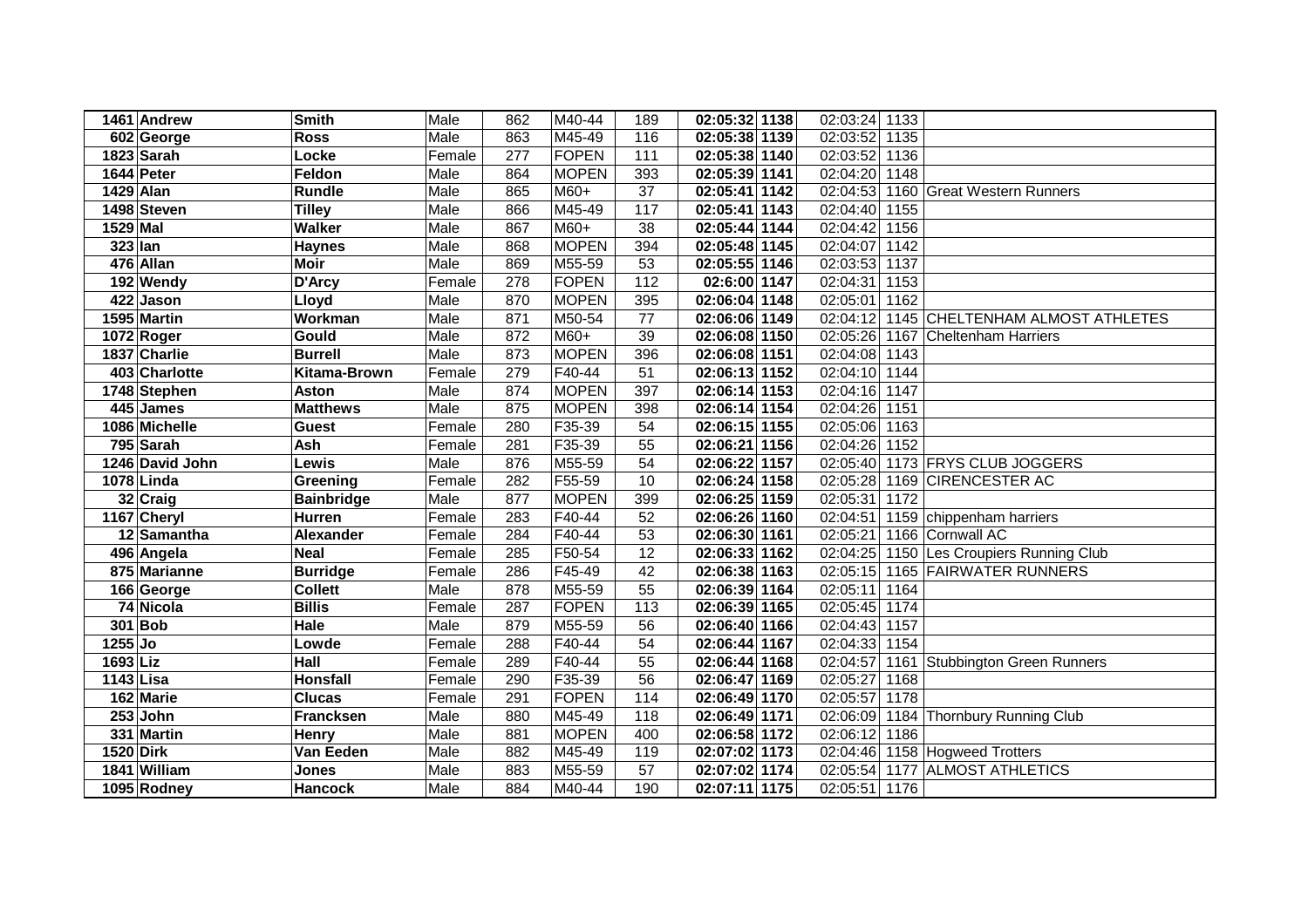|            | 48 Victoria      | <b>Beament</b>         | Female | 292 | F35-39       | 57  | 02:07:15 1176 | 02:06:13 1187         |      |                                     |
|------------|------------------|------------------------|--------|-----|--------------|-----|---------------|-----------------------|------|-------------------------------------|
|            | 719 Debbie       | <b>Vincent</b>         | Female | 293 | F35-39       | 58  | 02:07:23 1177 | 02:6:00 1182          |      |                                     |
| 1433 Nick  |                  | <b>Rylatt</b>          | Male   | 885 | <b>MOPEN</b> | 401 | 02:07:23 1178 | 02:05:58 1179         |      |                                     |
|            | 1330 Clare       | <b>Neale</b>           | Female | 294 | <b>FOPEN</b> | 115 | 02:07:24 1179 | 02:05:59 1180         |      |                                     |
|            | 1543 Carole      | Ward                   | Female | 295 | F45-49       | 43  | 02:07:26 1180 | 02:06:40 1196         |      |                                     |
|            | 1131 Andrew      | Hill                   | Male   | 886 | <b>MOPEN</b> | 402 | 02:07:29 1181 |                       |      | 02:06:08 1183 DURSLEY & DISTRICT AC |
|            | 297 Stella       | Guilding               | Female | 296 | <b>FOPEN</b> | 116 | 02:07:33 1182 | 02:05:46 1175         |      |                                     |
|            | 287 David        | Greenwood              | Male   | 887 | M55-59       | 58  | 02:07:37 1183 | 02:05:30 1171         |      |                                     |
|            | 1233 Cathy       | Lavelle                | Female | 297 | F40-44       | 56  | 02:07:38 1184 |                       |      | 02:06:09 1185 Corsham Running Club  |
|            | 680 May          | Tai                    | Female | 298 | <b>FOPEN</b> | 117 | 02:07:39 1185 | 02:05:29 1170         |      |                                     |
|            | 1414 Andy        | <b>Roberts</b>         | Male   | 888 | M55-59       | 59  | 02:07:48 1186 | 02:07:01              |      | 1199 Stroud & District AC           |
|            | 172 Margaret     | <b>Cook</b>            | Female | 299 | F45-49       | 44  | 02:07:49 1187 | 02:06:17              | 1188 |                                     |
|            | 286 Stephanie    | Greenway               | Female | 300 | F35-39       | 59  | 02:07:53 1188 | 02:06:59 1197         |      |                                     |
|            | 103 Sally        | <b>Brown</b>           | Female | 301 | F40-44       | 57  | 02:07:58 1189 |                       |      | 02:06:22 1190 Stroud & District AC  |
|            | 1836 Minna       | <b>Axfold</b>          | Female | 302 | <b>FOPEN</b> | 118 | 02:8:00 1190  | 02:6:00 1181          |      |                                     |
|            | 833 Yvonne       | <b>Binks</b>           | Female | 303 | F60+         | 3   | 02:08:03 1191 | 02:07:08              |      | 1200 CIRENCESTER AC                 |
|            | 1471 Antony      | <b>Spooner</b>         | Male   | 889 | M50-54       | 78  | 02:08:04 1192 | 02:06:20 1189         |      |                                     |
|            | 794 Karen        | <b>Apted</b>           | Female | 304 | F45-49       | 45  | 02:08:08 1193 | 02:07:01              | 1198 |                                     |
|            | 785 Erica        | <b>Allason-Jones</b>   | Female | 305 | F50-54       | 13  | 02:08:09 1194 | 02:07:24              | 1205 |                                     |
|            | 244 Debbie       | <b>Foerster-Miles</b>  | Female | 306 | F40-44       | 58  | 02:08:09 1195 | 02:06:26              | 1192 |                                     |
|            | 1295 Grant       | <b>Mckay</b>           | Male   | 890 | M55-59       | 60  | 02:08:13 1196 | $\overline{02:}06:27$ | 1193 |                                     |
|            | 599 Sian         | <b>Ross</b>            | Female | 307 | <b>FOPEN</b> | 119 | 02:08:14 1197 | 02:06:27              | 1194 |                                     |
| $201$ Jill |                  | <b>Davies</b>          | Female | 308 | F45-49       | 46  | 02:08:15 1198 | 02:06:28              | 1195 |                                     |
|            | 89 David         | <b>Bourne</b>          | Male   | 891 | <b>MOPEN</b> | 403 | 02:08:16 1199 | 02:03:16 1130         |      |                                     |
|            | $179$ Jon        | <b>Cowles</b>          | Male   | 892 | <b>MOPEN</b> | 404 | 02:08:16 1200 | 02:03:17              | 1131 |                                     |
|            | <b>1698 Mike</b> | Hill                   | Male   | 893 | M45-49       | 120 | 02:08:16 1201 | 02:07:23              | 1204 |                                     |
|            | 135 Jamie        | Carter                 | Male   | 894 | <b>MOPEN</b> | 405 | 02:08:27 1202 | 02:07:51              | 1216 |                                     |
|            | $59$ Jill        | <b>Bendeaux</b>        | Female | 309 | F50-54       | 14  | 02:08:28 1203 | 02:07:14              |      | 1202 Hogweed Trotters               |
|            | 416 Francis      | Lee                    | Male   | 895 | <b>MOPEN</b> | 406 | 02:08:30 1204 | 02:07:18 1203         |      |                                     |
|            | 220 John         | <b>Dougherty</b>       | Male   | 896 | M40-44       | 191 | 02:08:33 1205 |                       |      | 02:06:24 1191 Stroud & District AC  |
|            | 1816 Steven      | <b>Stone</b>           | Male   | 897 | M55-59       | 61  | 02:08:42 1206 | 02:07:55 1217         |      |                                     |
|            | $239$ John       | Fernandez              | Male   | 898 | M40-44       | 192 | 02:08:43 1207 | 02:07:24              |      | 1206 COMETS ROAD RUNNING CLUB       |
|            | 488 Colin        | <b>Morton</b>          | Male   | 899 | M55-59       | 62  | 02:08:55 1208 | 02:07:36              |      | 1208 COMETS ROAD RUNNING CLUB       |
|            | 919 Richard      | Collishaw              | Male   | 900 | M50-54       | 79  | 02:09:04 1209 | 02:07:29              | 1207 |                                     |
|            | 865 Micheele     | <b>Browning</b>        | Female | 310 | F35-39       | 60  | 02:09:10 1210 | 02:07:13              | 1201 |                                     |
|            | $700$ Jane       | <b>Thornton</b>        | Female | 311 | F35-39       | 61  | 02:09:20 1211 | 02:07:41              |      | 1210 Westbury Harriers              |
|            | 95 Philip        | <b>Bridge</b>          | Male   | 901 | M50-54       | 80  | 02:09:27 1212 | 02:08:14              | 1221 |                                     |
|            | 433 Robert       | <b>Mackenzie-Smith</b> | Male   | 902 | M45-49       | 121 | 02:09:33 1213 | 02:07:38 1209         |      |                                     |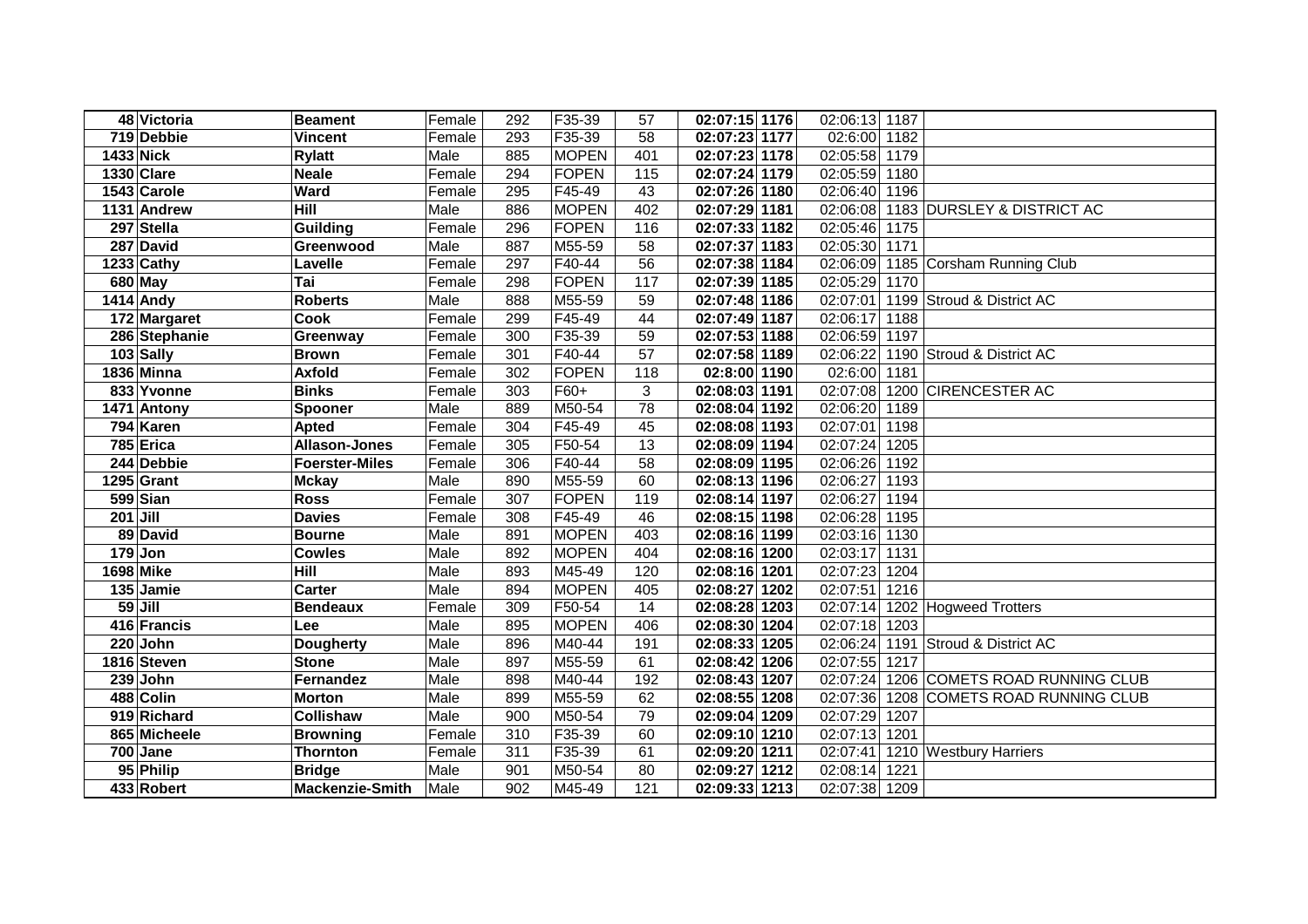| 1097 lan           | <b>Hansed</b>        | Male   | 903              | M40-44       | 193             | 02:09:40 1214 | 02:08:17<br>1223 |                              |
|--------------------|----------------------|--------|------------------|--------------|-----------------|---------------|------------------|------------------------------|
| 1278 John          | <b>Mason</b>         | Male   | 904              | <b>MOPEN</b> | 407             | 02:09:45 1215 | 02:07:49<br>1214 |                              |
| 1685 Sarah         | <b>Cotter</b>        | Female | $\overline{312}$ | F35-39       | 62              | 02:09:47 1216 | 02:07:45         | 1212 Cheltenham Harriers     |
| <b>1686 Kate</b>   | <b>Markland</b>      | Female | 313              | FOPEN        | 120             | 02:09:49 1217 | 02:07:45         | 1211 Cheltenham Harriers     |
| 1713 Bernard       | Lucas                | Male   | 905              | M60+         | 40              | 02:09:49 1218 | 02:07:46         | 1213 Cheltenham Harriers     |
| 906 Georgia        | <b>Clare</b>         | Female | 314              | F35-39       | 63              | 02:09:49 1219 | 02:08:32         | 1225 Halesowen AC            |
| 1400 Lesley        | Ramsey               | Female | 315              | F55-59       | 11              | 02:09:50 1220 | 02:07:57<br>1218 |                              |
| 464 Paul           | <b>Methven</b>       | Male   | 906              | M45-49       | 122             | 02:09:57 1221 | 02:8:00<br>1220  |                              |
| 1390 Greg          | <b>Power</b>         | Male   | 907              | M45-49       | 123             | 02:10:01 1222 | 02:08:50<br>1228 |                              |
| 1689 Nigel         | <b>Harley</b>        | Male   | 908              | M50-54       | 81              | 02:10:05 1223 | 02:07:51         | 1215 Stroud & District AC    |
| 1524 Jamie         | Versaci              | Male   | 909              | <b>MOPEN</b> | 408             | 02:10:09 1224 | 02:09:01<br>1231 |                              |
| 1404 Carla         | <b>Redding</b>       | Female | 316              | FOPEN        | 121             | 02:10:11 1225 | 02:07:58<br>1219 |                              |
| 1074 Maxine        | Gray                 | Female | 317              | FOPEN        | 122             | 02:10:21 1226 | 02:08:27<br>1224 |                              |
| 677 Kate           | <b>Sweeney</b>       | Female | 318              | F45-49       | 47              | 02:10:26 1227 | 02:09:22<br>1237 |                              |
| 512 Nic            | Oughton              | Male   | 910              | M40-44       | 194             | 02:10:26 1228 | 02:08:50         | 1229 Great Western Runners   |
| 1372 Rachel        | Pearce               | Female | 319              | FOPEN        | 123             | 02:10:27 1229 | 02:08:14<br>1222 |                              |
| 421 Gaby           | Lloyd                | Female | 320              | F35-39       | 64              | 02:10:29 1230 | 02:09:25<br>1239 |                              |
| 350 Clare          | Howe                 | Female | 321              | F40-44       | 59              | 02:10:31 1231 | 02:09:24<br>1238 |                              |
| 1382 Nicholas      | <b>Pockett</b>       | Male   | 911              | <b>MOPEN</b> | 409             | 02:10:36 1232 | 02:08:34         | 1226 ALMOST ATHLETICS        |
| 1455 Emily         | <b>Simpson</b>       | Female | 322              | FOPEN        | 124             | 02:10:38 1233 | 02:09:13<br>1235 |                              |
| 1756 Jane          | Jones                | Female | 323              | FOPEN        | 125             | 02:10:40 1234 | 1236<br>02:09:14 |                              |
| 736 Richard        | <b>Watkins</b>       | Male   | 912              | M40-44       | 195             | 02:10:43 1235 | 02:09:12<br>1234 |                              |
| 43 Alastair        | <b>Barnes</b>        | Male   | 913              | M55-59       | 63              | 02:10:44 1236 | 02:08:43<br>1227 |                              |
| 309 Rachael        | <b>Hancocks</b>      | Female | 324              | FOPEN        | 126             | 02:10:56 1237 | 1232<br>02:09:03 |                              |
| 816 Adrian         | <b>Barradell</b>     | Male   | 914              | M40-44       | 196             | 02:10:58 1238 | 02:08:59         | 1230 EVESHAM RUNNING CLUB    |
| 1338 Lorraine      | <b>Niblett</b>       | Female | 325              | F35-39       | 65              | 02:11:21 1239 | 02:09:11<br>1233 |                              |
| 1798 Janina        | <b>Dangerfield</b>   | Female | 326              | F40-44       | 60              | 02:11:22 1240 | 02:09:50<br>1244 |                              |
| 1792 Helen         | <b>Lovell-Hewitt</b> | Female | 327              | F35-39       | 66              | 02:11:22 1241 | 02:09:50<br>1242 |                              |
| 1276 Ros           | <b>Martin</b>        | Male   | 915              | <b>MOPEN</b> | 410             | 02:11:23 1242 | 02:09:31<br>1241 |                              |
| 1116 Davidi Arthur | <b>Hayes</b>         | Male   | 916              | M60+         | $\overline{41}$ | 02:11:23 1243 | 02:09:30<br>1240 |                              |
| 822 Andrew         | <b>Belcher</b>       | Male   | 917              | <b>MOPEN</b> | 411             | 02:11:37 1244 | 02:10:21<br>1248 |                              |
| 1599 Stephen       | Wright               | Male   | 918              | M45-49       | 124             | 02:11:38 1245 | 02:09:51<br>1245 |                              |
| 490 Michael        | <b>Moulsdale</b>     | Male   | 919              | M55-59       | 64              | 02:11:52 1246 | 02:10:18<br>1247 |                              |
| 1457 Cheryl        | <b>Smith</b>         | Female | 328              | F40-44       | 61              | 02:11:58 1247 | 02:09:50<br>1243 |                              |
| 241 David          | <b>Ffrench</b>       | Male   | 920              | <b>MOPEN</b> | 412             | 02:12:05 1248 | 02:11:03<br>1260 |                              |
| 304 Lesley         | Hall                 | Female | 329              | F50-54       | 15              | 02:12:08 1249 | 02:10:18<br>1246 |                              |
| 562 Claire         | <b>Powell</b>        | Female | 330              | F35-39       | 67              | 02:12:08 1250 | 02:10:36<br>1251 |                              |
| 1130 Margaret      | Hill                 | Female | 331              | F50-54       | 16              | 02:12:09 1251 |                  | 02:10:37 1252 TETBURY ROYLES |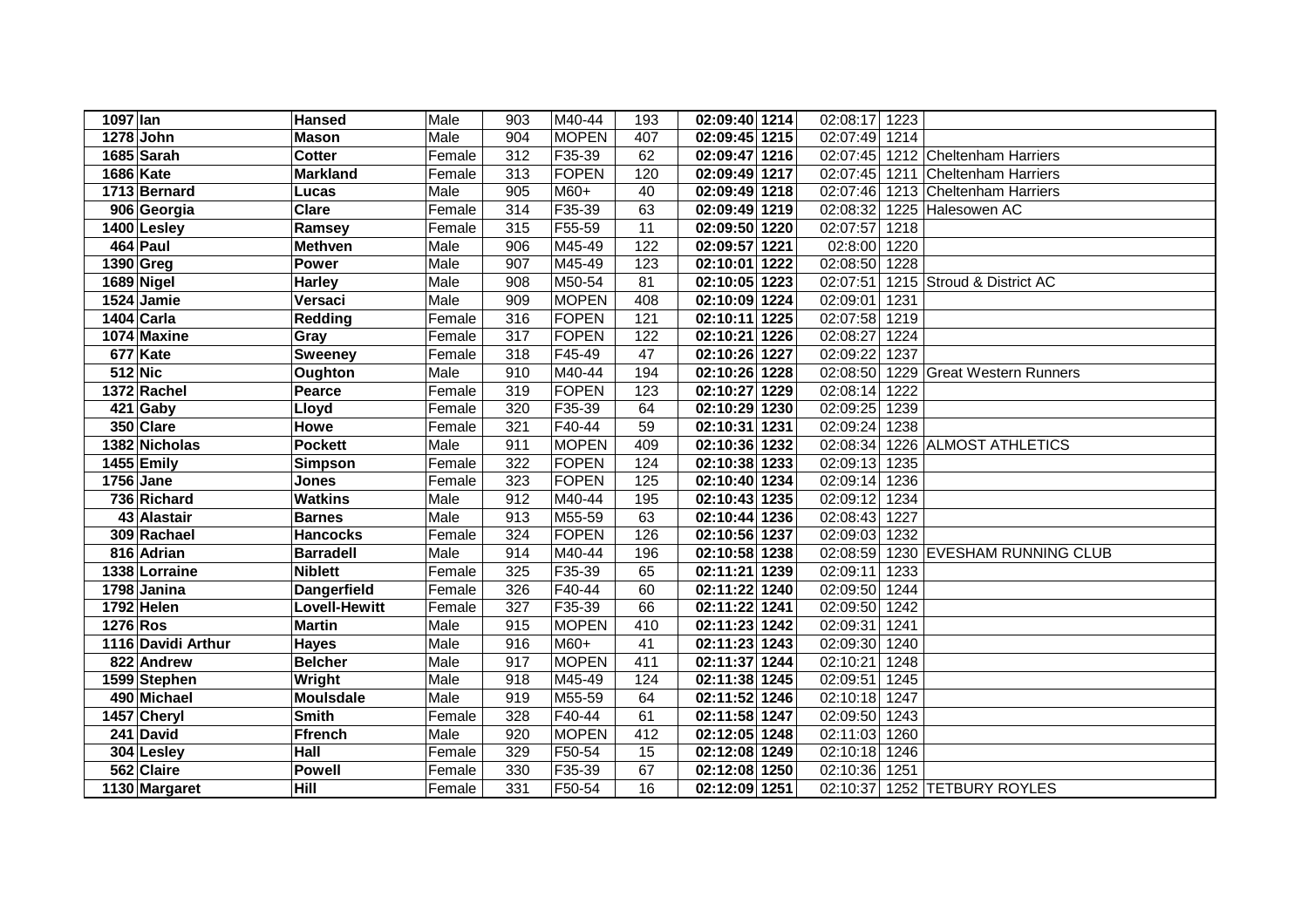|          | 1749 Nigel         | <b>Morgan</b>     | Male   | 921              | M55-59       | 65               | 02:12:17 1252 | 02:10:41              | 1254 |                             |
|----------|--------------------|-------------------|--------|------------------|--------------|------------------|---------------|-----------------------|------|-----------------------------|
|          | 443 Debbie         | <b>Masding</b>    | Female | 332              | F40-44       | 62               | 02:12:25 1253 | 02:10:33              |      | 1250 ALMOST ATHLETICS       |
|          | 1349 Mandy         | <b>Nugent</b>     | Female | $\frac{1}{333}$  | F40-44       | 63               | 02:12:28 1254 | 02:11:32              | 1265 |                             |
|          | 507 Tina           | O'Brien           | Female | 334              | F40-44       | 64               | 02:12:34 1255 | 02:11:06              | 1261 |                             |
|          | 153 Stewart        | <b>Clarke</b>     | Male   | 922              | <b>MOPEN</b> | $\overline{413}$ | 02:12:34 1256 | 02:10:29              | 1249 |                             |
|          | 115 Graham         | <b>Bryce</b>      | Male   | $\overline{923}$ | M45-49       | 125              | 02:12:44 1257 | 02:10:57              | 1257 |                             |
|          | 375 Clare          | Jewell            | Female | 335              | F40-44       | 65               | 02:12:44 1258 | 02:10:49              | 1256 |                             |
|          | <b>1169 Dawn</b>   | <b>Hyde</b>       | Female | 336              | F55-59       | 12               | 02:12:46 1259 | 02:11:39              |      | 1266 ANGELS RUNNING CLUB    |
|          | 1327 Rosie         | <b>Murray</b>     | Female | 337              | FOPEN        | 127              | 02:12:47 1260 | 02:11:01              | 1259 |                             |
|          | 1044 Anthony       | Freeman           | Male   | 924              | <b>MOPEN</b> | 414              | 02:12:47 1261 | $\overline{02:}11:01$ | 1258 |                             |
|          | 1534 Amanda        | Wallington        | Female | 338              | F40-44       | 66               | 02:12:53 1262 | 02:10:41              | 1253 |                             |
| 1110 Kim |                    | Hathway           | Female | 339              | F45-49       | 48               | 02:12:53 1263 | 02:10:42              | 1255 |                             |
|          | 227 Andy           | <b>Easton</b>     | Male   | 925              | M50-54       | 82               | 02:13:14 1264 | 02:11:11              | 1262 |                             |
|          | 356 Robert         | <b>Huggins</b>    | Male   | 926              | <b>MOPEN</b> | 415              | 02:13:15 1265 | 02:11:52              | 1269 |                             |
|          | 131 Lynne          | <b>Carpenter</b>  | Female | 340              | F45-49       | 49               | 02:13:16 1266 | 02:11:25              |      | 1264 Somer AC               |
|          | 502 Katherine      | <b>Norton</b>     | Female | 341              | FOPEN        | 128              | 02:13:23 1267 | 02:11:11              | 1263 |                             |
|          | 1292 Matt          | <b>Mccarthy</b>   | Male   | 927              | <b>MOPEN</b> | 416              | 02:13:31 1268 | $\overline{02:}11:46$ | 1267 |                             |
|          | 1003 Elaine        | Edgeworth         | Male   | 928              | M50-54       | 83               | 02:13:41 1269 | 02:11:47              |      | 1268 ALMOST ATHLETICS       |
|          | 231 Michelle       | <b>Elliott</b>    | Female | $\overline{342}$ | F45-49       | 50               | 02:13:54 1270 | 02:12:04              | 1273 |                             |
|          | 506 Daniel         | <b>Nyhan</b>      | Male   | 929              | <b>MOPEN</b> | 417              | 02:14:06 1271 | 02:12:01              | 1271 |                             |
|          | 944 Ben            | Croot             | Male   | 930              | <b>MOPEN</b> | 418              | 02:14:09 1272 | 02:12:10              | 1274 |                             |
|          | 73 James           | <b>Billingham</b> | Male   | 931              | <b>MOPEN</b> | 419              | 02:14:09 1273 | 02:12:02              | 1272 |                             |
|          | 1737 Roger         | <b>Burrows</b>    | Male   | 932              | M40-44       | 197              | 02:14:17 1274 | 02:12:12              | 1275 |                             |
|          | 1493 Dorothy       | <b>Thomas</b>     | Female | $\frac{1}{343}$  | F60+         | 4                | 02:14:18 1275 | 02:13:13              |      | 1285 Thornbury Running Club |
|          | 205 Catherine      | <b>Davis</b>      | Female | 344              | FOPEN        | 129              | 02:14:22 1276 | 02:12:18              | 1276 |                             |
|          | 99 Clare           | <b>Brockhurst</b> | Female | 345              | F35-39       | 68               | 02:14:24 1277 | 02:12:42              | 1278 |                             |
|          | 614 Gareth         | <b>Scannell</b>   | Male   | 933              | M40-44       | 198              | 02:14:24 1278 | 02:12:42              | 1277 |                             |
|          | 760 Kelwyn         | <b>Williams</b>   | Male   | 934              | M40-44       | 199              | 02:14:25 1279 | 02:11:54              | 1270 |                             |
|          | 100 Kate           | <b>Brookman</b>   | Female | 346              | FOPEN        | 130              | 02:14:32 1280 | 02:13:34              |      | 1292 ALMOST ATHLETICS       |
|          | 1124 Bryan         | <b>Herbert</b>    | Male   | 935              | M45-49       | 126              | 02:14:36 1281 | 02:13:06              | 1283 |                             |
|          | 541 Neville        | <b>Pellatt</b>    | Male   | 936              | M45-49       | 127              | 02:14:41 1282 | 02:12:52              | 1279 |                             |
|          | 704 Andy           | <b>Tipper</b>     | Male   | 937              | M45-49       | 128              | 02:14:41 1283 | 02:13:07              |      | 1284 Bournville Harriers    |
|          | 770 Alison         | Winwood           | Female | 347              | FOPEN        | 131              | 02:14:48 1284 | 02:13:30              |      | 1290 Malvern Joggers        |
|          | <b>771 Rob</b>     | Winwood           | Male   | 938              | <b>MOPEN</b> | 420              | 02:14:49 1285 | 02:13:30              |      | 1291 Malvern Joggers        |
|          | 1675 Rosemary Jane | <b>Sanderson</b>  | Female | 348              | F45-49       | 51               | 02:14:55 1286 | 02:13:05              |      | 1282 PAINSWICK UNRUNNERS    |
|          | 1085 Kirsty        | Grubb             | Female | 349              | FOPEN        | 132              | 02:15:05 1287 | 02:13:00              | 1281 |                             |
|          | 1337 Helen         | <b>Newton</b>     | Female | 350              | FOPEN        | 133              | 02:15:05 1288 | 02:13:00              | 1280 |                             |
|          | <b>170 Nick</b>    | <b>Cook</b>       | Male   | 939              | M45-49       | 129              | 02:15:14 1289 | 02:13:20              | 1286 |                             |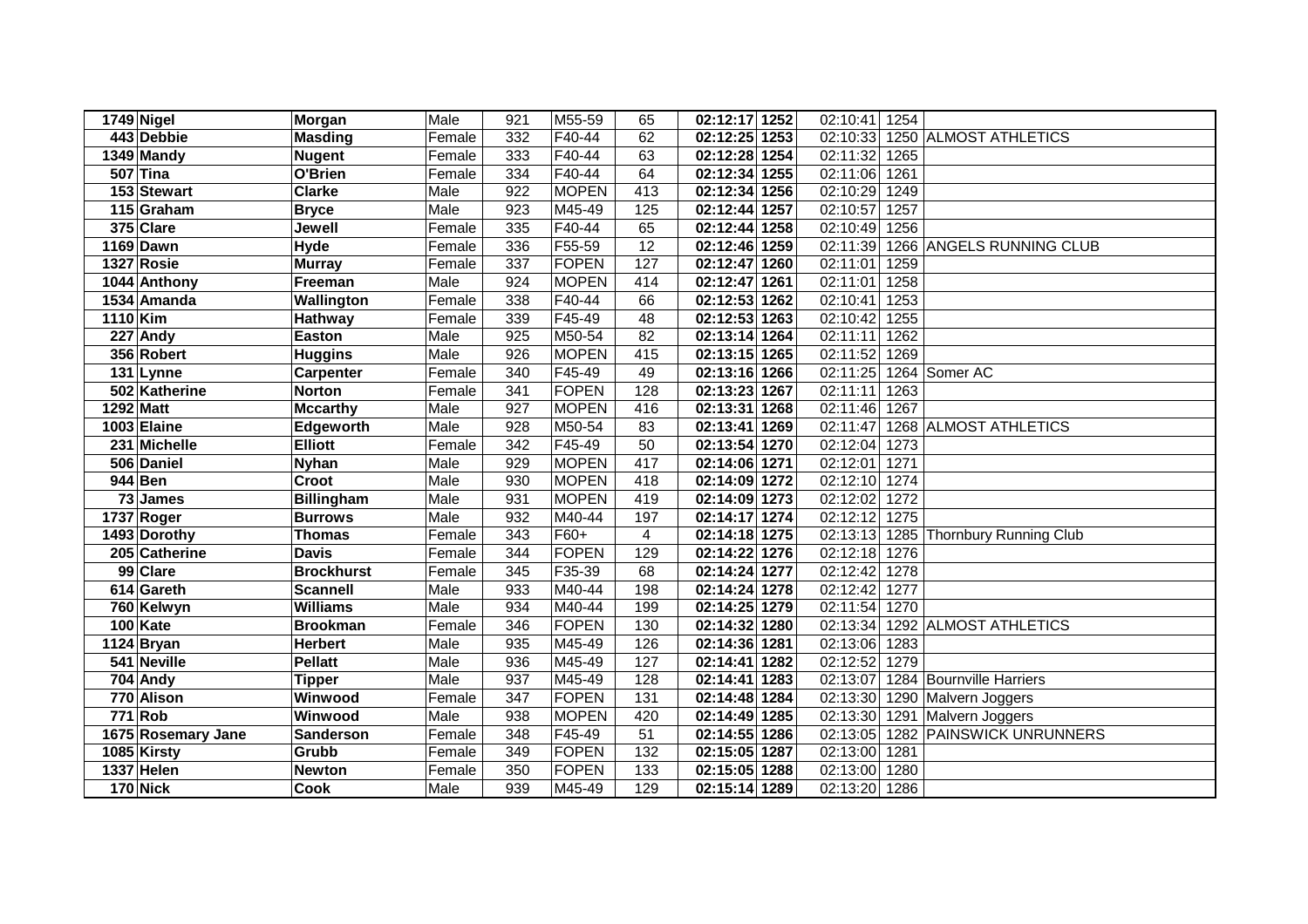|           | 1717 Nicola   | <b>Rushton</b>   | Female | 351 | FOPEN        | 134 | 02:15:14 1290 | 02:13:38         | 1294 Hogweed Trotters       |
|-----------|---------------|------------------|--------|-----|--------------|-----|---------------|------------------|-----------------------------|
|           | 1665 Jennifer | <b>Barnett</b>   | Female | 352 | F50-54       | 17  | 02:15:26 1291 | 02:13:38         | 1293 PAINSWICK UNRUNNERS    |
| $1514$ Jo |               | <b>Turnbull</b>  | Female | 353 | FOPEN        | 135 | 02:15:26 1292 | 02:13:22<br>1289 |                             |
|           | 291 Charlotte | <b>Griffiths</b> | Female | 354 | FOPEN        | 136 | 02:15:31 1293 | 02:13:22<br>1287 |                             |
|           | 283 Clare     | Green            | Female | 355 | FOPEN        | 137 | 02:15:31 1294 | 02:13:22<br>1288 |                             |
|           | 1669 Marie    | <b>Bellini</b>   | Female | 356 | F40-44       | 67  | 02:15:36 1295 | 02:13:47         | 1295 PAINSWICK UNRUNNERS    |
|           | 1164 Graham   | <b>Hunter</b>    | Male   | 940 | M60+         | 42  | 02:15:47 1296 | 02:14:02<br>1299 |                             |
|           | 1522 Helen    | Vaughan          | Female | 357 | F45-49       | 52  | 02:15:52 1297 | 02:14:30         | 1308 Womens Running Network |
|           | 762 Kenneth   | <b>Williams</b>  | Male   | 941 | M70+         | 3   | 02:15:53 1298 | 02:14:10<br>1300 |                             |
|           | 1578 Denise   | <b>Wixey</b>     | Female | 358 | F50-54       | 18  | 02:15:54 1299 | 02:13:56<br>1297 |                             |
|           | 852 Nicola    | <b>Bowsher</b>   | Female | 359 | FOPEN        | 138 | 02:15:54 1300 | 02:13:56<br>1298 |                             |
|           | 1293 Kevin    | Mcgowan          | Male   | 942 | M45-49       | 130 | 02:15:56 1301 | 02:14:15<br>1301 |                             |
|           | 1324 Alisa    | <b>Murphy</b>    | Female | 360 | FOPEN        | 139 | 02:15:56 1302 | 02:14:15<br>1302 |                             |
|           | 1098 Nicholas | Hardman          | Male   | 943 | M40-44       | 200 | 02:16:00 1303 | 02:13:49         | 1296 Stroud & District AC   |
|           | 1265 Rhona    | <b>Maccallum</b> | Female | 361 | FOPEN        | 140 | 02:16:16 1304 | 02:14:16 1303    |                             |
|           | 263 Katie     | Gannon           | Female | 362 | <b>FOPEN</b> | 141 | 02:16:16 1305 | 02:14:16<br>1304 |                             |
|           | 1182 Robin    | <b>Jarvis</b>    | Male   | 944 | M45-49       | 131 | 02:16:19 1306 | 02:14:22<br>1306 |                             |
|           | 497 Lilian    | <b>Neale</b>     | Female | 363 | F40-44       | 68  | 02:16:22 1307 | 02:14:22<br>1305 |                             |
|           | 499 Lyn       | <b>Niblett</b>   | Female | 364 | F50-54       | 19  | 02:16:24 1308 | 02:14:23<br>1307 |                             |
|           | 1437 Bethan   | <b>Samuel</b>    | Female | 365 | FOPEN        | 142 | 02:16:43 1309 | 02:15:33<br>1313 |                             |
|           | 1492 Paul     | <b>Temple</b>    | Male   | 945 | <b>MOPEN</b> | 421 | 02:16:44 1310 | 02:15:32<br>1312 |                             |
|           | 481 Philippa  | Morgan           | Female | 366 | F50-54       | 20  | 02:16:46 1311 | 02:14:39         | 1309 Womens Running Network |
|           | 1309 Alfred   | <b>Morgan</b>    | Male   | 946 | M50-54       | 84  | 02:16:46 1312 | 02:14:57<br>1310 |                             |
|           | 268 Martin    | Gibson           | Male   | 947 | <b>MOPEN</b> | 422 | 02:16:51 1313 | 02:15:41         | 1314 Shelton Striders       |
|           | 1828 Sarah    | Hapburn          | Female | 367 | F35-39       | 69  | 02:17:01 1314 | 02:15:22         | 1311 Westbury Harriers      |
|           | 1195 Rebecca  | <b>Jones</b>     | Female | 368 | F40-44       | 69  | 02:17:06 1315 | 02:15:49         | 1316 Hogweed Trotters       |
|           | 1008 Mike     | <b>Elliot</b>    | Male   | 948 | M60+         | 43  | 02:17:24 1316 | 02:15:52         | 1317 UPTON T-O-W            |
|           | 1832 Graeme   | <b>Thelwell</b>  | Male   | 949 | M50-54       | 85  | 02:17:39 1317 | 02:16:58<br>1324 |                             |
|           | 671 Martyn    | <b>Stubbs</b>    | Male   | 950 | M40-44       | 201 | 02:17:58 1318 | 02:15:47         | 1315 Stroud & District AC   |
|           | 215 Carol     | <b>Dixon</b>     | Female | 369 | F50-54       | 21  | 02:18:01 1319 | 02:16:13         | 1318 Bitton Road Runners    |
|           | 885 Jacki     | Capaldi          | Female | 370 | F40-44       | 70  | 02:18:09 1320 | 02:16:13 1319    |                             |
|           | 180 Anthony   | Cox              | Male   | 951 | M60+         | 44  | 02:18:09 1321 | 02:16:18 1320    |                             |
|           | 1458 Judith   | <b>Smith</b>     | Female | 371 | F40-44       | 71  | 02:18:11 1322 | 02:16:24         | 1321 Halesowen AC           |
|           | $275$ John    | Gorman           | Male   | 952 | M40-44       | 202 | 02:18:26 1323 | 02:16:26<br>1322 |                             |
|           | 735 Zoe       | <b>Watkins</b>   | Female | 372 | F40-44       | 72  | 02:18:29 1324 | 1325<br>02:16:59 |                             |
|           | 401 Val       | <b>Kirby</b>     | Female | 373 | F55-59       | 13  | 02:18:33 1325 | 02:16:27         | 1323 Womens Running Network |
|           | 1331 Ruth     | <b>Neather</b>   | Female | 374 | FOPEN        | 143 | 02:18:40 1326 | 02:17:41<br>1333 |                             |
|           | 1835 Pam      | Harmer           | Female | 375 | F50-54       | 22  | 02:18:44 1327 | 02:17:35<br>1332 |                             |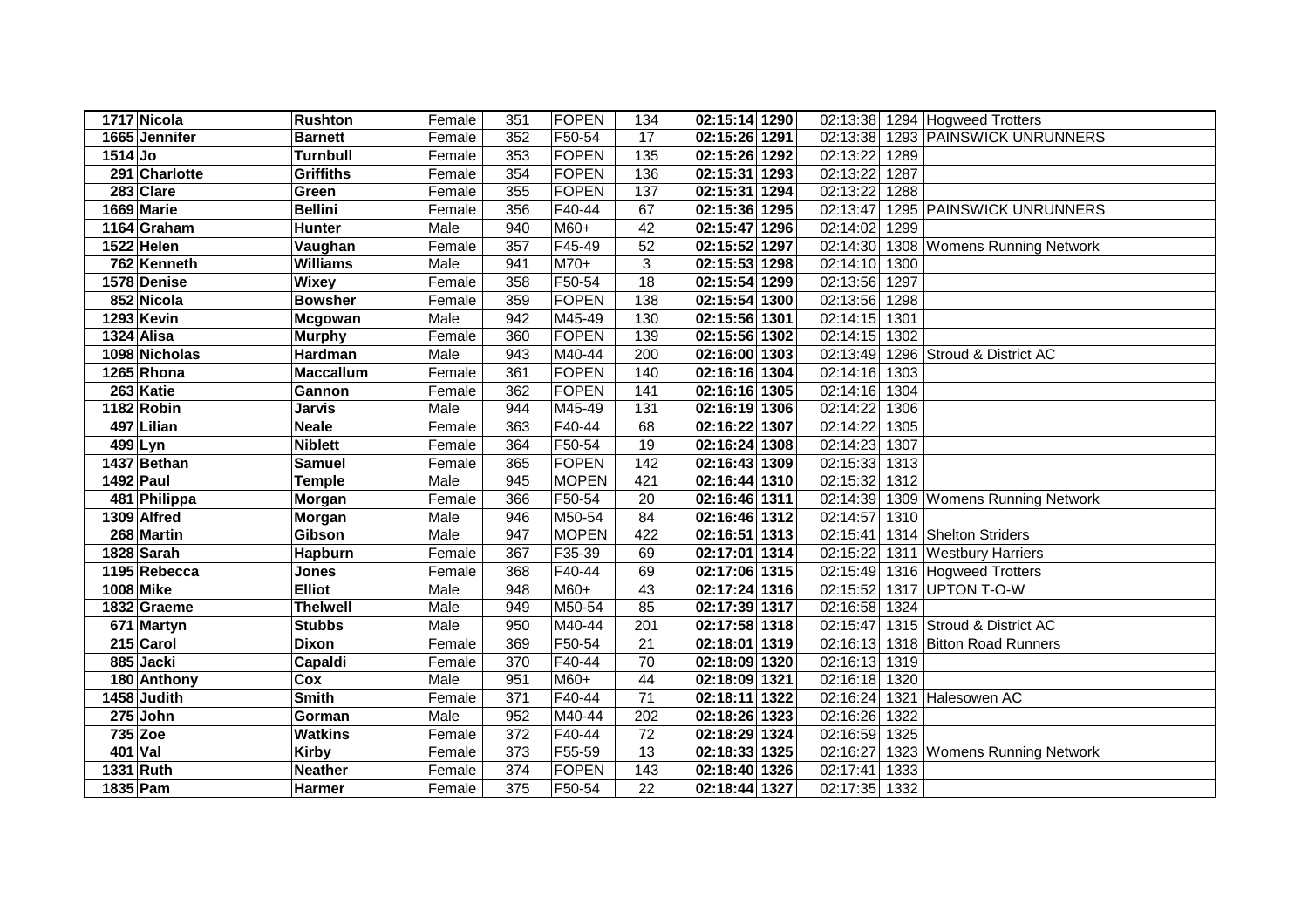|                 | 148 Richard      | <b>Clack</b>      | Male   | 953              | M55-59       | 66  | 02:18:58 1328 | 02:17:26 | 1330 |                             |
|-----------------|------------------|-------------------|--------|------------------|--------------|-----|---------------|----------|------|-----------------------------|
|                 | <b>920 Dee</b>   | <b>Colwill</b>    | Female | 376              | F35-39       | 70  | 02:19:00 1329 | 02:17:07 | 1326 |                             |
|                 | 1596 Andrea      | Lazenby           | Female | $\overline{377}$ | FOPEN        | 144 | 02:19:12 1330 | 02:17:23 | 1328 |                             |
|                 | 1407 Daniel      | <b>Rens</b>       | Male   | 954              | $M60+$       | 45  | 02:19:16 1331 | 02:17:12 | 1327 |                             |
|                 | 1774 Gareth      | <b>Mccarthy</b>   | Male   | 955              | <b>MOPEN</b> | 423 | 02:19:24 1332 | 02:18:04 | 1337 |                             |
|                 | 1235 Sally       | Laws              | Female | $\overline{378}$ | F35-39       | 71  | 02:19:34 1333 | 02:17:26 | 1329 |                             |
|                 | 831 Nicola       | <b>Biddle</b>     | Female | 379              | F35-39       | 72  | 02:19:43 1334 | 02:17:35 | 1331 |                             |
|                 | 398 Louise       | Kilminster        | Female | 380              | <b>FOPEN</b> | 145 | 02:19:47 1335 | 02:18:17 | 1339 |                             |
|                 | <b>1654 Paul</b> | <b>Mitchell</b>   | Male   | 956              | <b>MOPEN</b> | 424 | 02:19:50 1336 | 02:18:02 | 1336 |                             |
|                 | 1157 Paul        | <b>Hudson</b>     | Male   | 957              | M40-44       | 203 | 02:19:51 1337 | 02:19:05 | 1346 |                             |
|                 | 1268 Laura       | <b>Maddison</b>   | Female | 381              | F35-39       | 73  | 02:19:56 1338 | 02:17:52 | 1334 |                             |
|                 | 1779 Pete        | <b>Hemmings</b>   | Male   | 958              | M45-49       | 132 | 02:19:58 1339 | 02:18:48 | 1342 |                             |
|                 | 515 Jocelyn      | <b>Palmer</b>     | Female | 382              | F35-39       | 74  | 02:20:03 1340 | 02:17:52 |      | 1335 Sole Sisters           |
|                 | 413 Helen        | Large             | Female | 383              | F45-49       | 53  | 02:20:05 1341 | 02:18:41 | 1341 |                             |
|                 | 1517 Nikki       | <b>Tyrrell</b>    | Female | 384              | F45-49       | 54  | 02:20:20 1342 | 02:18:36 | 1340 |                             |
|                 | 623 Kavita       | Shah              | Female | 385              | FOPEN        | 146 | 02:20:23 1343 | 02:18:12 | 1338 |                             |
|                 | 1427 Sandra      | Rowland           | Female | 386              | F50-54       | 23  | 02:20:36 1344 | 02:18:54 | 1344 |                             |
|                 | 546 Nicola       | Peterson          | Female | 387              | F50-54       | 24  | 02:20:54 1345 | 02:19:02 |      | 1345 Road Runners Club      |
|                 | 1147 Rebecca     | Hooper            | Female | 388              | <b>FOPEN</b> | 147 | 02:20:55 1346 | 02:19:26 | 1351 |                             |
|                 | 1739 Sarah       | <b>Mortiboys</b>  | Female | 389              | FOPEN        | 148 | 02:20:55 1347 | 02:18:53 | 1343 |                             |
|                 | 1536 Joseph      | <b>Walsh</b>      | Male   | 959              | <b>MOPEN</b> | 425 | 02:20:55 1348 | 02:19:24 | 1349 |                             |
|                 | 950 Paul         | <b>Curtis</b>     | Male   | 960              | <b>MOPEN</b> | 426 | 02:20:59 1349 | 02:19:25 | 1350 |                             |
|                 | 101 Neil         | <b>Brookman</b>   | Male   | 961              | M50-54       | 86  | 02:21:02 1350 | 02:20:04 | 1355 |                             |
|                 | 259 Robert       | Fynn              | Male   | 962              | <b>MOPEN</b> | 427 | 02:21:13 1351 | 02:19:27 | 1352 |                             |
| <b>1243 Liz</b> |                  | Lewis             | Female | 390              | FOPEN        | 149 | 02:21:17 1352 | 02:19:12 | 1347 |                             |
|                 | 132 Daniel       | <b>Carpenter</b>  | Male   | 963              | <b>MOPEN</b> | 428 | 02:21:18 1353 | 02:19:27 | 1353 |                             |
|                 | <b>679</b> Sue   | <b>Tabb</b>       | Female | 391              | F45-49       | 55  | 02:21:26 1354 | 02:19:16 | 1348 |                             |
|                 | 1261 Julie       | Lumley            | Female | 392              | FOPEN        | 150 | 02:21:51 1355 | 02:19:48 | 1354 |                             |
|                 | 449 Tom          | <b>May</b>        | Male   | 964              | <b>MOPEN</b> | 429 | 02:21:56 1356 | 02:20:35 | 1359 |                             |
|                 | 370 Ben          | <b>Jeffery</b>    | Male   | 965              | <b>MOPEN</b> | 430 | 02:22:12 1357 | 02:20:45 | 1360 |                             |
|                 | 827 Dinah        | <b>Benneworth</b> | Female | 393              | F50-54       | 25  | 02:22:16 1358 | 02:20:13 | 1356 |                             |
|                 | 1060 Chereyl     | <b>Gillott</b>    | Female | 394              | F50-54       | 26  | 02:22:17 1359 | 02:20:15 | 1358 |                             |
|                 | 1191 Virginia    | Johnson           | Female | 395              | F35-39       | 75  | 02:22:21 1360 | 02:20:14 |      | 1357 Womens Running Network |
|                 | 202 Kevin        | <b>Davis</b>      | Male   | 966              | <b>MOPEN</b> | 431 | 02:22:43 1361 | 02:21:21 | 1361 | <b>GLOUCESTER AC</b>        |
|                 | 1720 Sam         | <b>Okyere</b>     | Male   | 967              | <b>MOPEN</b> | 432 | 02:22:43 1362 | 02:21:55 | 1366 |                             |
|                 | 707 Samantha     | <b>Tolley</b>     | Female | 396              | F35-39       | 76  | 02:23:16 1363 | 02:21:22 | 1362 |                             |
|                 | 1605 Margaret    | <b>Smith</b>      | Female | 397              | F60+         | 5   | 02:23:16 1364 | 02:21:30 |      | 1363 CENTURION RUNNING CLUB |
|                 | 1586 Phillip     | Wood              | Male   | 968              | M50-54       | 87  | 02:23:17 1365 | 02:21:47 | 1365 |                             |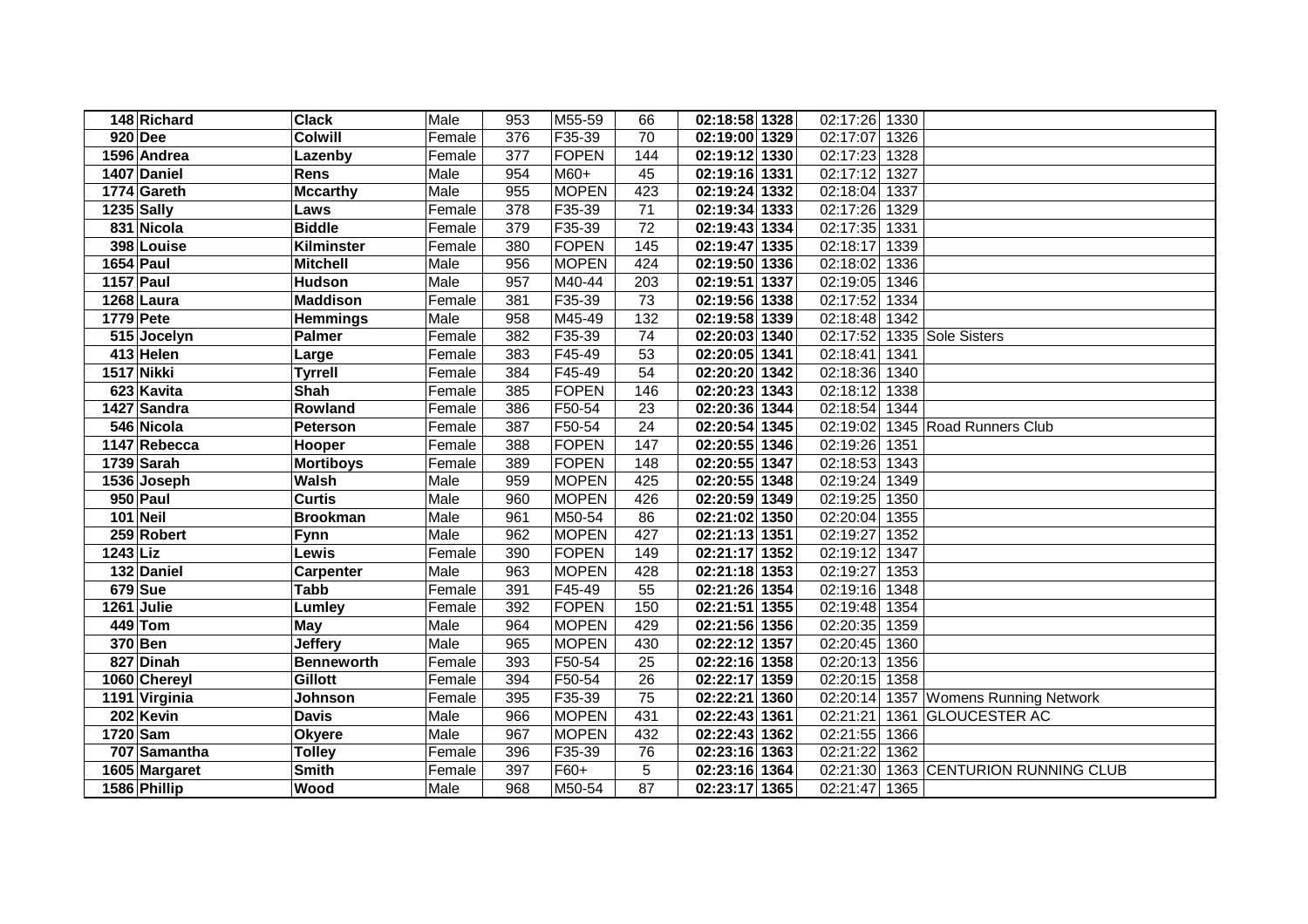| 1677 Julia             | <b>Churchley</b> | Female | 398 | F40-44       | 73             | 02:23:28 1366 | 02:21:38      | 1364 PAINSWICK UNRUNNERS  |
|------------------------|------------------|--------|-----|--------------|----------------|---------------|---------------|---------------------------|
| $397$ Jo               | Kilminster       | Female | 399 | FOPEN        | 151            | 02:23:59 1367 | 02:22:29      | 1367                      |
| <b>1454 Alan</b>       | <b>Short</b>     | Male   | 969 | M50-54       | 88             | 02:24:35 1368 | 02:22:38      | 1368                      |
| 1696 Mark              | <b>Williams</b>  | Male   | 970 | M40-44       | 204            | 02:25:02 1369 | 02:23:21      | 1369                      |
| 1593 Ruth              | Woolley          | Female | 400 | F40-44       | 74             | 02:25:10 1370 | 02:23:54      | 1370                      |
| 1422 Jennifer          | Rondello         | Female | 401 | <b>FOPEN</b> | 152            | 02:25:11 1371 | 02:23:55      | 1371                      |
| 1410 William           | Richardson       | Male   | 971 | M60+         | 46             | 02:26:17 1372 | 02:25:15      | 1378                      |
| 1409 Caroline          | Richardson       | Female | 402 | F50-54       | 27             | 02:26:18 1373 | 02:25:18      | 1379                      |
| 1300 Jean              | <b>Meredith</b>  | Female | 403 | $F60+$       | 6              | 02:26:29 1374 | 02:24:38      | 1372 SOMERSET AC          |
| 1038 Christopher       | <b>Foxwell</b>   | Male   | 972 | M60+         | 47             | 02:26:43 1375 | 02:25:04      | 1375 Stroud & District AC |
| $\overline{267}$ Laura | George           | Female | 404 | FOPEN        | 153            | 02:26:44 1376 | 02:25:35      | 1380                      |
| 1557 Sarah             | Westwood         | Female | 405 | <b>FOPEN</b> | 154            | 02:26:51 1377 | 02:25:09      | 1376                      |
| 1697 Sally             | <b>Williams</b>  | Female | 406 | F40-44       | 75             | 02:26:53 1378 | 02:25:12      | 1377                      |
| 899 David              | Chappe           | Male   | 973 | M40-44       | 205            | 02:27:02 1379 | 02:24:48      | 1373                      |
| 1539 Lisa              | Wand             | Female | 407 | FOPEN        | 155            | 02:27:05 1380 | 02:24:59      | 1374                      |
| 1202 Paul              | Kavanagh         | Male   | 974 | M50-54       | 89             | 02:27:10 1381 | 02:25:59      | 1384                      |
| 15 Cheryl              | <b>Allsop</b>    | Female | 408 | F35-39       | 77             | 02:27:11 1382 | 02:26:08      | 1387                      |
| 1615 Jeanette          | <b>Bond</b>      | Male   | 975 | M50-54       | 90             | 02:27:29 1383 | 02:25:58      | 1383                      |
| 1279 Jane              | <b>Mason</b>     | Female | 409 | F45-49       | 56             | 02:27:35 1384 | 02:26:05      | 1386 STRATFORD AC         |
| 91 Nicola              | <b>Brand</b>     | Female | 410 | <b>FOPEN</b> | 156            | 02:27:48 1385 | 02:25:49      | 1381                      |
| 674 Andrea             | Swain            | Female | 411 | F40-44       | 76             | 02:27:49 1386 | 02:25:49      | 1382                      |
| 427 Clare              | <b>Lowndes</b>   | Female | 412 | <b>FOPEN</b> | 157            | 02:28:04 1387 | 02:26:09      | 1388 ALMOST ATHLETICS     |
| 426 Sally              | <b>Lowndes</b>   | Female | 413 | F50-54       | 28             | 02:28:04 1388 | 02:26:10      | 1389 ALMOST ATHLETICS     |
| 1666 Paula             | Whittaker        | Female | 414 | F40-44       | 77             | 02:28:05 1389 | 02:26:15      | 1390 PAINSWICK UNRUNNERS  |
| 293 Julian             | <b>Griffiths</b> | Male   | 976 | M50-54       | 91             | 02:28:15 1390 | 02:26:02      | 1385                      |
| 475 Allison            | <b>Moehlis</b>   | Female | 415 | FOPEN        | 158            | 02:28:34 1391 | 02:26:29      | 1391                      |
| 860 Susan Anne         | <b>Brough</b>    | Female | 416 | F50-54       | 29             | 02:29:51 1392 | 02:27:57      | 1392 Stroud & District AC |
| 1663 Amanda            | Porter           | Female | 417 | F35-39       | 78             | 02:29:57 1393 | 02:28:07      | 1393 PAINSWICK UNRUNNERS  |
| 1667 Jenny             | <b>Evans</b>     | Female | 418 | F40-44       | 78             | 02:29:58 1394 | 02:28:08      | 1394 PAINSWICK UNRUNNERS  |
| $1758$ Anne            | Rennie           | Female | 419 | F35-39       | 79             | 02:31:44 1395 | 02:29:48      | 1396                      |
| 1412 Darren            | <b>Robbins</b>   | Male   | 977 | M40-44       | 206            | 02:31:44 1396 | 02:29:49      | 1397                      |
| <b>1267 Ross</b>       | <b>Mackenzie</b> | Male   | 978 | M70+         | 4              | 02:31:54 1397 | 02:29:44      | 1395 Hogweed Trotters     |
| 1635 Gaynor Margaret   | Looker           | Female | 420 | F45-49       | 57             | 02:33:56 1398 | 02:33:56      | 1402                      |
| 432 Maureen            | <b>Mackenzie</b> | Female | 421 | F60+         | $\overline{7}$ | 02:33:57 1399 | 02:31:46      | 1398 Hogweed Trotters     |
| 126 Mark               | Cannon           | Male   | 979 | M45-49       | 133            | 02:34:13 1400 | 02:31:59      | 1399                      |
| 1359 Jayne             | Page             | Female | 422 | F35-39       | 80             | 02:35:12 1401 | 02:33:11      | 1400                      |
| 1662 Marie Teresa      | Coupland         | Female | 423 | F45-49       | 58             | 02:35:26 1402 | 02:33:14      | 1401                      |
| 957 Anne Marie         | <b>Damsell</b>   | Female | 424 | F35-39       | 81             | 02:35:41 1403 | 02:33:58 1403 |                           |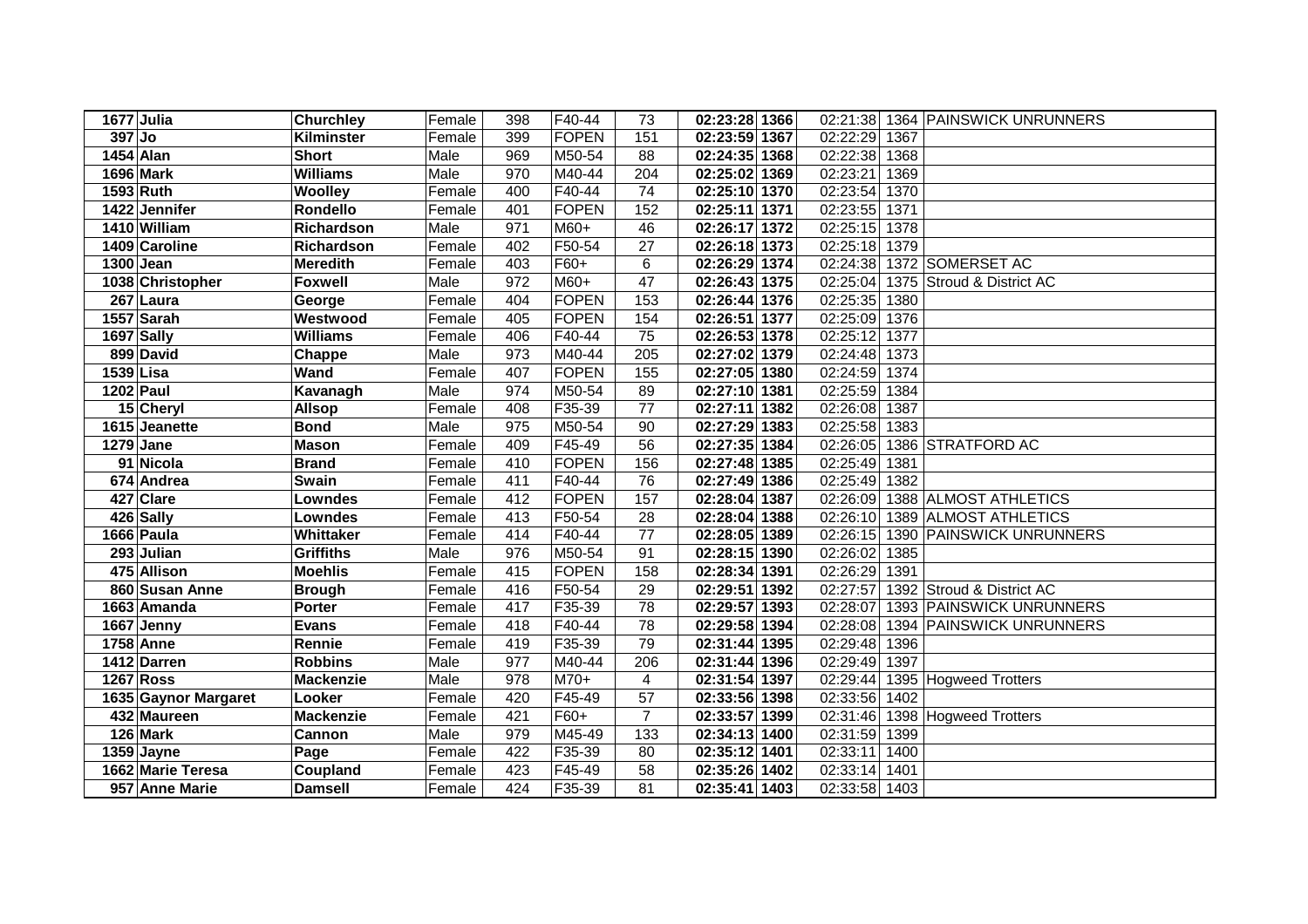| 1569 Carol         | <b>Williams</b>  | Female | 425 | F45-49       | 59              | 02:36:50 1404   | 02:34:37<br>1404              |                                 |
|--------------------|------------------|--------|-----|--------------|-----------------|-----------------|-------------------------------|---------------------------------|
| 1670 Amanda Rose   | Green            | Female | 426 | F40-44       | $\overline{79}$ | 02:38:07 1405   | 02:36:17                      | 1405 PAINSWICK UNRUNNERS        |
| 1291 lan           | <b>Mcadams</b>   | Male   | 980 | M45-49       | 134             | 02:38:22 1406   | 02:36:57<br>1410              |                                 |
| 1486 Joanne        | <b>Summers</b>   | Female | 427 | FOPEN        | 159             | 02:38:27 1407   | 02:36:35<br>1406              |                                 |
| 1183 Christopher   | <b>Jefferies</b> | Male   | 981 | M50-54       | 92              | 02:38:31 1408   | 02:36:39<br>1407              |                                 |
| 33 Charlie         | <b>Baker</b>     | Female | 428 | F40-44       | $\overline{80}$ | 02:38:50 1409   | 02:36:40<br>1408              |                                 |
| 834 Kerrie         | <b>Birkett</b>   | Female | 429 | FOPEN        | 160             | 02:38:52 1410   | 02:37:49                      | 1412 Corsham Running Club       |
| 782 Josephine      | <b>Ziegert</b>   | Female | 430 | F40-44       | 81              | $02:38:53$ 1411 | 02:36:45<br>1409              |                                 |
| 887 Denise         | Carr             | Female | 431 | F45-49       | 60              | 02:39:16 1412   | 02:37:59                      | 1413 Hogweed Trotters           |
| 778 Moira          | Woodward         | Female | 432 | F45-49       | 61              | 02:39:16 1413   | 02:37:06                      | 1411 DURSLEY & DISTRICT AC      |
| 107 Alison         | <b>Browning</b>  | Female | 433 | FOPEN        | 161             | 02:39:37 1414   | 02:38:35<br>1414              |                                 |
| 1303 Andrew Clark  | <b>Miles</b>     | Male   | 982 | <b>MOPEN</b> | 433             | 02:39:41 1415   | 02:38:55<br>1415              |                                 |
| 1216 Lynn          | <b>Knight</b>    | Female | 434 | FOPEN        | 162             | 02:41:13 1416   | 02:39:49<br>1416              |                                 |
| 420 Carolyn        | Llewellyn        | Female | 435 | F60+         | 8               | 02:42:03 1417   | 02:39:53                      | 1417 Les Croupiers Running Club |
| 1208 Rebecca       | King             | Female | 436 | FOPEN        | 163             | 02:42:30 1418   | 02:40:24<br>1418              |                                 |
| <b>1796 Mike</b>   | Willoughby       | Male   | 983 | <b>MOPEN</b> | 434             | 02:42:35 1419   | 02:40:43<br>1421              |                                 |
| 1678 Annie         | Cima             | Female | 437 | FOPEN        | 164             | 02:42:36 1420   | 02:40:47                      | 1423 PAINSWICK UNRUNNERS        |
| 914 Caley          | Cockram          | Female | 438 | <b>FOPEN</b> | 165             | 02:42:43 1421   | 02:40:36<br>1419              |                                 |
| 1516 Jeff          | <b>Tyndall</b>   | Male   | 984 | M40-44       | 207             | 02:42:43 1422   | 02:40:37<br>1420              |                                 |
| 744 Amy            | Webber           | Female | 439 | FOPEN        | 166             | 02:42:57 1423   | 02:40:45<br>1422              |                                 |
| 635 Kevin          | <b>Sinden</b>    | Male   | 985 | <b>MOPEN</b> | 435             | 02:47:32 1424   | 02:46:52<br>1424              |                                 |
| 1637 Jayne         | <b>Adams</b>     | Female | 440 | F50-54       | 30              | 02:48:54 1425   | 02:48:54<br>1426              |                                 |
| 1638 Patricia      | <b>Adams</b>     | Female | 441 | F45-49       | 62              | 02:48:54 1426   | 02:48:54<br>1427              |                                 |
| 133 Tegan          | <b>Carpenter</b> | Female | 442 | FOPEN        | 167             | 02:49:13 1427   | 1425<br>02:47:19              |                                 |
| 1634 Janet Anne    | Sperandeo        | Female | 443 | F45-49       | 63              | 02:49:22 1428   | 1428<br>02:49:22              |                                 |
| <b>1371 Tina</b>   | Pearce           | Female | 444 | FOPEN        | 168             | 02:51:34 1429   | 02:50:10<br>1429              |                                 |
| 1287 Peter         | <b>Mayne</b>     | Male   | 986 | $M60+$       | 48              | 02:51:54 1430   | 02:51:17<br>1431              |                                 |
| 1432 Davinia       | <b>Ryland</b>    | Female | 445 | FOPEN        | 169             | 02:51:59 1431   | 02:50:35<br>1430              |                                 |
| 35 Frank           | <b>Baker</b>     | Male   | 987 | M40-44       | 208             | 02:56:39 1432   | 02:54:08<br>1432              |                                 |
| 1679 Alison        | <b>Ayliffe</b>   | Female | 446 | F60+         | 9               | 03:01:58 1433   | 03:00:18<br>1433              |                                 |
| 154 Louise         | <b>Clarke</b>    | Female | 447 | FOPEN        | 170             | 03:02:48 1434   | 03:01:55<br>1435              |                                 |
| 1788 Devonia       | <b>Stroud</b>    | Female | 448 | F35-39       | 82              | 03:02:50 1435   | 03:02:50<br>1436              |                                 |
| 1721 Charilaos     | <b>Minas</b>     | Male   | 988 | M40-44       | 209             | 03:03:41 1436   | 03:01:35                      | 1434 Hogweed Trotters           |
| $315$ Paul         | <b>Harrison</b>  | Male   | 989 | M40-44       | 210             | 03:05:29 1437   | 03:03:16<br>1437              |                                 |
| 28 Lisa            | Austinharrison   | Female | 449 | F35-39       | 83              | 03:05:29 1438   | $\overline{0}3:03:16$<br>1438 |                                 |
| 1636 Victor Martin | <b>Chammbers</b> | Male   | 990 | M60+         | 49              | 03:17:21 1439   | 03:17:21<br>1439              |                                 |
| 1629 Sharon        | <b>Osbourne</b>  | Female | 450 | F35-39       | 84              | 03:21:40 1440   | 03:21:40<br>1440              |                                 |
| 1630 Jackie        | <b>Taylor</b>    | Female | 451 | F35-39       | 85              | 03:21:45 1441   | 03:21:45<br>1441              |                                 |